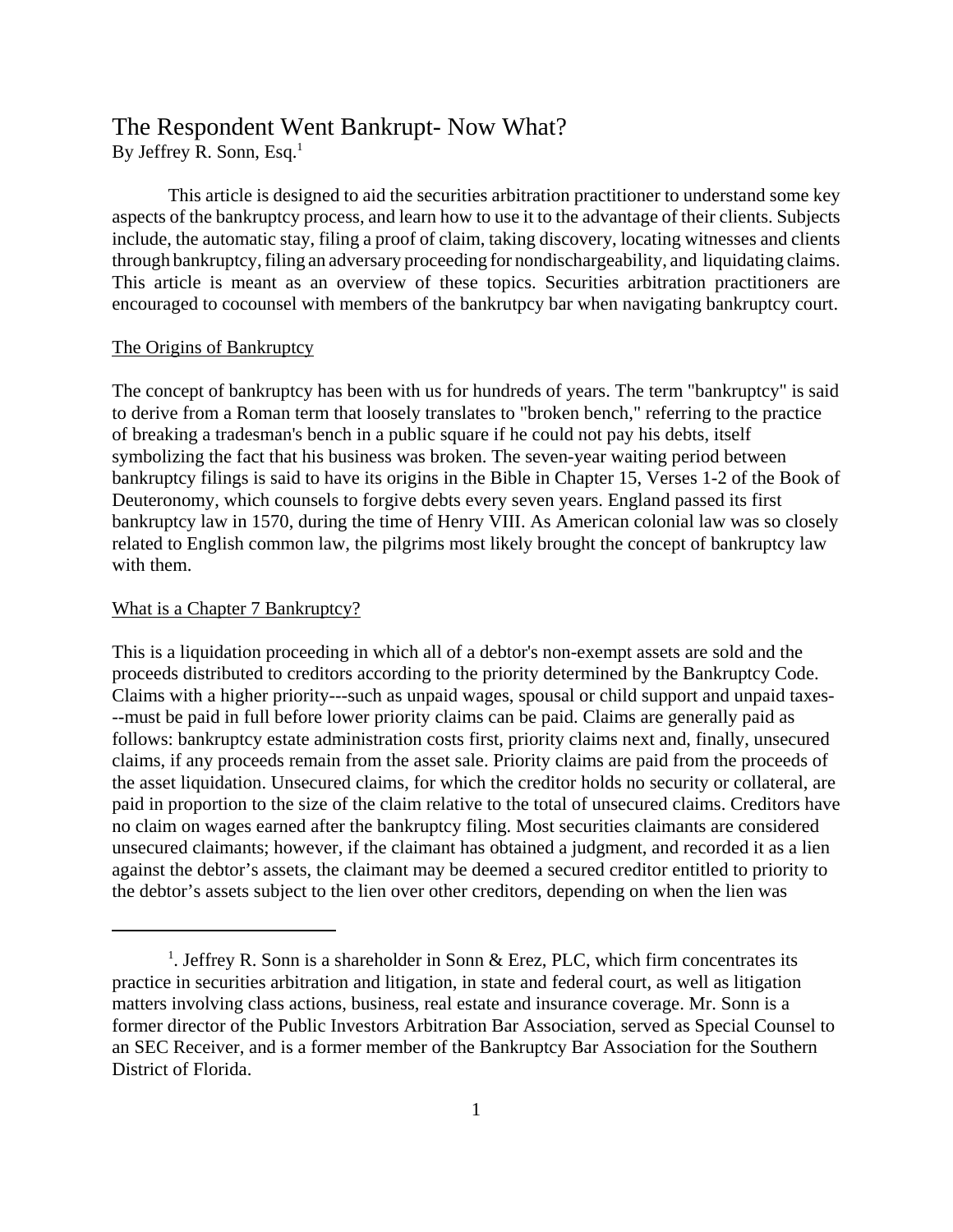recorded.

# What is a Chapter 11 Bankruptcy?

A Chapter 11 proceeding effects reorganization of a corporation's or partnership's debts. In certain cases, an individual can file for Chapter 11 protection if his debts exceed the limits imposed in a Chapter 13 proceeding. In a Chapter 11 proceeding, the debtor remains in possession of its assets and continues to operate its business under the supervision of the court and a creditors' committee. Creditors' claims are paid according to the terms of a reorganization plan that has been agreed upon by a majority of the creditors and approved by the court.

# What is a Chapter 13 Bankruptcy?

Chapter 13 bankruptcy proceedings establish a repayment plan for a debtor having steady income and secured and unsecured debts within the limits established by the Bankruptcy Code. The debtor retains possession of his assets and makes regular payments to the trustee for distribution to creditors. This repayment period generally lasts three to five years. Creditors receive payment of either a portion or all of the outstanding debt, depending on the debtor's income and the number of creditors involved.

# Filing A Proof of Claim

A proof of claim is a form that must be filed with the bankruptcy court setting forth the amount of the creditor's claim, the type of claim, and documents to support that claim. The Proof of Claim Form, a copy of which is in Appendix 1, should be filled out by recording the specifics of the debt and attaching copies of supporting documents, such as contracts, court judgments, invoices or liens. In the case of a securities arbitration, it is acceptable to attach a copy of the Statement of Claim, and if already obtained, a copy of the arbitration award, or even the judgment confirming the award, if available. Do not submit the original documents. Determine whether the Claimant in the securities claim is listed on the debtor's schedule of creditors, which is normally filed with the Voluntary Petition (See Appendix 2). Your client should be listed on Schedule F-Creditors Holding Unsecured NonPriority Claims (See Appendix 3), or Schedule B4-List of Creditors Holding 20 Largest Unsecured Claims (See Appendix 4).<sup>2</sup> If not, contact the debtor's counsel and give him a

<sup>2</sup> . In the context of Section 523 of the Bankruptcy Code, discussed *infra*, notice that affords due process is accomplished by a debtor's adherence to, among other things, the requirements of Section 521 of the Bankruptcy Code and Fed. R. Bankr.P. 1007. These rules require that a debtor, among other duties, prepare schedules listing creditors names and addresses. 11 U.S.C. § 521(1) and Fed. R. Bankr.P. 1007(a). This information is used to notify creditors of the commencement of the bankruptcy filing and the deadlines by which creditors must, among other things, file proofs of claim or institute nondischargeability actions. Given the significance of such deadlines and the mandate of due process, a debtor is required to use diligence in completing its schedules. *Lubeck v. Littlefield's Rest. Corp. ( In re Fauchier),* 71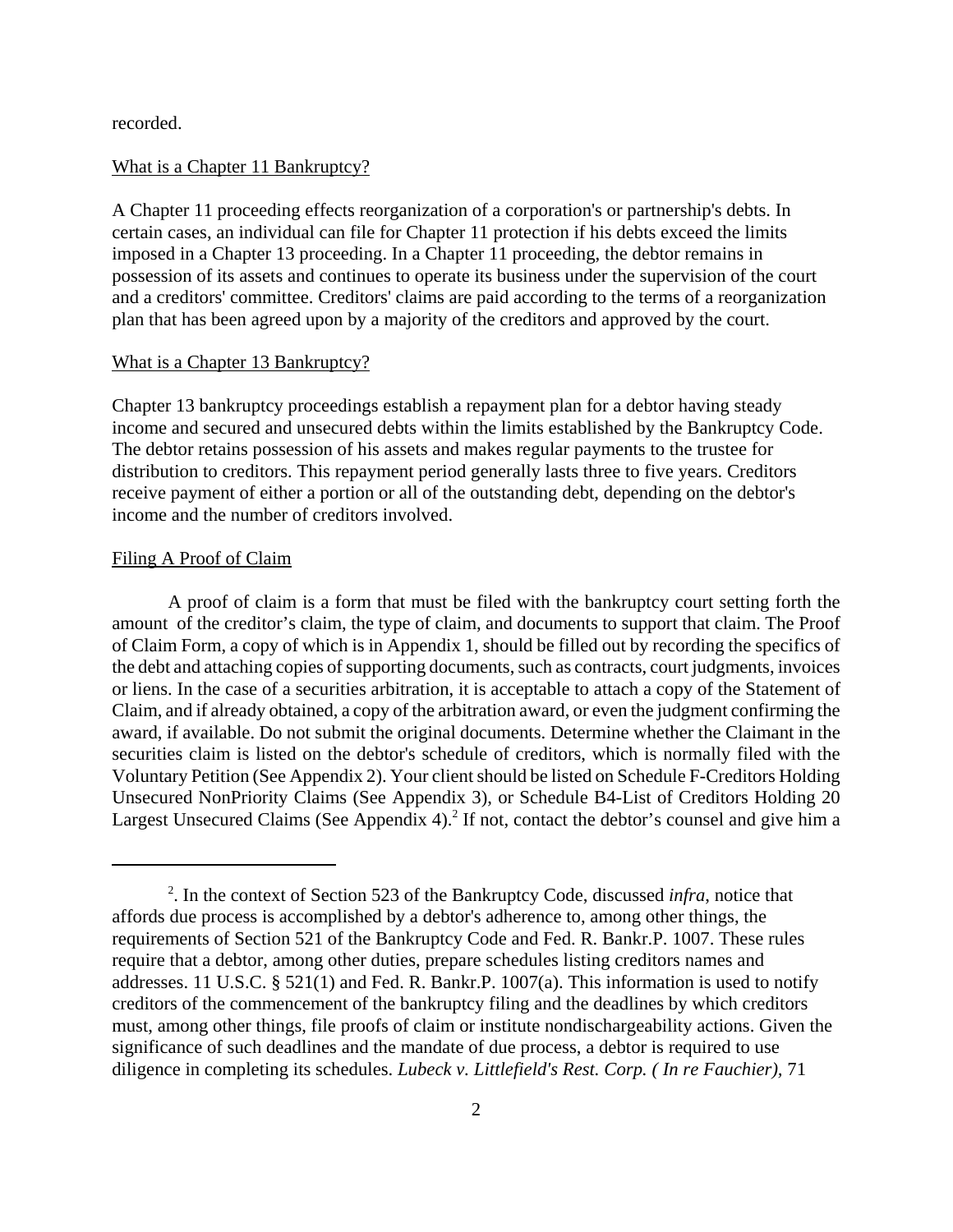copy of your statement of claim, arbitration award, or judgment, as available, and demand to be added to the list of creditors.

While reviewing the Bankruptcy Schedules, also check to see if your client's litigation is listed in Form B7, the debtor's Statement of Financial Affairs (Appendix 5). At question 4, the debtor must disclose "4. Suits and administrative proceedings, executions, garnishments and attachments. a. List all suits and administrative proceedings to which the debtor is or was a party within one year immediately preceding the filing of this bankruptcy case." Your client's case should be listed. If not, contact the debtor's counsel and the US Trustee to notify them that the information is missing, and give them a copy of your Statement of Claim.

The Proof of Claim form must be filed with the Clerk of the Bankruptcy Court–filing it with the debtor's attorney is not legally sufficient. If you do not file the Proof of Claim, and the securities claimant (called a creditor in bankruptcy) is not on the list of creditors, that claimant will not be able to claim any part of the debtor's assets. File the proof of claim within 90 days after the date set for the meeting of creditors (called a 341 meeting) if you are filing a claim in a Chapter 7 bankruptcy. For a Chapter 13 bankruptcy, the claimant must file the claim as soon as possible, because late claims are discharged.

# Locating Witnesses and Clients From the Bankruptcy Schedules

As noted above, a debtor must file a various schedules in a bankruptcy case, along with the Voluntary Petition for bankruptcy.<sup>3</sup> The list of creditors at Schedule F, and the list of creditors holding the 20 largest unsecured non-priority claims, may yield the names of witnesses to your securities arbitration, and even other customers of the debtor/broker/broker-dealer who may have also suffered actionable losses. Follow your local bar association rules regarding direct mail advertising in order to contact the creditors, if your intent is to locate new clients. If you are contacting creditors who you believe may be witnesses, note that you must still follow your local law regarding contacting witnesses, because there may be limitations on contacting creditors who are also employees of the Respondent that your client is suing.4

# B.R. 212, 215 (9th Cir. BAP1987).

 $3$ . Involuntary Petitions can be filed by creditors, and if left unchallenged by the debtor, the debtor will still have to file the schedules of assets, liabilities, creditors, and other information.

<sup>4</sup>. Though beyond the scope of this article, a majority of courts considering the application of the ethical prohibition against communicating with represented persons of adverse interest have generally held that this prohibition does not apply to prohibit communications with former employees. *See Valassis v. Samelson,* 143 F.R.D. 118, 122 (E.D.Mich.1992); Right of Attorney to Conduct ex parte interviews with former corporate employees, 57 A.L.R. 5th 633, § 2[a] (2008). At the same time, courts consistently have enforced a prohibition against ex parte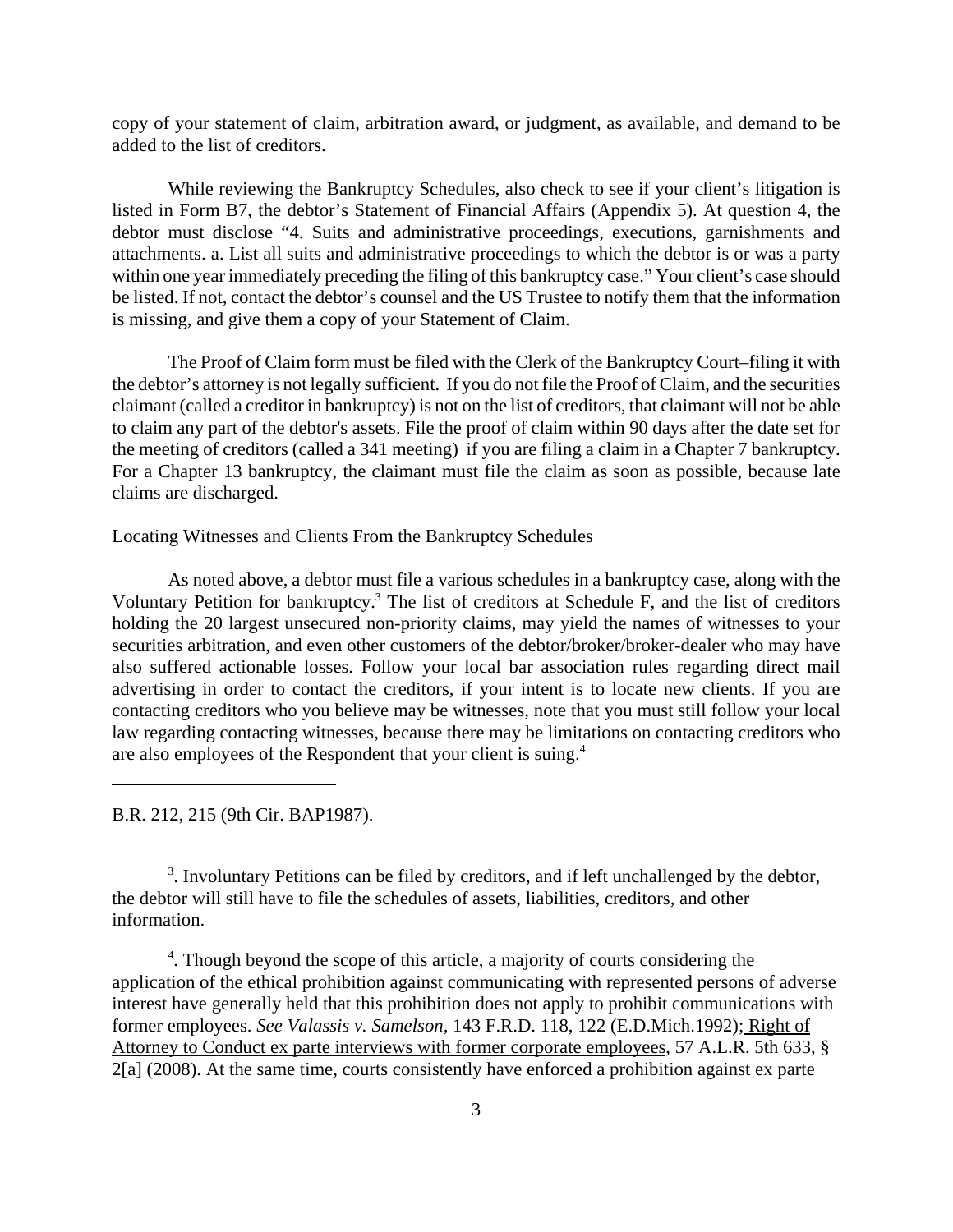Most bankruptcy court filings can be found on PACER, the Public Access to Court Electronic Records (PACER), an electronic public access service that allows users to obtain case and docket information from Federal Appellate, District and Bankruptcy courts, and from the U.S. Party/Case Index via the Internet. Links to all courts are provided from this web site. Electronic access is available by registering with the PACER Service Center, the judiciary's centralized registration, billing, and technical support center, https://pacer.psc.uscourts.gov/psco/cgi-bin/register.pl. Access to web based PACER systems will generate an \$.08 per page charge.

Each court maintains its own databases with case information. Because PACER database systems are maintained within each court, each jurisdiction will have a different URL. Accessing and querying information from each service is comparable; however, the format and content of information provided may differ slightly.

# The Automatic Stay

The very first issue that arises when a securities arbitration lawyer when he or she receives a "Notice of Bankruptcy'" or similar notice, is the automatic stay. The automatic stay, is essentially a bar to the initiation or continuation of any legal proceedings, actions or efforts to collect any debt against a debtor who has filed a petition for bankruptcy. Therefor, a securities practitioner cannot continue an arbitration proceeding or proceed to collect on an arbitration award once a bankruptcy petition is filed, without navigating the bankruptcy process in compliance with the Bankruptcy Code (11 USC § 101 et seq.). Under 11 U.S.C. § 362, it states in pertinent part:

§ 362. Automatic stay

(a) Except as provided in subsection (b) of this section, a petition filed under section 301, 302, or 303 of this title, or an application filed under section 5(a)(3) of the Securities Investor Protection Act of 1970, operates as a stay, applicable to all entities, of--

(1) the commencement or continuation, including the issuance or employment of

communications with former employees of adverse corporate parties where the contacts involve privileged or confidential information. *Bryant v. Yorktowne Cabinetry, Inc.* 538 F.Supp.2d 948 (W.D.Va.,2008); *Compare*, *Armsey v. Medshares Management Services, Inc.*, 184 F.R.D. 569 (W.D.Va.1998)(court prohibited plaintiff's counsel from communicating with former employees of defendant corporation as he sought to speak to each of these former employees because Plaintiffs believe that they can impute liability upon [Defendant] through the statements, actions or omissions of these former employees.") with *NAACP v. Fla.*, 122 F.Supp.2d 1335, 1341 (M.D.Fla.2000) (holding that plaintiff could make ex parte contact with former employees of defendant within the bounds of applicable ethical and procedural rules as well as court delineated guidelines).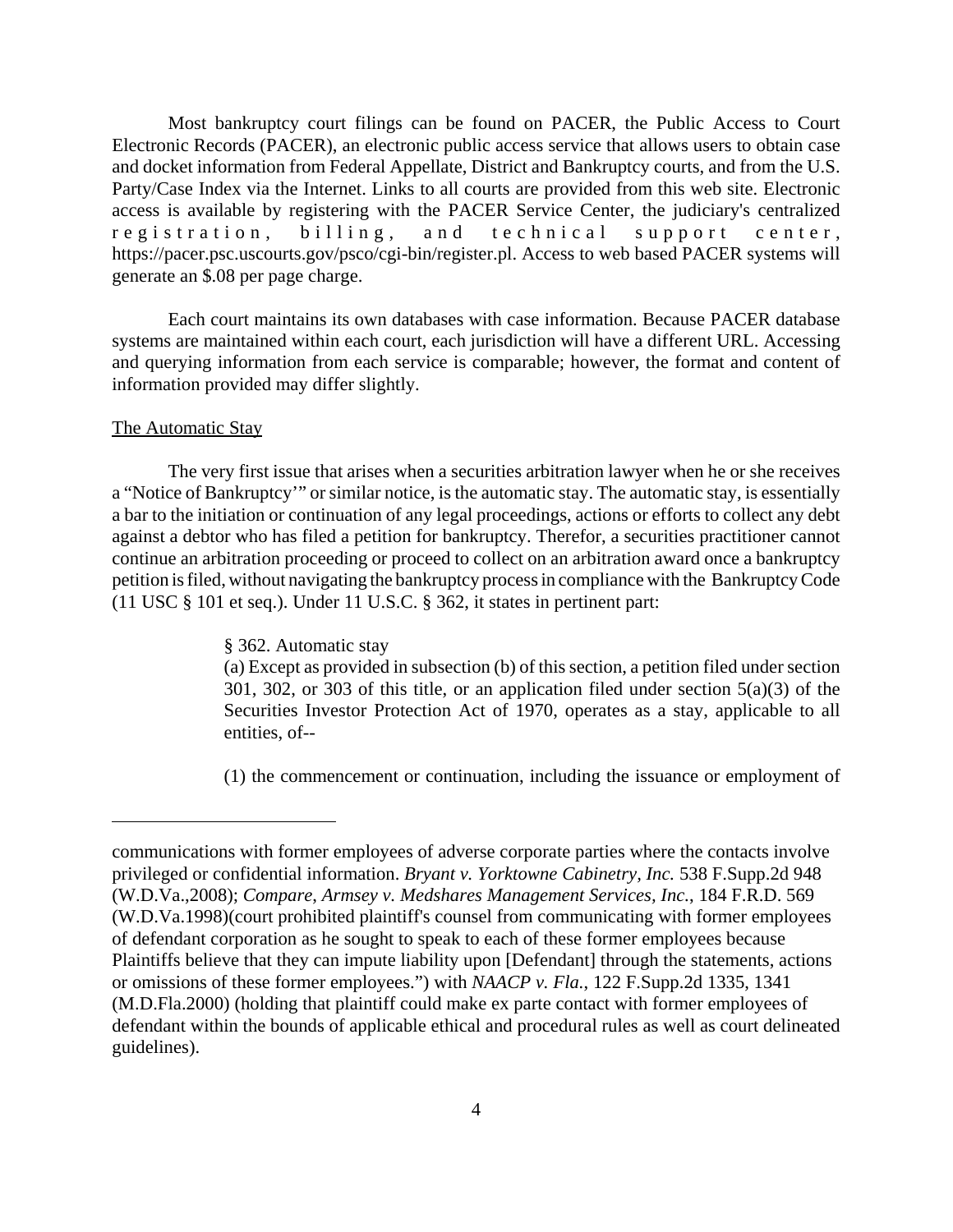process, of a judicial, administrative, or other action or proceeding against the debtor that was or could have been commenced before the commencement of the case under this title, or to recover a claim against the debtor that arose before the commencement of the case under this title;

(2) the enforcement, against the debtor or against property of the estate, of a judgment obtained before the commencement of the case under this title;

(3) any act to obtain possession of property of the estate or of property from the estate or to exercise control over property of the estate;

(4) any act to create, perfect, or enforce any lien against property of the estate;

(5) any act to create, perfect, or enforce against property of the debtor any lien to the extent that such lien secures a claim that arose before the commencement of the case under this title;

(6) any act to collect, assess, or recover a claim against the debtor that arose before the commencement of the case under this title;

(7) the setoff of any debt owing to the debtor that arose before the commencement of the case under this title against any claim against the debtor....

Further, a broker-dealer or registered representative *cannot* run to bankruptcy court and claim the use the Automatic Stay to stop a regulatory investigation. The Automatic Stay *does not bar* the initiation or continuation of an investigation or action by a securities regulator; 11 USC §  $b362(b)(25)$ , states in part:

> (b) The filing of a petition under section 301, 302, or 303 of this title, or of an application under section 5(a)(3) of the Securities Investor Protection Act of 1970, *does not operate as a stay—*

(25) under subsection (a), of--

(A) the commencement or continuation of an investigation or action by a securities self regulatory organization to enforce such organization's regulatory power;

(B) the enforcement of an order or decision, other than for monetary sanctions, obtained in an action by such securities self regulatory organization to enforce such organization's regulatory power; or

(C) any act taken by such securities self regulatory organization to delist, delete, or refuse to permit quotation of any stock that does not meet applicable regulatory requirements....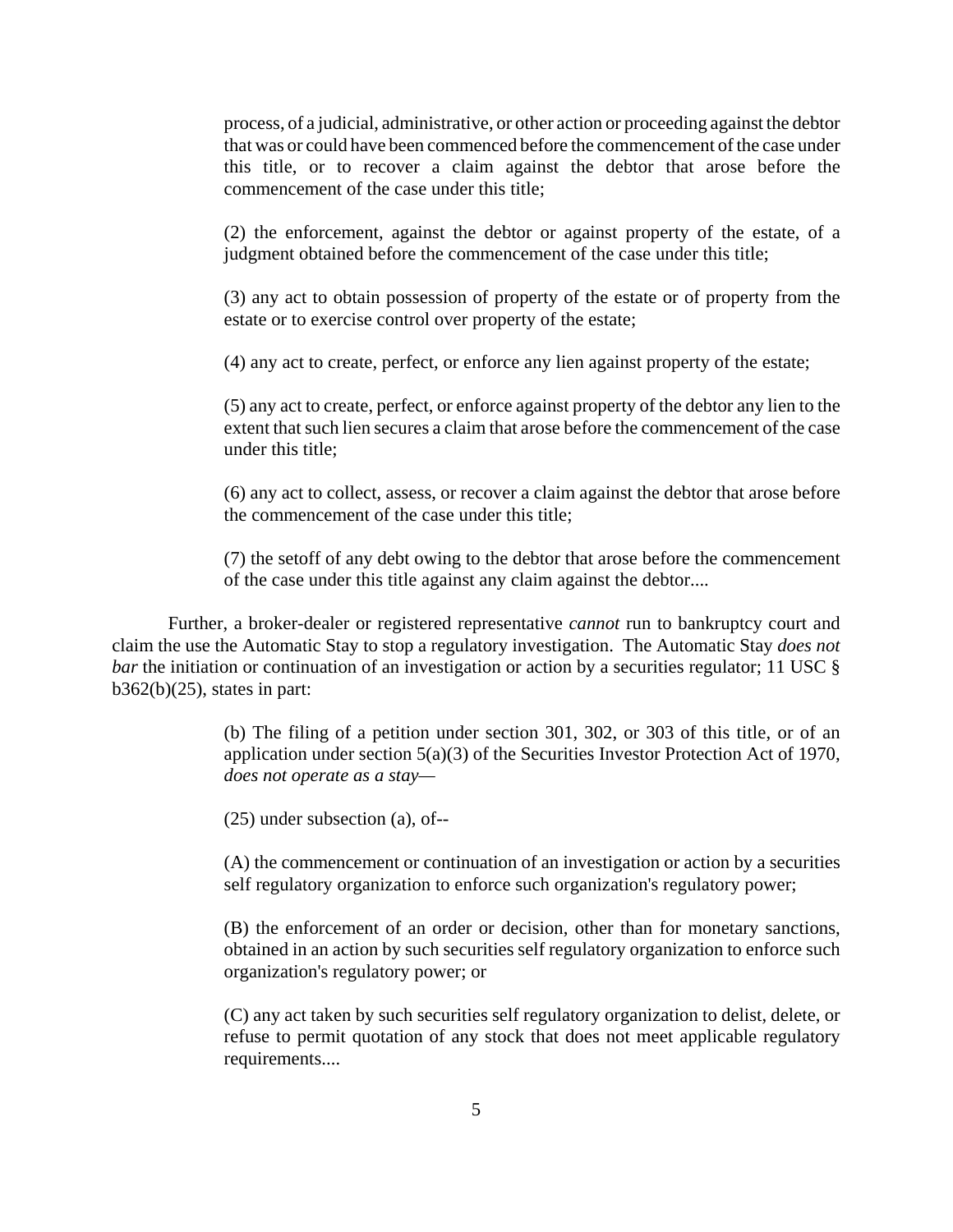A bankruptcy petition automatically stays most pre-petition actions against the debtor or property of the estate. 11 U.S.C. § 362(a). The purpose of the automatic stay is "to protect the debtor from an uncontrollable scramble for its assets in a number of uncoordinated proceedings in different courts, to preclude one creditor from pursuing a remedy to the disadvantage of other creditors, and to provide the debtor ... with a reasonable respite from protracted litigation." *A.H. Robins Co. v. Piccinin*, 788 F.2d 994, 998 (4th Cir.1986).

There is nothing wrong with the filing of a legitimate bankruptcy petition with the intention of taking advantage of the Automatic Stay. "Indeed, the legislative history of the Bankruptcy Code makes clear that one of the purposes of the automatic stay is to give a debtor a "breathing spell from his creditors" during which the debtor can "attempt a repayment ... plan, or simply ... be relieved of the financial pressures that drove him into bankruptcy." *In re Sherman*, 491 F.3d 948, (9<sup>th</sup> Cir. 2007); H.R. Rep. No. 95-595, at 340 (1977), as reprinted in 1978 U.S.C.C.A.N. 5963, 6296-97 (observing that another purpose of the automatic stay is to protect creditors by providing "an orderly liquidation procedure under which all creditors are treated equally" rather than "a race of diligence by creditors for the debtor's assets"); *see also Stringer v. Huet ( In re Stringer )*, 847 F.2d 549, 551-52 (9th Cir.1988) (citing this legislative history and noting the purposes of the automatic stay).

The effect of the Automatic Stay puts an *immediate* halt to an arbitration proceeding. In one case, the Third Circuit Court of Appeals ruled that to avoid interfering with the broad purposes served by automatic stay, an arbitration panel had to halt an arbitration proceeding arising out of an insurance coverage dispute between a liability insurer and an insured-asbestos insulation, and by continuing, the Court found that the arbitration proceeding violated the automatic stay and both the panel's deliberations and resulting award were void. *See Acands, Inc. v. Travelers Cas. and Sur. Co.*, 435 F.3d 252 (3rd Cir. 2006), *certiorari denied* 126 S.Ct. 2291, 547 U.S. 1159 (2006).

Similarly, the Fourth Circuit Court of Appeals also found that an arbitration award was not a mere "ministerial function" excepted from the Automatic Stay, notwithstanding that the award was based entirely on evidence submitted prior to debtor's bankruptcy filing, where arbitrators had not yet completed their deliberations before petition was filed. *See In re Knightsbridge Development Co.* Inc., 884 F.2d 145(4th Cir 1989).

# Sanctions For Violating The Automatic Stay

Securities arbitration practitioners are cautioned that a violation of the Automatic Stay can lead to sanctions, including damages, attorneys fees, and costs. Under 11 U.S.C. § 362, it states in part:

> (k)(1) Except as provided in paragraph (2), an individual injured by any willful violation of a stay provided by this section shall recover actual damages, including costs and attorneys' fees, and, in appropriate circumstances, may recover punitive damages.

> (2) If such violation is based on an action taken by an entity in the good faith belief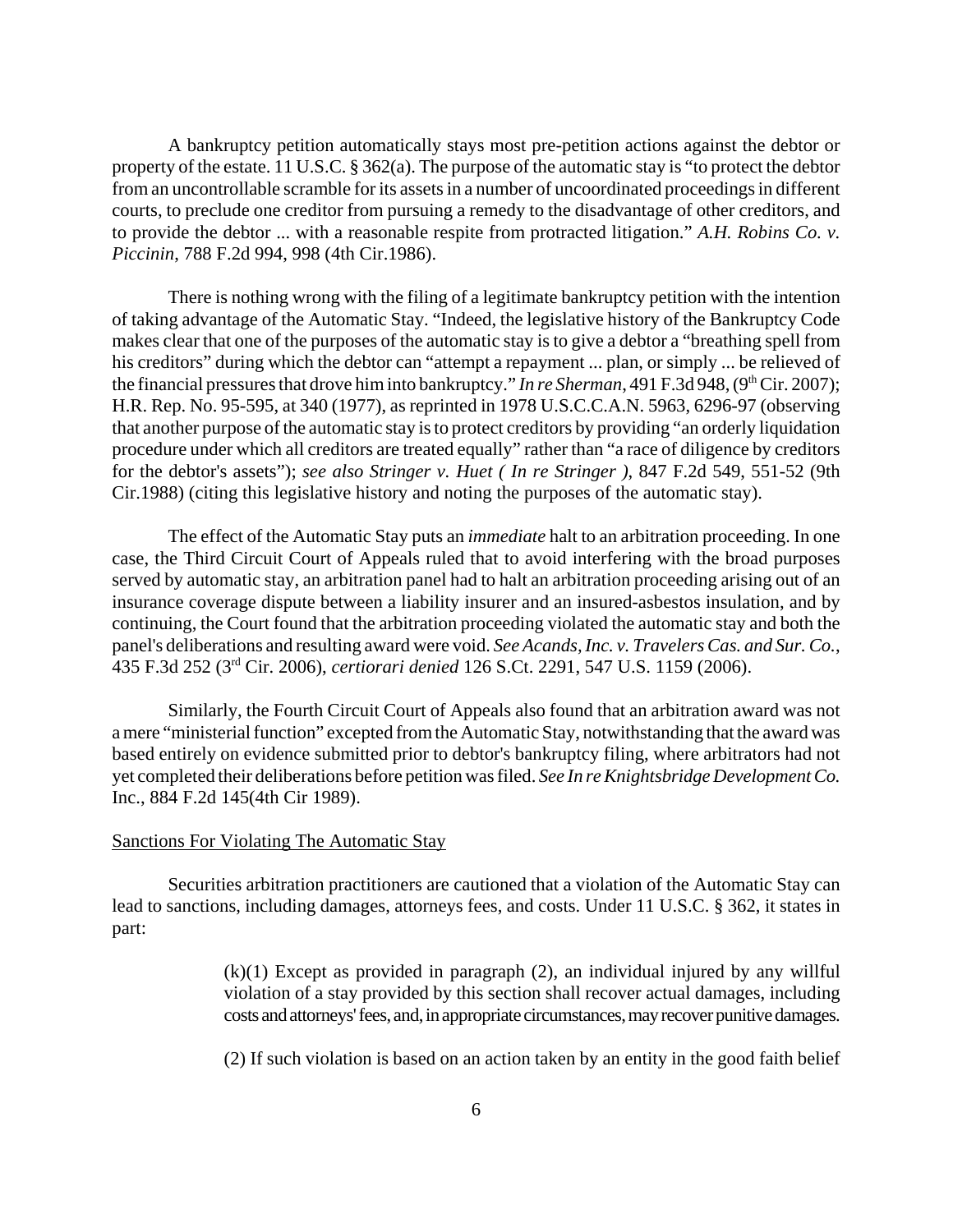that subsection (h) applies to the debtor, the recovery under paragraph (1) of this subsection against such entity shall be limited to actual damages.

# Relief From The Automatic Stay and Nondischargeability of Debts

The procedure to avoid the pitfalls of the Automatic Stay is to file a petition with the bankruptcy court to seek relief from the automatic stay. If granted, the securities arbitration practitioner can proceed with the securities arbitration. Under 11 U.S.C. § 362(d), it states in part:

> (d) On request of a party in interest and after notice and a hearing, the court shall grant relief from the stay provided under subsection (a) of this section, such as by terminating, annulling, modifying, or conditioning such stay--

(1) for cause, including the lack of adequate protection of an interest in property of such party in interest.

"Congress ... has granted broad discretion to bankruptcy courts to lift the automatic stay to permit enforcement of rights against property of the estate." *Claughton v. Mixson*, 33 F.3d 4, 5 (4th Cir.1994). Section 362(d)(1) provides that a "court shall grant relief from the stay provided under [section 362(a) ] ..., such as by terminating, annulling, modifying, or conditioning such stay ... for cause." 11 U.S.C. § 362(d)(1) (emphasis added). "Cause" is not defined in the Bankruptcy Code. Rather, "courts must determine when discretionary relief is appropriate on a case-by-case basis." *Claughton,* 33 F.3d at 5.

In determining whether cause exists to terminate the automatic stay, a court "must balance potential prejudice to the bankruptcy debtor's estate against the hardships that will be incurred by the person seeking relief from the automatic stay if relief is denied." *Robbins v. Robbins (In re Robbins*), 964 F.2d 342, 345 (4th Cir.1992). The factors courts consider include: (1) whether the issues in the pending litigation involve only state law, so the expertise of the bankruptcy court is unnecessary; (2) whether modifying the stay will promote judicial economy and whether there would be greater interference with the bankruptcy case if the stay were not lifted because matters would have to be litigated in bankruptcy court; and (3) whether the estate can be protected properly by a requirement that creditors seek enforcement of any judgment through the bankruptcy court.

It is relevant if the action is "well advanced" and "ready for trial," including parties have completed discovery, a trial date has been set, or the court has issued preliminary rulings. *Gibbons v. Knefel (In re Knefel),* No. 07-11534-SSM, 2007 WL 2416535, at \*1-2, 2007 Bankr.LEXIS 2890, at \*4 (Bankr.E.D.Va. Aug. 17, 2007); *In re Hogan*, No. 04-12336C-7G, 2004 WL 3510112, at \*2 (Bankr.M.D.N.C. Oct. 18, 2004); *In re Long Bay Dunes Homeowners Ass'n, Inc*., 246 B.R. 801, 806 (Bankr.D.S.C.1999). Relief from stay may be necessary to allow the complete resolution of all claims in a single proceeding, without unnecessary duplication of litigation. *Dunnam v. Sportsstuff, Inc.,* 2008 WL 200287 (E.D.Va. 2008); *In re Hogan,* 2004 WL 3510112 (M.D.N.C.,2004); *IRS v. Robinson (In re Robinson)*, 169 B.R. 356, 358 (E.D.Va.1994).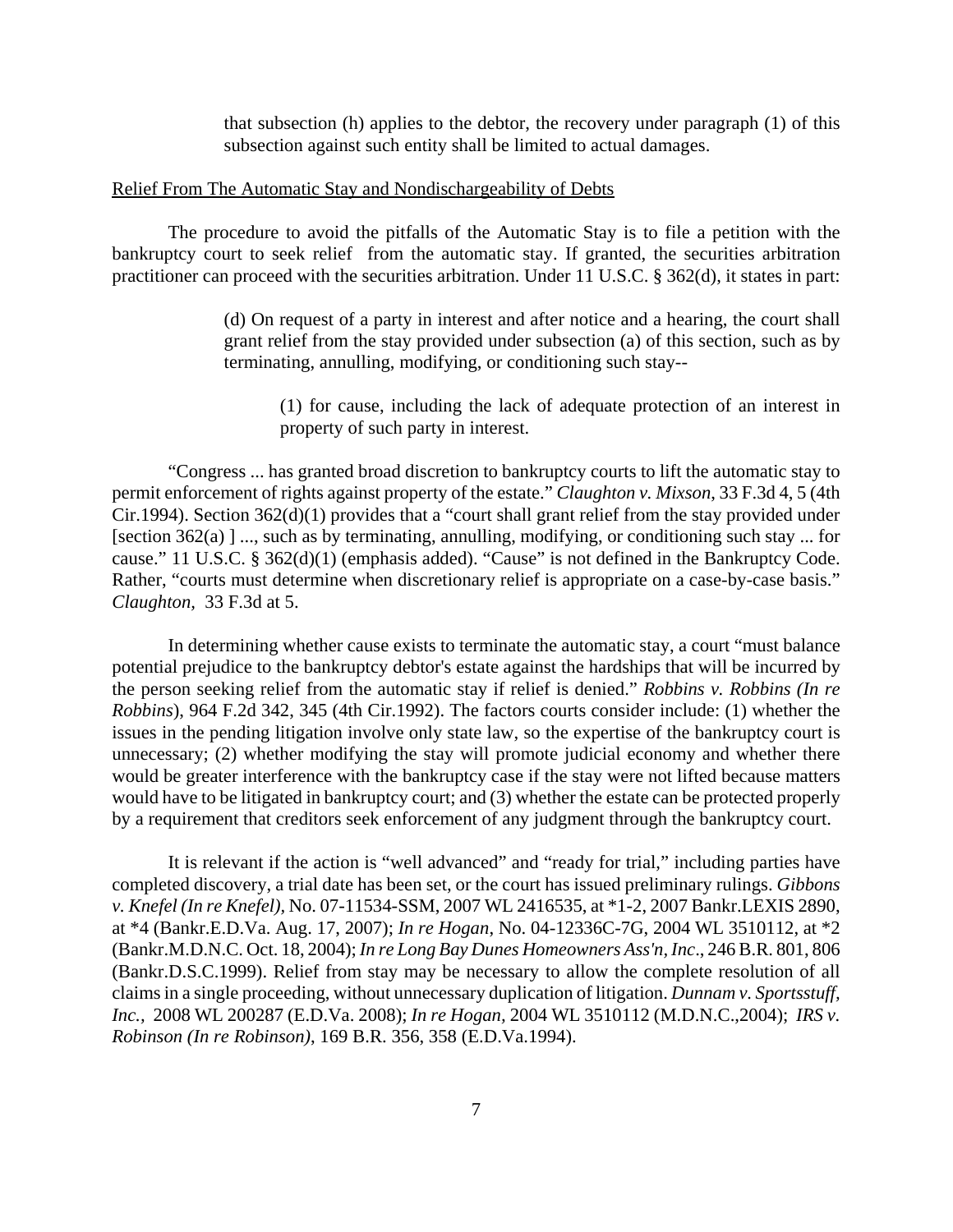Further, whether relief from stay would foster the expeditious and economical resolution of the proceeding, *In re Robbins,* 964 F.2d at 346; *In re Hogan*, 2004 WL 3510112, at \*2, and whether litigating in multiple fora causes inconvenience and potential prejudice to the trustee and the bankruptcy estate are also considered. *In re Hogan*, 2004 WL 3510112, at \*2; *In re Robinson,* 169 B.R. at 359. Finally, courts consider whether the claims could nevertheless be resolved centrally in the more efficient proof of claim process. *In re Dorris Mktg. Group, Inc*., 2005 Bankr.LEXIS 282, at \*4-5. *See generally, Ivester v. Miller,* 398 B.R. 408 (M.D.N.C.,2008)(relief from stay denied as summary judgment from prior court proceeding was not perfected as a lien against assets in an investment fraud case).

#### Nondischargeability of Debts Under 11 USC § 523(a)

The goal of every debtor in a Chapter 7 or 13 is to obtain a "discharge" of his debts. The discharge in bankruptcy is to protect the "honest but unfortunate debtor" and to give the debtor a fresh start. *Grogan v. Garner*, 498 U.S. 279, 287, 111 S.Ct. 654, 112 L.Ed.2d 755 (1991). There are several debts, however, that for public policy reasons are excepted from discharge. These debts include liabilities the debtor has incurred due to malfeasant activity. *See Cohen v. de la Cruz,* 523 U.S. 213, 222, 118 S.Ct. 1212, 140 L.Ed.2d 341 (1998). Congress codified this principle in 11 U.S.C. § 523(a). Id. (quoting *Grogan*, 498 U.S. at 287) ("The various exceptions to discharge in § 523(a) reflect a conclusion on the part of Congress 'that the creditors' interest in recovering full payment of debts in these categories outweight[s] the debtors' interests in a complete fresh start.' "); *In re Rodriguez*, 2007 WL 543750 \*3 (Bankr.S.D.Tex. Feb.15, 2007)."The burden of proof in an adversary proceeding under 11 U.S.C. § 523 is on the creditor who seeks to show that his debt is not to be discharged." In re Harrell, 94 B.R. 86, 90 (Bankr.W.D.Tex.1988) (*citing Hill v. Smith*, 260 U.S. 592, 43 S.Ct. 219, 67 L.Ed. 419 (1923)). The creditor must prove his case by a preponderance of the evidence. *Grogan*, 498 U.S. at 287 (1990).

 Section 523 of the Bankruptcy Code precludes discharge of all obligations arising from the prohibited conduct. *Cohen v. de la Cruz*, 523 U.S. 213, 118 S.Ct. 1212, 140 L.Ed.2d 341 (U.S.1998) (holding that punitive damages and attorneys' fees recovered in a fraud action are nondischargeable); In re Gober, 100 F.3d 1195, 1208 (5th Cir.1996). "Once it is established that specific money or property has been obtained by fraud, however, 'any debt' arising therefrom is excepted from discharge." Id. at 214. The Supreme Court specifically rejected an argument that § 523(a) debts are limited only to the value of the money or property obtained by the conduct prohibited by §523(a). Id. at 219. The Supreme Court noted: Section 523(a) defines several categories of liabilities that are excepted from discharge, and the words "debt for" introduce many of them ... None of these use "debt for" in the restitutionary sense of "liability on a claim to obtain;" it makes little sense to speak of "liability on a claim to obtain willful and malicious injury" or "liability on a claim to obtain fraud or defalcation." Instead, "debt for" is used throughout to mean "debt as a result of," "debt with respect to," "debt by reason of," and the like. Id. at 219-20.

Importantly, a Claimant in a securities arbitration can seek relief from the Automatic Stay due to the amendments under the Bankruptcy Abuse Prevention and Consumer Protection Act of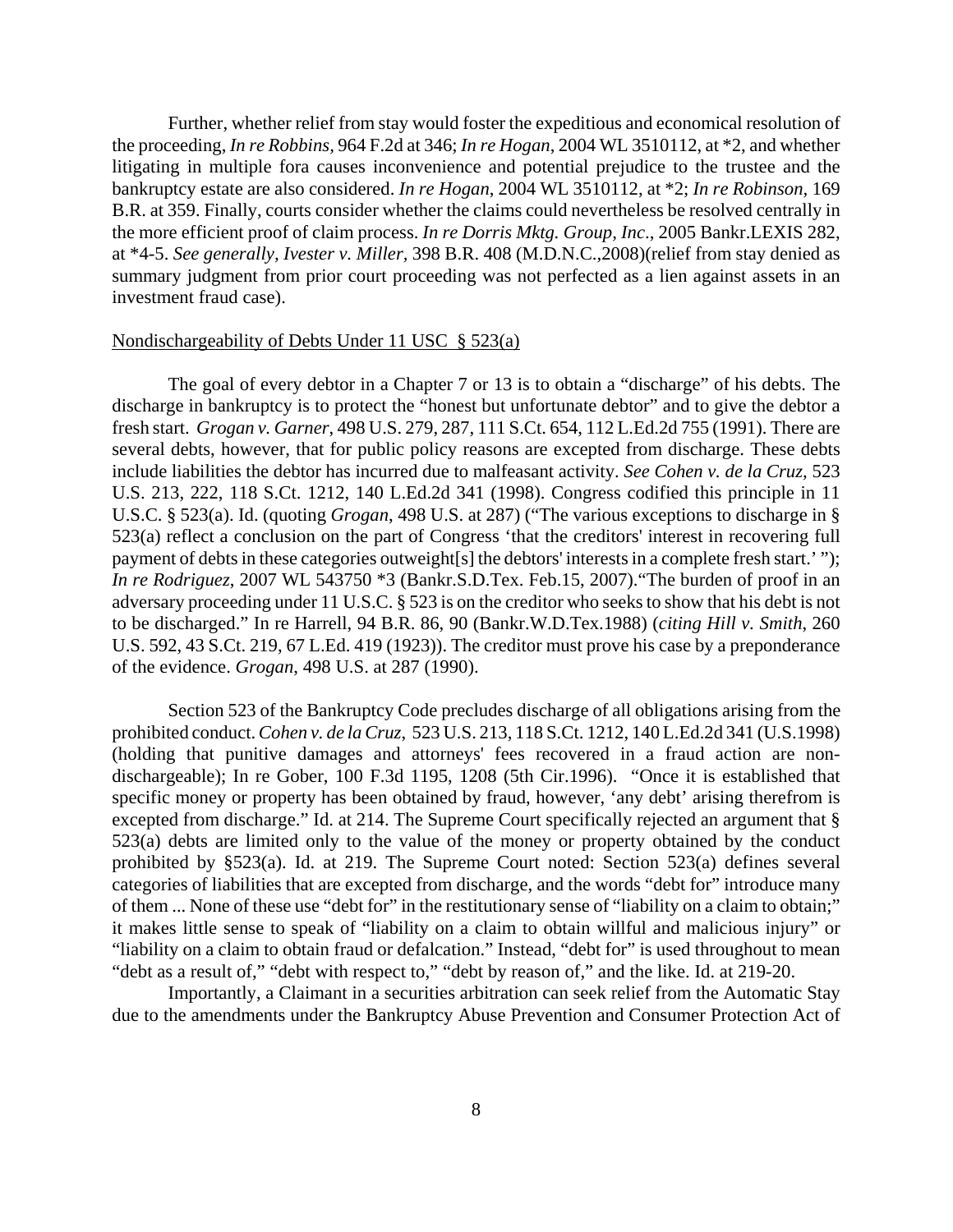2005 ("BAPCPA")<sup>5</sup>. The BAPCPA amended 11 U.S.C.  $\S$  523(a)(19), which provides in part (italicized words added by BAPCPA):

(a) A discharge ... does not discharge an individual from any debt- (19) that-

(A) is for-

(i) the violation of any of the Federal securities laws ..., any of the State securities laws, or any regulation or order issued under such Federal or State securities laws; or

(ii) common law fraud, deceit, or manipulation in connection with the purchase or sale of any security; and

(B) results, *before, on, or after BAPCPA's amendments, which did not become effective until October 17, 2005, which was six months after its enactment. BAPCPA § 1501(a). The amendments to § 523(a)(19), however, made by BAPCPA § 1404(a), became effective as of the date of enactment of the Sarbanes-Oxley Act, which was July 30, 2002. BAPCPA § 1404(b). the date on which the petition was filed,* from-

(i) any judgment, order, consent order, or decree entered in any Federal or State judicial or administrative proceeding;

(ii) any settlement agreement entered into by the debtor; or

(iii) any court or administrative order for any damages, fine, penalty, citation, restitutionary payment, disgorgement payment, attorney fee, cost, or other payment owed by the debtor.

<sup>&</sup>lt;sup>5</sup>. 11 U.S.C. § 523(a)(19) (Supp. II 2002). Section 523(a)(19) was added to § 523 by the Sarbanes-Oxley Act, passed on July 30, 2002. See Sarbanes-Oxley Act of 2002, Pub.L. No. 107-204, § 803(3), 116 Stat. 745; see also Smith v. Gibbons (In re Gibbons), 289 B.R. 588, 591-97 (Bankr.S.D.N.Y.2003) (holding that § 523(a)(19) applies to all bankruptcies pending at the time it was enacted), aff'd, 311 B.R. 402 (S.D.N.Y.2004), aff'd, 155 Fed.Appx. 534 (2d Cir.2005) (unpublished). Section 523(a)(19) was amended slightly by the Bankruptcy Abuse Prevention and Consumer Protection Act of 2005, Pub.L. No. 109-8, § 1404(a), 119 Stat. 23. The BAPCPA's amendments became effective October 17, 2005. BAPCPA § 1501(a). The amendments to §523(a)(19), however, made by BAPCPA § 1404(a), became effective as of the date of enactment of the Sarbanes-Oxley Act, which was July 30, 2002. BAPCPA § 1404(b).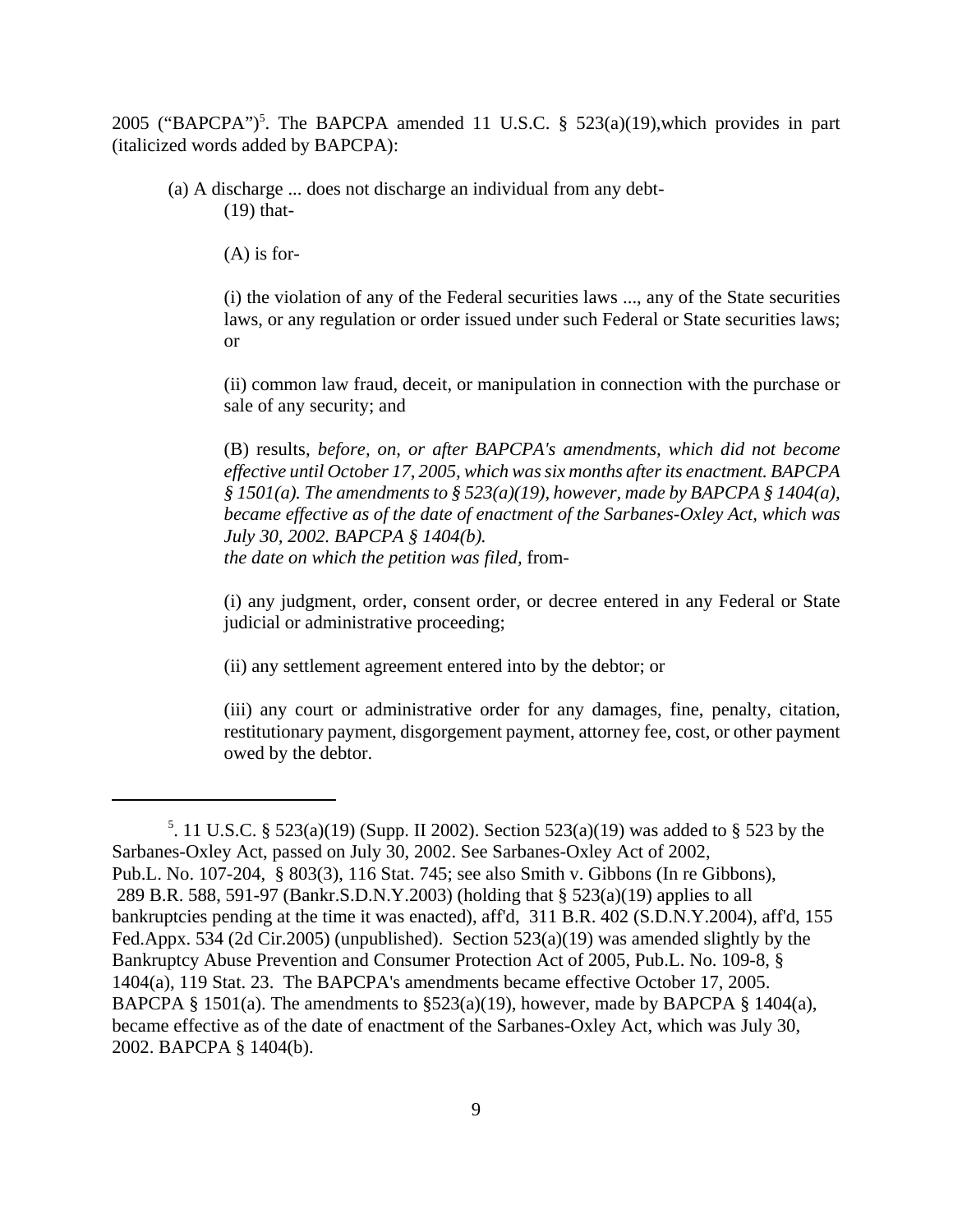See 11 U.S.C. § 523(a)(19).<sup>6</sup>

As one court found, "Section 523(a)(19) expressly contemplates a postpetition determination of liability by a nonbankruptcy forum for debts resulting from securities law violations as well as common law fraud, deceit, or manipulation in connection with the purchase or sale of a security. Importantly, § 362(c)(1) does not require the bankruptcy court to determine nondischargeability. Taken together, therefore, § 523(a)(19) and § 362(c)(1) express a Congressional determination that creditors asserting a debt of this nature have the right to pursue their claims under nonbankruptcy law in other courts, notwithstanding the bankruptcy filing." *See In re Zimmerman,* 341 B.R. 77 (N.D.Ga.,2006). The *Zimmerman* court therefor modified the Automatic Stay found in 11 U.S.C. § 362(a) to permit the Claimants to proceed with arbitration and to stay the bankruptcy proceeding pending the conclusion of arbitration of their claims of the type described in § 523(a)(19).Id.

In modifying the Automatic Stay to allow the securities arbitration case to proceed, the *Zimmerman* court noted that "if the basis for a debtor's liability is violation of Federal or State securities laws or common law fraud, deceit, or manipulation in connection with the purchase or sale of a security, there is no bankruptcy policy that competes with the policy of the Arbitration Act that generally requires courts, including bankruptcy courts, to order arbitration of disputes." *Id.*

The Claimants in the *Zimmerman* case also had additional claims that were likely outside of in § 523(a)(19). The *Zimmerman* Court found that other legal theories, such as misrepresentation, negligent misrepresentation, breach of contract, breach of fiduciary duty, suitability, failure to diversify and breach of an agent's duty to conduct a principal's business solely for the benefit of the principal may likely not fall within Section 523(a)(19). Id. These claims would have to be determined in an adversary proceeding in bankruptcy court in an action for nondischargeability under 11 USC § 523(a)(2), (4), or (6). Id.

In sum, a Claimant's arbitration award will not be "discharged" (wiped out) in a bankruptcy proceeding if: 1) the Claimant first obtains relief from the Automatic Stay; 2) the arbitration award makes a finding that the debtor has committed a violation of any of the Federal securities laws, any of the State securities laws, or any regulation or order issued under such Federal or State securities laws, or if the debtor is found liable for common law fraud, deceit, or manipulation in connection with the purchase or sale of any security; and 3) the bankruptcy court, following a hearing, finds that the arbitration award and/or evidence submitted is sufficient proof, by a preponderance of the evidence, that the debtor has a nondischargeable debt as defined by 11 U.S.C. § 523(a)(19). Therefor, the securities arbitration practitioner is cautioned to first seek relief from the Automatic

<sup>6</sup> *. See In re Kilroy*, 354 B.R. 476, 488 (Bankr.S.D.Tex.2006). Section 523(a)(19) "was designed to close a 'loophole' which allowed debtors convicted of securities fraud or other securities violations to discharge the debt owed to their victims." *In re Presto,* 376 B.R. 554, 592 (Bankr.S.D.Tex.2007) (citing Gibbons, 289 B.R. 588, 592 (Bankr.S.D.N.Y.2003) (other citations omitted)).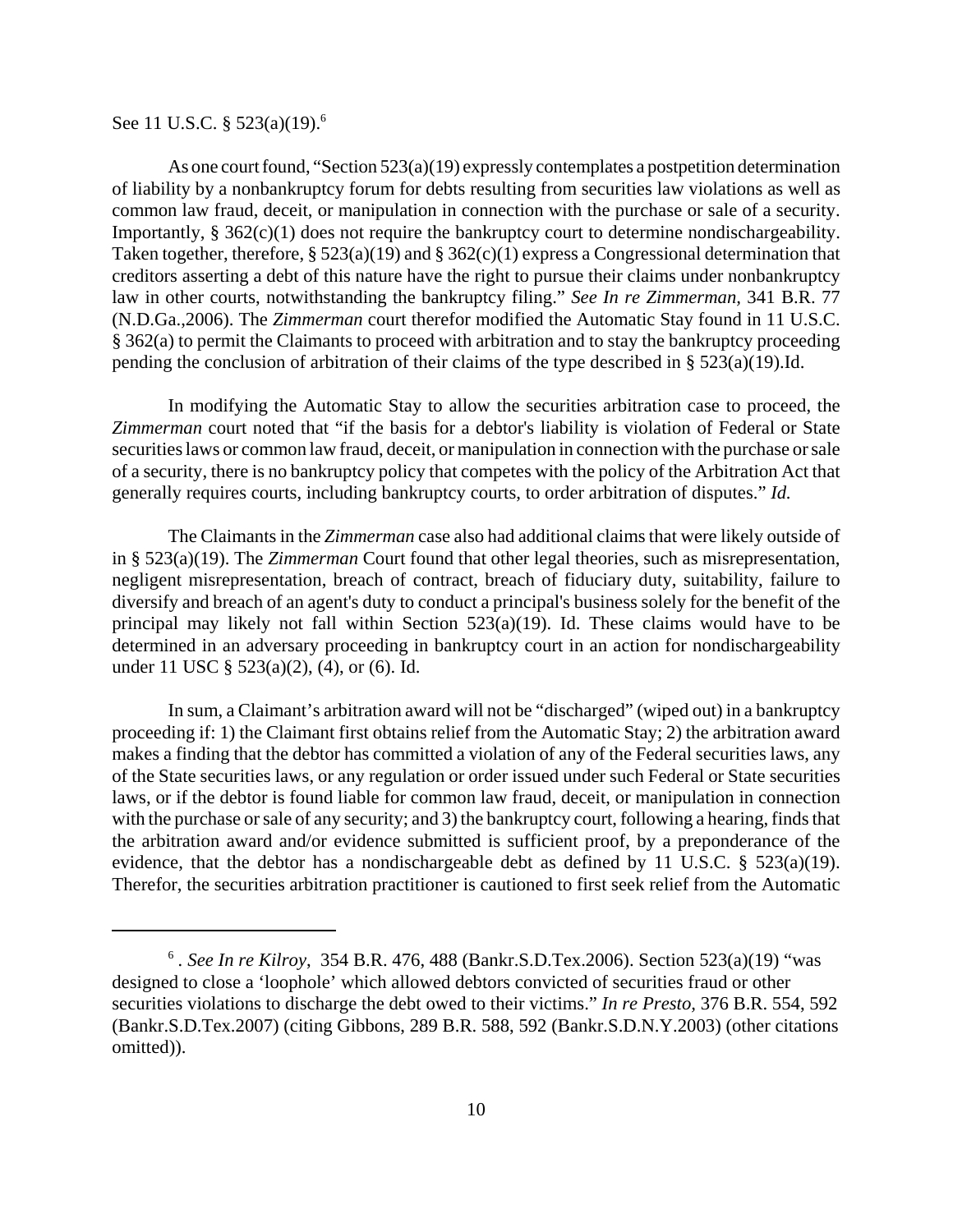Stay from the bankruptcy judge, and then proceed to arbitration, and obtain a finding from the arbitration panel, in the arbitration award, that the debtor has committed one of the violations found in 11 U.S.C. § 523(a)(19). It would likely be wise to give a copy of the statute to the panel so they can make the requisite findings. Once the arbitration award is obtained, the Claimant will have to file a petition with the bankruptcy court to have the arbitration award deemed a nondischargeable debt under 11 U.S.C. § 523(a)(19), and then to petition to confirm the award as a judgment against the debtor as provided for by state law or under the Federal Arbitration Act (FAA).<sup>7</sup>

A copy of the Complaint to Determine Dischargeability of Debt, and the amendment to the complaint alleging nondischargeability under 11 U.S.C. § 523(a)(19), from the *Zimmerman* case, is appended to this article at Appendix 6. The parties settled the case, and Zimmerman consented to a nondischargeable debt of \$1,000,000. A copy of the Consent to NonDischargeability is appended to this article at Appendix 6.

# Liquidating Claims

Often the value of a securities claim, that has not reached a judgment, is uncertain, and until there is an agreement with the debtor or a ruling by the bankruptcy judge, the claim is considered "unliquidated" and "contingent." Therefor, the securities practitioner, who has a pending arbitration claim, should file a motion for relief from the automatic stay and to compel arbitration , asking the court to modified the stay for the purpose of permitting the plaintiff to liquidate his or her claim against the debtor/defendant in the arbitration, and for purposes of nondischargeability. *See In re Goldbronn,* 263 B.R. 347 (Bkrtcy.M.D.Fla.,2001). Alternatively, the complaint for dischargeability can request that the Court determine both the value of the claim, and whether that claim is nondischargeable, in an adversary proceeding.

Courts have allowed Claimants in arbitration to determine the amount of the claim and whether there was common law fraud or a violation of the securities laws under 11 U.S.C. § 523(a)(19). *See In re Jafari* 401 B.R. 494 (Bkrtcy.D.Colo.,2009); *See also Bricker v. Martin,* 348

<sup>&</sup>lt;sup>7</sup>. The FAA allows district courts to confirm arbitration awards. 9 USC  $\S 10$ . A bankruptcy court is not a district court. Technically, the United States district courts have subject matter jurisdiction over bankruptcy matters (see 28 U.S.C. § 1334(a)). However, each such district court may, by order, "refer" bankruptcy matters to the bankruptcy court (see 28 U.S.C. § 157(a)). As a practical matter, most district courts have a standing "reference" order to that effect, so that all bankruptcy cases in that district are handled, at least initially, by the bankruptcy court. In unusual circumstances, a district court may in a particular case "withdraw the reference" (i.e., take the case or a particular proceeding within the case away from the bankruptcy court and decide the matter itself) under 28 U.S.C. § 157(d). Te overwhelming majority of all proceedings in bankruptcy are held before a United States bankruptcy judge, whose decision in all matters is final, subject to appeals to the district court. In some judicial circuits, appeals may be taken to a Bankruptcy Appellate Panel ("BAP").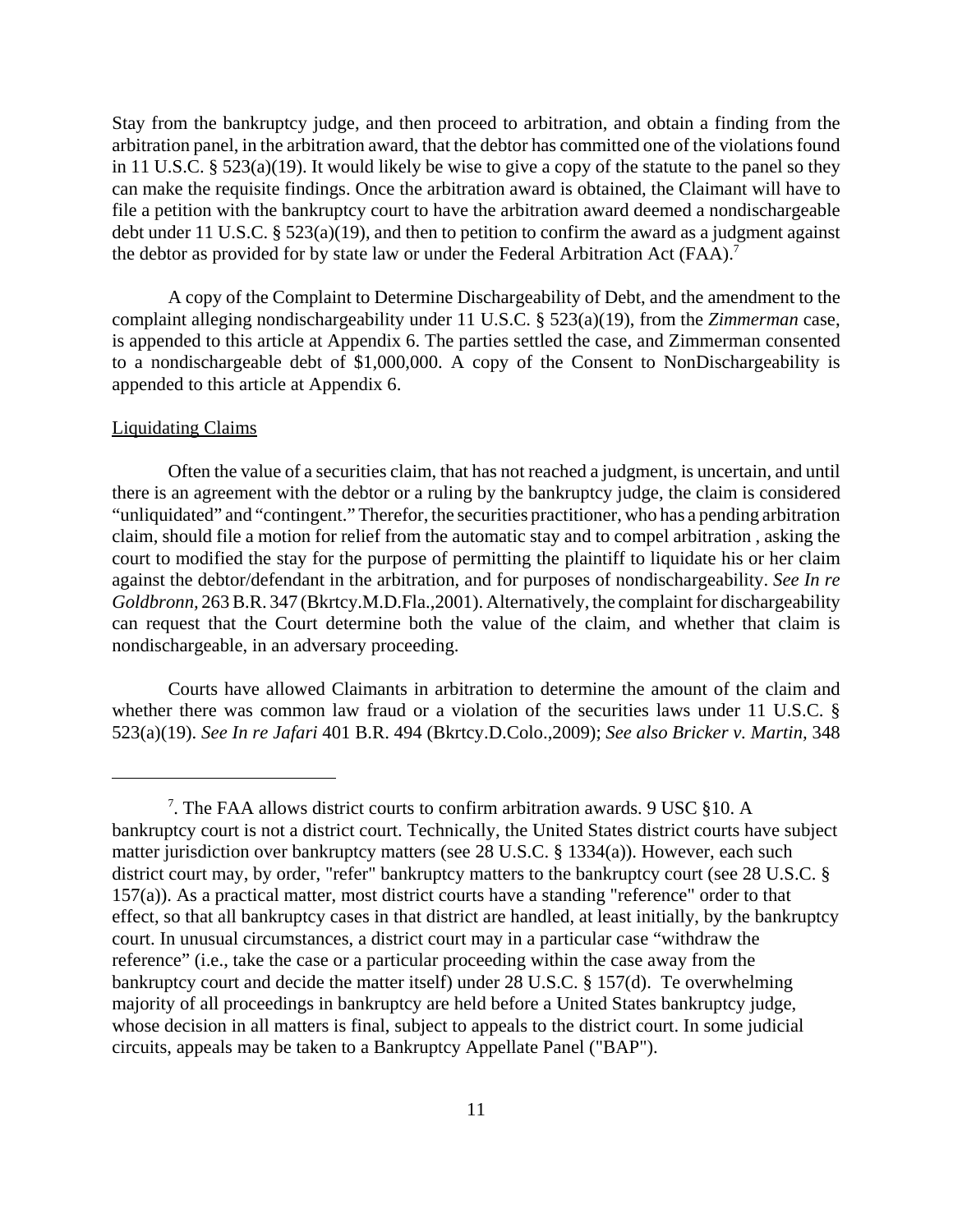B.R. 28 (W.D.Pa.2006), aff'd 265 Fed.Appx. 141 (3d Cir.2008) (affirming bankruptcy court's sua sponte decision to abstain from deciding investors' § 523(a)(19) claim).

However, some Courts still will not allow an investor to have their claim determined in arbitration, state or federal court, and will retain jurisdiction in the bankruptcy court to determine both the alleged misconduct, and whether the misconduct should result in a nondischargeable debt under 11 U.S.C. § 523(a)(19). *See, e.g., In re Chan,* 355 B.R. 494 (Bankr.E.D.Pa.2006). The bankruptcy court in *Chan* denied the motion for stay relief to allow the continuation of a district court lawsuit against Chan, the debtor, for a securities law violation. In that case, a Mrs. Park alleged that Mrs. Chan fraudulently induced her into investing \$300,000 in a company, promising a return of 10%, without disclosing many of the debts of the company, which failed. In refusing to grant stay relief, the *Chan* court found it "perfectly appropriate for either the bankruptcy court or another court to make a dischargeability determination under § 523(a)(19)." *Id.*

The *Chan* court reasoned that, because the nondischargeability of any claim listed in §523(c) may only be tried in the bankruptcy court, then the nondischargeability as well as the liability of any claim not listed in § 523(c) may be tried either in the bankruptcy court or in another forum. In short, the *Chan* court assumed that because Congress intended concurrent jurisdiction over § 523(a)(19) claims, it also intended that the determination of the underlying securities law violation or fraud determination itself could be made by any court sharing that concurrent jurisdiction. The *Chan* court further found that the amendment to  $\S$  523(a)(19) was not intended to indicate Congressional intent that such claims be litigated in non-bankruptcy court forums, but was intended only to remove a temporal limitation as to when the determination of liability had to have been made. The *Chan* court reasoned that since the determination could now occur post-petition, and since either a bankruptcy court or a non-bankruptcy court could render the determination as to dischargeability, the bankruptcy court's own order could suffice.

This leaves the securities practitioner with the age-old quandry: should the claim be submitted and tried in arbitration, court, or ask the bankruptcy court judge to determine liability, damages, and dischargeability. The answer is not clear. There are claims that would survive a motion to dismiss in arbitration, that might not survive in a court of law. There are legal defenses, such as the econmic loss rule, that bar all tort claims when there is a contract between the parties. See Behrman vs. Allstate, 2006 WL 561207 (C.A.11 (Fla.)(district court properly dismissed all tort claims under economic loss rule in action by investor who claimed that the annuity was sold to him via misrepresentations). There may be limitations of liability or exculpatory clauses in the customer account agreement. Metz v. Independent Trust Corp. 994 F.2d 395 (7th Cir. 1993)(case law mandates judicial enforcement of a clear and unambiguous exculpatory clause in a trust agreement in a mismanagement case, unless the claimant demonstrates "bad faith" or "reckless indifference" on the part of the defendant). The burden to plead intent to defraud (scienter) and loss-causation in a federal securities law claim is likely to be stringently interpreted in Court, rather than the equityconscious principles taught to arbitrators.

However, most state securities law claims do not require proof of either scienter or losscausation, and only a showing of negligence. Further, a investor (referred to as a creditor in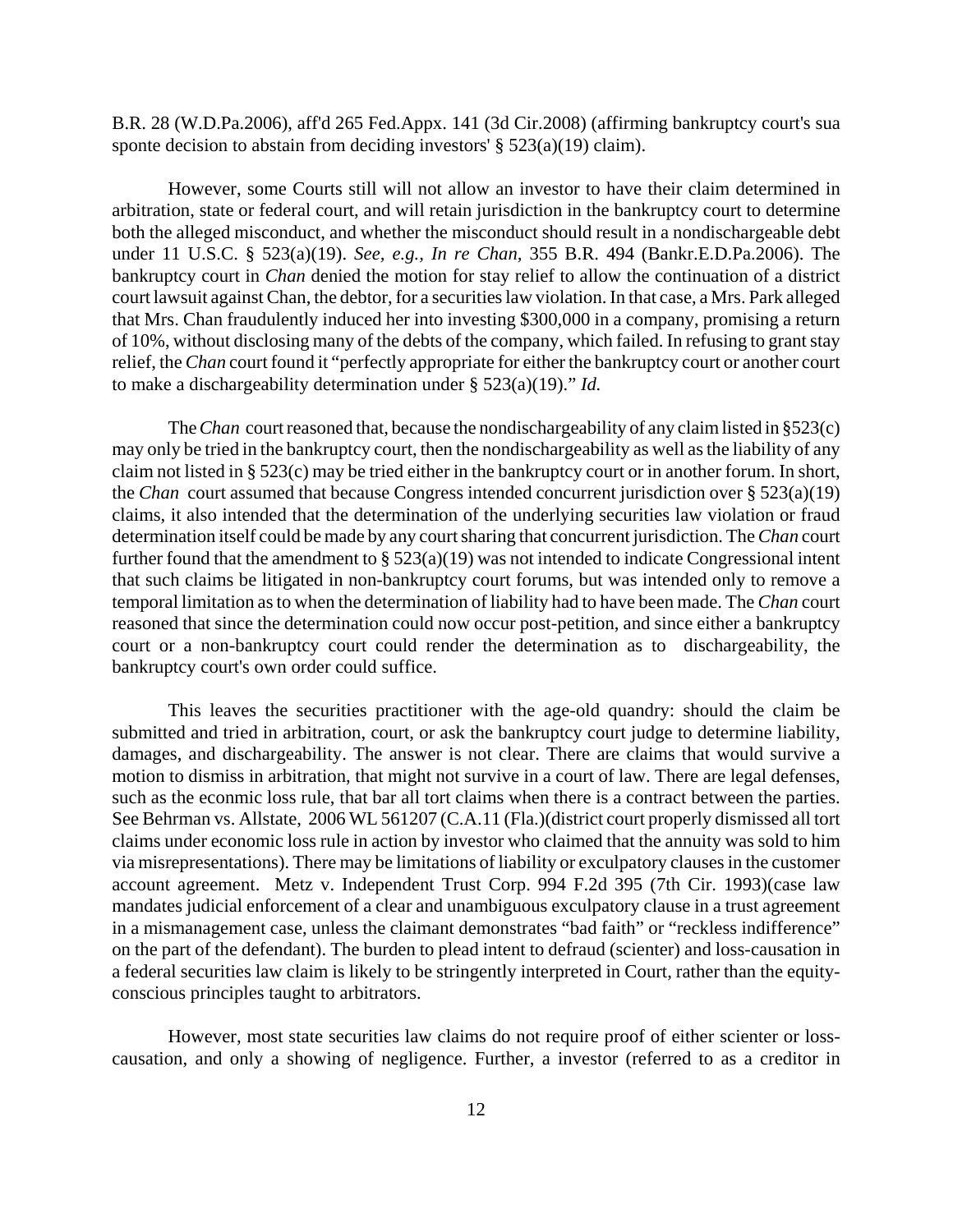bankruptcy court with an unliquidated claim) in an adversary proceeding gets something not provided in an arbitration–depositions and discovery decisions by a likely learned bankruptcy judge. One of the reasons that broker-dealers prefer arbitration is the private nature of the process and the lack of depositions. Many broker-dealers would prefer never to have their brokers, branch managers, compliance officers, administrative managers, sales assistants or other employees be deposed, which transcripts may long haunt them in other cases. The flip side to depositions is that the investor will be deposed, and a poor deposition can render a valuable case less valuable. However, in this author's opinion, the ability to take discovery in the bankruptcy case, and have a bankruptcy judge hear the case, is preferable to a FINRA arbitration. Note that the case is a bench trial, and not a jury trial.<sup>8</sup>

In the *Chan* case, *supra,* the bankruptcy judge conducted the trial on liability, damages and nondischargeability, and found that Chan made misrepresentations. *In re Chan,* 2008 WL 5428271 (Bkrtcy.E.D.Pa.,2008). The Chan bankruptcy court found that the debtor's debt to the investor was non-dischargeable, but did not enter a money judgment. *Id.* The bankruptcy court in Chan determined that it did not believe that the bankruptcy courts should enter money judgments, and allowed the investor to pursue a money judgment in a court of competent juridiction, noting that issues of collateral estoppel on the basis of the findings by the bankruptcy court may apply.<sup>9</sup> *Id.* 

# 11 U.S.C. § 523(a)(19) and Control Person Liability

At least two courts have denied the use of control person liability as a basis to deny claims for nondischargeability. See *Hoffend v. Villa,* 261 F.3d 1148 (11th Cir.2001); *In re Miller,* 276 F.3d

 $8.$  A dischargeability determination is not the only part of the bankruptcy process that may override a creditor's right to a jury trial right. Creditors who wish to participate in a distribution from the bankruptcy estate also may have to forego their right to a jury trial. *See, e.g., Travellers International AG v. Robinson*, 982 F.2d 96 (3d Cir.1992) (filing of proof of claim is a waiver of the right to a jury trial).

<sup>9</sup> *. Compare In re Kennedy*, 108 F.3d 1015, 1017-18 (9th Cir.1997) (concluding that a bankruptcy court has jurisdiction to enter a money judgment in conjunction with a finding that a debt is nondischargeable); *In re McLaren,* 3 F.3d 958, 966 (6th Cir.1993) (same); Matter of Hallahan, 936 F.2d 1496, 1507-1508 (7th Cir.1991) (recognizing bankruptcy court's jurisdiction to enter money judgment for claim found to be excepted from discharge); *In re Lang,* 293 B.R. 501, 517 (B.A.P. 10th Cir.2003) (concluding that a bankruptcy court has jurisdiction to award money damages in § 523(a) cases); *Matter of Valencia,* 213 B.R. 594, 596 (D.Colo.1997) (same); *Harris v. U.S. Fire Ins. Co.*, 162 B.R. 466, 468 (E.D.Va.1994) (same) *with*, In re Cambio, 353 B.R. 30 (B.A.P. V Cir.2004) (bankruptcy court did not have jurisdiction to enter money judgment on nondischargeable debt in chapter 7 case in which there was no estate property available for distribution to creditors); *In re Losanno,* 291 B.R. 1 (Bankr.D.Mass.2003) (bankruptcy court does not have jurisdiction to enter money judgment in nondischargeability action); *In re Thrall,* 196 B.R. 959 (Bankr.D.Colo.1996) (same).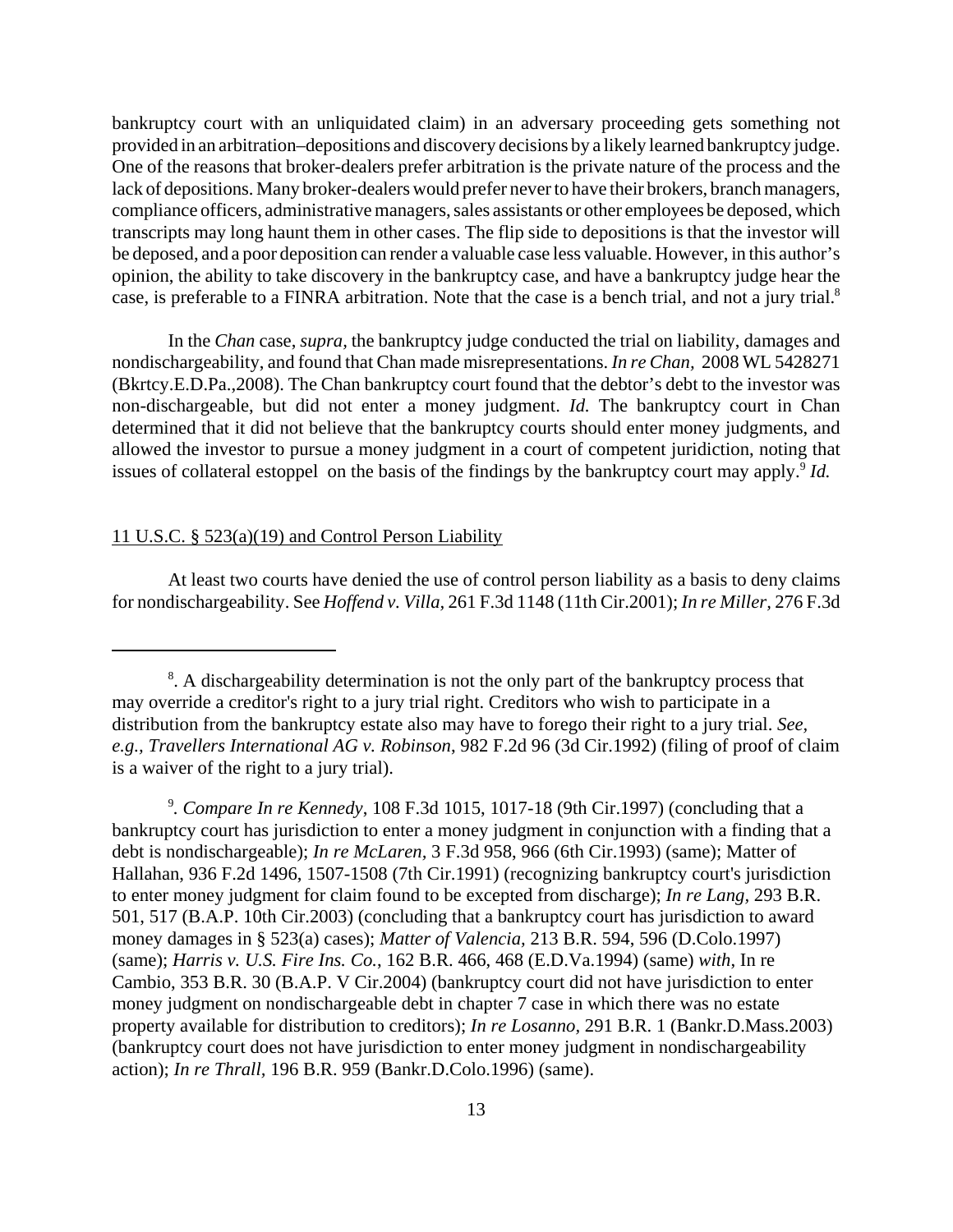$424$  ( $8<sup>th</sup>$  Cir. 2002). Both courts determined that agency law, which imputes bad acts to those that supervise the agent, and is a basis for nondischargeability, *See Strang v. Bradner*, 114 U.S. 555, 561, 5 S.Ct. 1038, 29 L.Ed. 248 (1885), should not be extended to include the much broader sweep of § 20(a) liability. Both courts reasoned that Section 523 of the Bankruptcy Code "addresses actual, traditional fraud, and we are not persuaded that it should be read in such a way as to encompass the nontraditional liability imposed under § 20(a)." See, *In re Miller*, 276 F.3d 424 (8<sup>th</sup> Cir. 2002).

# Nondischargeability of Debts under  $\S$  523(a)(2),  $\S$  523(a)(4), and  $\S$  523(a)(6)

In addition to 11 U.S.C.  $\S$  523(a)(19), there are at least three bankruptcy code sections which can provide a claimant in an arbitration case the ability to have their losses determined as a nondischargeable debt in bankruptcy, namely §  $523(a)(2)$ , §  $523(a)(4)$ , and §  $523(a)(6)$ .<sup>10</sup>

# 11 U.S.C. § 523(a)(2)

§ 523(a)(2) excepts from discharge debt:

- (2) for money ... obtained by-
- (A) false pretenses, a false representation, or actual fraud, other than a statement respecting the debtor's or an insider's financial condition;
- (B) use of a statement in writing-
- (i) that is materially false;
- (ii) respecting the debtor's or an insider's financial condition;
- (iii) on which the creditor to whom the debtor is liable for such money, property, services, or credit reasonably relied; and
- (iv) that the debtor caused to be made or published with intent to deceive....

11 U.S.C. § 523(a)(2)(A)-(B). *See also, HSSM # 7 Limited Partnership v. Bilzerian (In re Bilzerian*), 100 F.3d 886, 892 (11th Cir.1996).

Securities broker-dealers have been held liable for significant losses of their clients under the circumstances where fraudulent misrepresentation on the part of the broker led to the loss of money by their clients, under a theory that the brokers must only reap some benefit (i.e., a

 $10$ . There are other bankruptcy code sections that can result in a denial of a discharge, but are beyond the scope of this article. A debtor's pre-petition transfers of assets and inaccuracies in the schedules and statement of affairs are addressed by  $\S 727(a)(1)$  and  $\S 727(a)(4)(A)$ . A debtor who transfers property with the intent to hinder, delay or defraud creditors, or a representative the estate, can have its discharge denied. 11 U.S.C. § 727(a)(1). So too a debtor that knowingly and fraudulently makes a false oath in connection with the case. 11 U.S.C. § 727(a)(4)(A). Misconduct of this type should be the subject of a complaint objecting to a Chapter 7 debtor's discharge and not, under the guise of bad faith, a motion to dismiss for cause under § 707(a).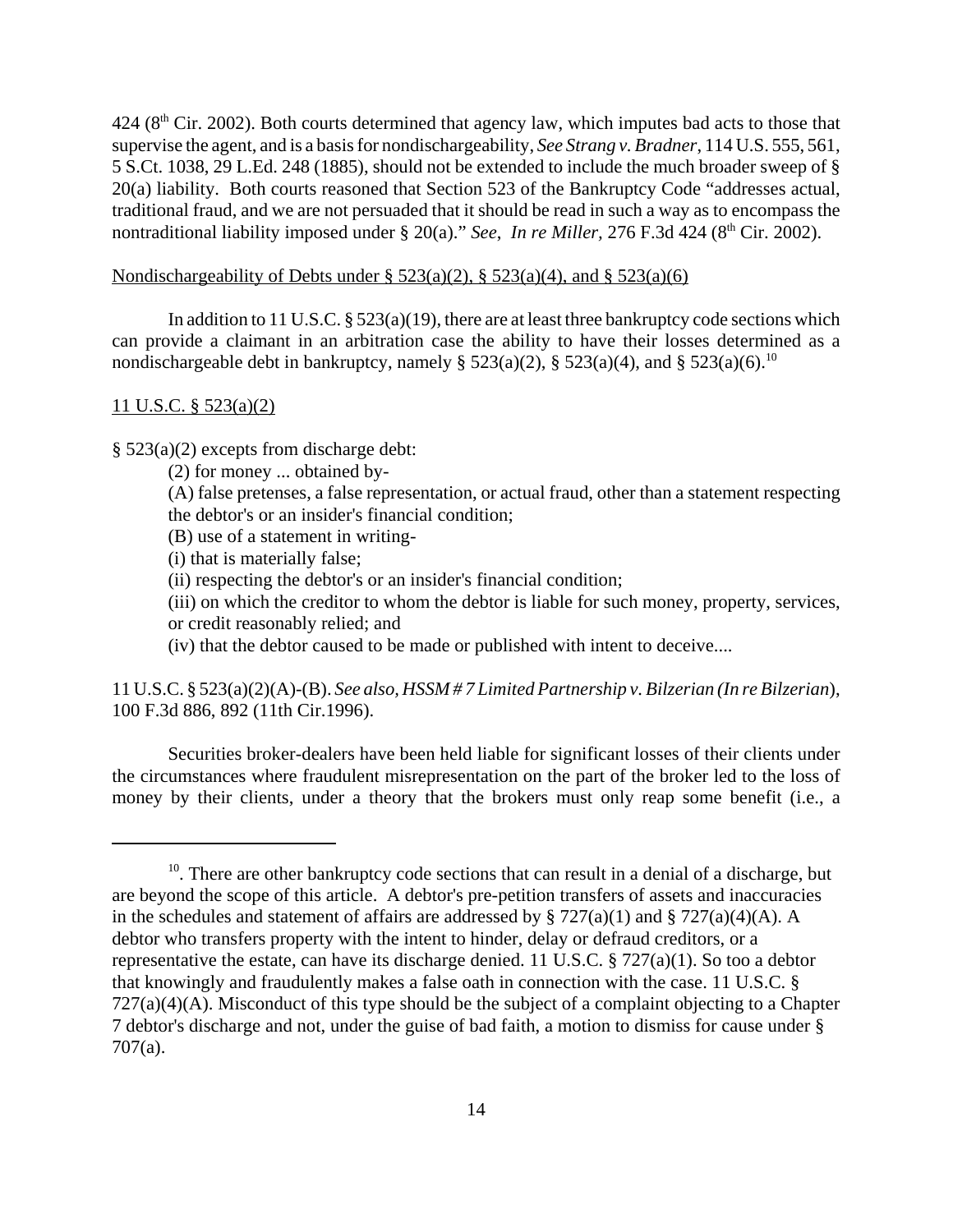commission) from the money lost by the creditor. *See Bilzerian* at 890. *In Cohen v. de la Cruz*, 523 U.S. 213, 118 S.Ct. 1212, 140 L.Ed.2d 341 (1998), the Supreme Court made it clear that once it has been established that money has been obtained by fraudulent conduct as set forth in § 523(a)(2)(A), "any debt" (which would include a loss in a brokerage account) arising therefrom is excepted from discharge.

Silence on the part of the Debtor with regard to a material fact can constitute a false representation under § 523(a)(2)(A). *See In re Waters*, 239 B.R. 893, 901 (Bankr.W.D.Tenn.1999) and the cases cited therein. Therefore, a Court may consider the omission of material information by the Debtor when analyzing the Debtor's conduct pursuant to § 523(a)(2)(A). Section 523(a)(2)(A) excepts from discharge debts "for money...to the extent obtained by false pretenses, a false representation, or actual fraud, other than a statement respecting the debtor's or an insider's financial condition." 11 U.S.C. § 523(a)(2)(A). The Fifth Circuit has distinguished "actual fraud" from "false pretenses" and "false representations" when defining the elements of nondischargeability under §523(a)(2)(A). *RecoverEdge L.P. v. Pentecost*, 44 F.3d 1284, 1293 (5th Cir.1995).

# False Pretenses

For the debtor's representation to constitute "false pretenses" or a "false representation," the movant must prove: "(1) a knowing and fraudulent falsehood, (2) describing past or current facts, (3) that was relied on by the other party." *See RecoverEdge L.P.*, 44 F.3d at 1293 (5th Cir.1995) (*citing In re Allison*, 960 F.2d 481, 483 (5th Cir.1992)).

# Actual Fraud

For a debtor's representation to constitute "actual fraud," the movant must prove: "(1) the debtor made representations; (2) at the time they were made the debtor knew they were false; (3) the debtor made the representations with the intention and purpose to deceive the creditor; (4) that the creditor relied on such representations; and (5) that the creditor sustained losses as a proximate result of the representations." *See RecoverEdge L.P. v. Pentecost,* 44 F.3d 1284, 1290 (5th Cir.1995). In the Fifth Circuit, "reasonable reliance is not, as a matter of law, required under section 523(a)(2)(A)." *In re Allison,* 960 F.2d at 485. However, the movant must still show actual reliance. "[R]easonableness of reliance is strong circumstantial evidence in the factual determination regarding actual reliance, which is an element of subparagraph (A)."

Statements of opinion will not be upheld as a fraud sufficient to deny a discharge under 11 U.S.C. § 523(a)(2)(A). See *See In re Dupree,* 336 B.R. 506 Bkrtcy.M.D.Fla.,2005. In *Dupree,* the Plaintiff contended that that Debtor told her that he could "do better" with the variable annuities he was selling her than her original investments with First Union. "However, to be actionable under 11 U.S.C. § 523(a)(2)(A), a representation must be one of existing fact, and not merely an expression of opinion or expectation." Id., *See In re Schwartz & Meyers,* 130 B.R. 416, 423 (Bankr.S.D.N.Y.1991)(Judge Brozman's opinion that even if the "safe as in a bank" analogy was made, the statement would not warrant a denial of discharge under  $\S 523(a)(2)(A)$ .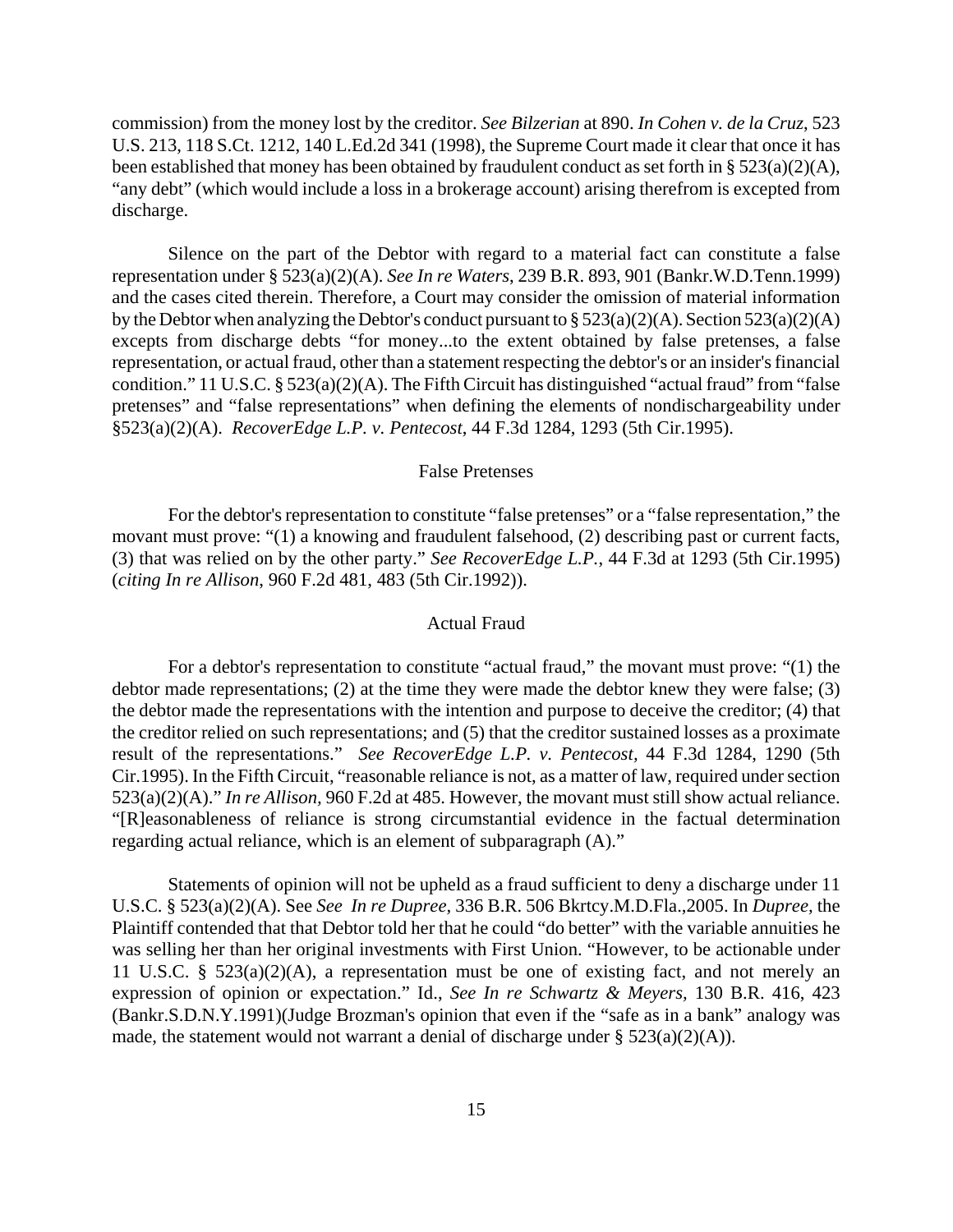Fraudulent concealment, which is very similar to actual fraud, allows a plaintiff to recover if the defendant intentionally suppresses material facts. Otherwise, the elements of fraudulent concealment are the same as the elements of common law fraud and negligent misrepresentation, and include: "(1) a misrepresentation of material fact or suppression of the truth; (2) [a] knowledge of the representor of the misrepresentation, or [b] representations made by the representor without knowledge as to either the truth or falsity, or [c] representations made under circumstances in which the representor ought to have known, if he did not know, of the falsity thereof; (3) an intention that the representor induce another to act on it; and (4) resulting injury to the party acting in justifiable reliance on the representation." *Greenberg v. Miami Children's Hospital Research Institute, Inc.,* 264 F.Supp.2d 1064, 1073 (S.D.Fla.2003) ( *citing Jones v. General Motors Corp*., 24 F.Supp.2d 1335, 1339 (M.D.Fla.1998)) (internal citation omitted) (emphasis added).

Like common law fraud and negligent misrepresentation, Florida law also "imposes a reliance requirement in an omissions case" *Humana, Inc. v. Castillo*, 728 So.2d 261, 265 (Fla.2d DCA 1999) *(citing Morgan v. Canaveral Port Authority,* 202 So.2d 884 (Fla. 4th DCA 1967)), and "requires a party asserting fraud to establish that, but for the alleged misrepresentation or nondisclosure, the party would not have entered the transaction." *Humana,* 728 So.2d at 265 ( *citing Great American Ins. Co. v. Suarez*, 92 Fla. 24, 109 So. 299 (Fla.1926); *Atlantic Nat'l Bank v. Vest,* 480 So.2d 1328 (Fla.2d DCA 1985); *Billian v. Mobil Corp.*, 710 So.2d 984 (Fla. 4th DCA 1998); *Hauben v. Harmon,* 605 F.2d 920 (5th Cir.1979).

Common law fraud and negligent misrepresentation involve more or less the same elements of proof: (i) a false statement of fact; (ii) made for the purpose of inducing another to act in reliance thereon; (iii) action by the other person in reliance on the correctness of the statement; and (iv) resulting damage to the other person. *Gandy v. Trans World Computer Technology Group*, 787 So.2d 116, 118 (Fla.2d DCA 2001) ( *citing Mettler, Inc. v. Ellen Tracy, Inc.*, 648 So.2d 253 (Fla.2d DCA 1994)); *Hasenfus v. Secord,* 962 F.2d 1556 (11th Cir.1992). The only slight difference between proving common law fraud and negligent misrepresentation is that in common law fraud a plaintiff must show that the defendant made a false statement that the defendant knew to be false, whereas with negligent misrepresentation a plaintiff need only show that the defendant failed to ascertain the truth or falsity of his or her representation. *Hasenfus v. Secord*, 962 F.2d 1556, 1561 (11th Cir.1992) (*citing Emerson Electric Co. v. Farmer*, 427 F.2d 1082, 1087-88 (5th Cir.1970) (applying Florida law)). "If a plaintiff claims to be misled, but cannot demonstrate a causal connection between the defendant's conduct and the plaintiff's misapprehension, the plaintiff cannot recover." *Humana, Inc. v. Castillo*, 728 So.2d 261, 265 (Fla.2d DCA 1999); *City Bank & Trust Co. v. Vann (In re Vann)*, 67 F.3d 277, 280 (11th Cir.1995) (ruling, in connection with a case under Section  $523(a)(2)$ , that a creditor cannot establish non-dischargeability without proof of reliance on misrepresentations by the debtor). The reliance upon the debtor's false representation must be justified. *Field v. Mans,* 516 U.S. 59, 73-75, 116 S.Ct. 437, 133 L.Ed.2d 351 (1995).

# 11 U.S.C. § 523(a)(4)

Section 523(a)(4) of the Bankruptcy Code provides an exception to a debtor's discharge for a debt "for fraud or defalcation while acting in a fiduciary capacity..." Although in many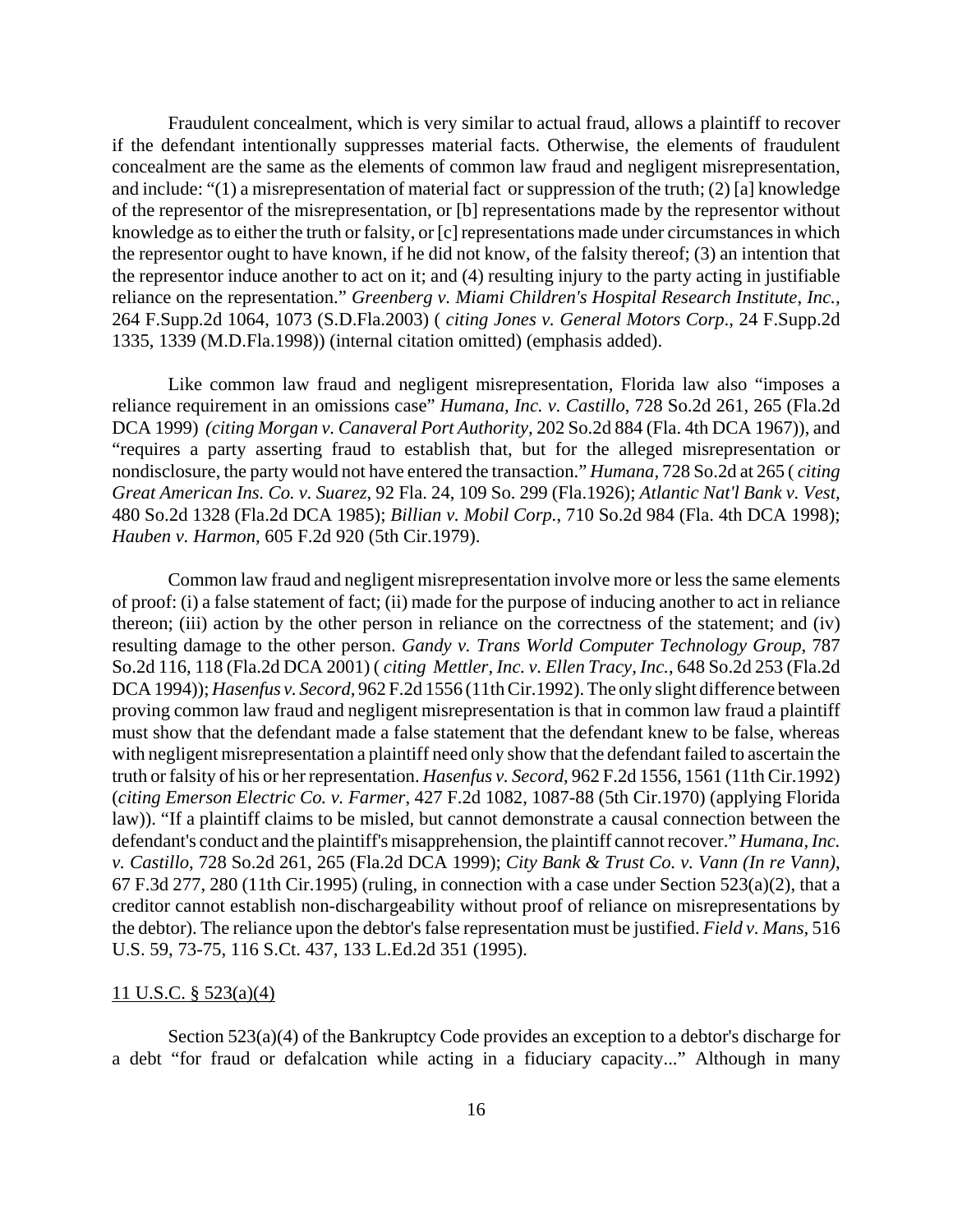circumstances the term "fiduciary relationship" has been considered to be a special relationship of confidence, trust, and good faith, this generalization is too broad for purposes of § 523(a)(4). The scope of this relationship pursuant to  $\S 523(a)(4)$  includes only those fiduciary relationships arising from express and technical trusts, and in some cases, statutorily-created trusts. *In re Jones,* 306 B.R. 352, 355 (Bankr.N.D.Ala.2004). Also, the fiduciary obligations imposed on the relationship must have existed prior to the act that created the debt, for the debt to fall within this exception. *Id., citing Quaif v. Johnson*, 4 F.3d 950, 953 (11th Cir.1993).

Florida law is clear that a securities broker owes a fiduciary duty of care and loyalty to an investor. *First Union Brokerage v. Milos*, 717 F.Supp. 1519, 1526 (S.D.Fla.1989), *citing Gochnauer v. A.G. Edwards & Sons, Inc*., 810 F.2d 1042, 1049 (11th Cir.1987). However, a general fiduciary duty arising out a relationship does not create a technical trust. *In re Woods,* 284 B.R. 282, 288 (D.Colo.2001). The possible common law action for breach of fiduciary duty does not translate to an actionable breach of an express or technical trust relationship for purposes of § 523(a)(4). *See In re Dupree,* 336 B.R. 506 Bkrtcy.M.D.Fla.,2005.

Section  $523(a)(4)$  applies to debts "for fraud or defalcation while acting in a fiduciary capacity, embezzlement, or larceny." 11 U.S.C. §  $523(a)(4)$ . Fraud under §  $523(a)(4)$  involves "intentional deceit, rather than implied or constructive fraud." *In re Swor*, 2008 WL 938940 \*5 (Bankr.S.D.Tex. Apr.4, 2008); In re Tripp, 189 B.R. 29 (Bankr.N.D.N.Y.1995); *In re McDaniel,* 181 B.R. 883 (Bankr.S.D.Tex.1994); *COLLIER on Bankruptcy,* ¶ 523.10[l][a]. "A defalcation is a willful neglect of duty, even if not accompanied by fraud or embezzlement." *In re Bennett,* 989 F.2d 779, 790 (5th Cir.1993) (*citing Moreno v. Ashworth*, 892 F.2d 417, 421 (5th Cir.1990)). Willful neglect is "essentially a recklessness standard." In re Felt, 255 F.3d 220, 226 (5th Cir.2001) *(quoting Schwager v. Fallas,* 121 F.3d 177, 185 (5th Cir.1997)). "Thus, willfulness is measured objectively by reference to what a reasonable person in the debtor's position knew or reasonably should have known." Id.

Under  $\S 523(a)(4)$  "a fiduciary is limited to instances involving express or technical trusts." *In re Miller,* 156 F.3d 598, 602 (5th Cir.1998) (*quoting Tex. Lottery Comm'n v. Tran (In re Tran*), 151 F.3d 339, 342 (5th Cir.1998)). A constructive trust is not sufficient to create a fiduciary relationship. *See Angelle v. Reed (In re Angelle)*, 610 F.2d 1335, 1339 (5th Cir.1980). The trustee's duties must "arise independent of any contractual obligation." *In re Tran,* 151 F.3d at 342 (*citing Angelle,* 610 F.2d at 1339). The trustee's obligations "must have been imposed prior to, rather than by virtue of, any claimed misappropriation or wrong." *Id. (citing Davis v. Aetna Acceptance Co.*, 293 U.S. 328, 333, 55 S.Ct. 151, 79 L.Ed. 393 (1934)); *Angelle,* 610 F.2d at 1339 (A technical trust must "exist prior to the act creating the debt and without reference to that act."). However, the Fifth Circuit recognizes that the " 'technical' or 'express' trust requirement is not limited to trusts that arise by virtue of a formal trust agreement, but includes relationships in which trust-type obligations are imposed pursuant to statute or common law ." *LSP Inv. P'ship v. Bennett (In re Bennett),* 989 F.2d 779, 784-85 (5th Cir.1993) (citing *Moreno v. Ashworth,* 892 F.2d 417, 421 (5th Cir.1990)).

Accordingly, when "determining whether a particular debtor was acting in a fiduciary capacity for purposes of section 523(a)(4), the Court must look to both state and federal law." *In*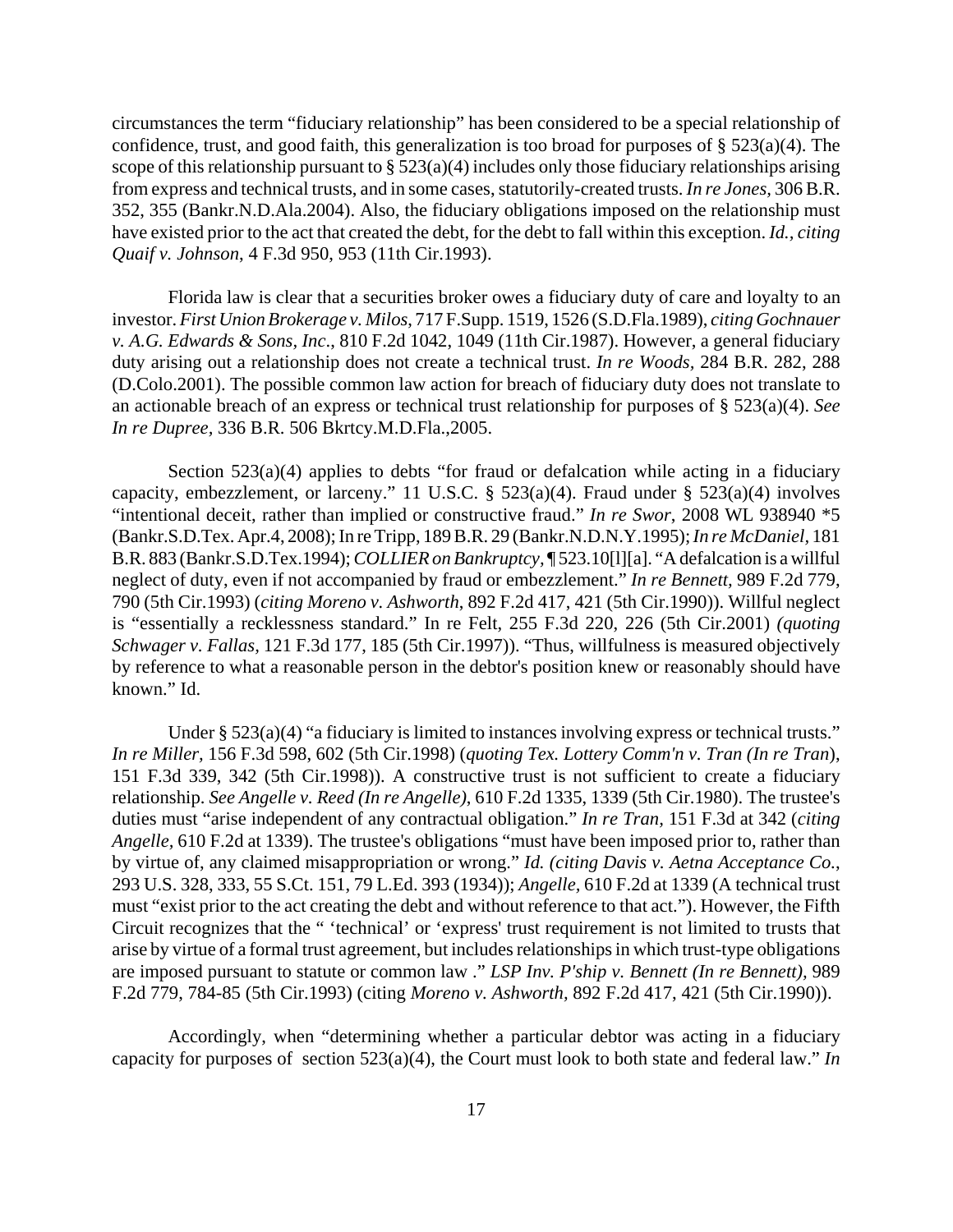*re Bennett,* 989 F.2d at 784. "The scope of the concept of fiduciary under 11 U.S.C. § 523(a)(4) is a question of federal law; however, state law is important in determining whether or not a trust obligation exists." Id. (*citing Angelle v. Reed (In re Angelle)*, 610 F.2d 1335 (5th Cir.1980)). In Texas, a fiduciary is a "person owing a duty of integrity and fidelity ... apply[ing] to any person who occupies a position of peculiar confidence towards another." *Lee v. Hasson,* 2007 WL 236899 at \*8 (Tex.App.-Houston [14 Dist.] Jan. 30, 2007, rev. denied) (*citing Kinzbach Tool Co. v. Corbett-Wallace Corp.,* 138 Tex. 565, 160 S.W.2d 509, 512 (Tex.1942)).

# Defalcation

A defalcation is a willful neglect of duty, even if not accompanied by fraud or embezzlement. *See L. King, 3 Collier on Bankruptcy* ¶ 523.14, at 523-93 to 523-95 (15th ed.1988), quoting Central *Hanover Bank & Trust Co. v. Herbst*, 93 F.2d 510 (2d Cir.1937) (L.Hand, J.).

# Embezzlement

Embezzlement for purposes of  $\S 523(a)(4)$ , is not limited to instances where a fiduciary duty exists. 4 *Resnick & Sommer Collier on Bankruptcy* ¶ 523.10[1] [d] (15th ed. 2005) ("The phrase 'while acting in a fiduciary capacity' clearly qualifies the words 'fraud or defalcation' and not 'embezzlement' or 'larceny' "). Embezzlement is defined by federal law. *Rainey v. Davenport (In re Davenport*), 353 B.R. 150, 199 (Bankr.S.D.Tex.2006) (*citing In re Hayden*, 248 B.R. 519, 525 (Bankr.N.D.Tex.2000)). Under federal law, embezzlement is a "fraudulent appropriation of property by a person to whom such property has been entrusted, or into whose hands it has lawfully come." In re Miller, 156 F.3d 598, 602 (5th Cir.1998). To constitute embezzlement, the fraudulent appropriation must be "of another's property." *In re Davenport,* 353 B.R. at 199*; In re Dobek,* 278 B.R. 496, 509 (Bankr.N.D.Ill.2002) ("To prove embezzlement, Plaintiff must show that debtor appropriated the funds for her own benefit, and that it did so with fraudulent intent.") (*quoting In re Weber,* 892 F.2d 534, 538 (7th Cir.1989)).

"To 'appropriate' is to exercise control over or to take possession of property." *In re Davenport*, 353 B.R. at 200 (*citing Hayden,* 248 B.R. at 525). Fraudulent intent is "an intent to deceive another person and thereby induce such other person to transfer, alter or terminate a right with respect to property." Id. (*citing First Nat'l Bank of Midlothian v. Harrell (In re Harrell),* 94 B.R. 86, 91 (Bankr.W.D.Tex.1988)). "Fraudulent intent may be inferred from the conduct of the Debtor and from circumstances of the situation." *Harrell,* 94 B.R. at 91 (*citing U.S. v. Powell,* 413 F.2d 1037 (4th Cir.1969)).

In the securities arbitration context, at least one court found that unauthorized transactions, resulting in the transfer of a margin position of one customer to another customer's account, constituted embezzlement, sufficient to deny a discharge. *See Sherman v. Potapov* 403 B.R. 151, (D.Mass.2009)(See Complaint, Appendix 8). In *Sherman,* there was an NASD award of \$983,000, and a finding of unauthorized trading. The bankruptcy court, however, conducted its own evidentiary hearing, because its first decision, utilizing the NASD arbitration award as collateral estoppel, was reversed on appeal. *In re: Alexander v. Sherman*, 1:08cv11296 (Docket) (D.Mass. Jul.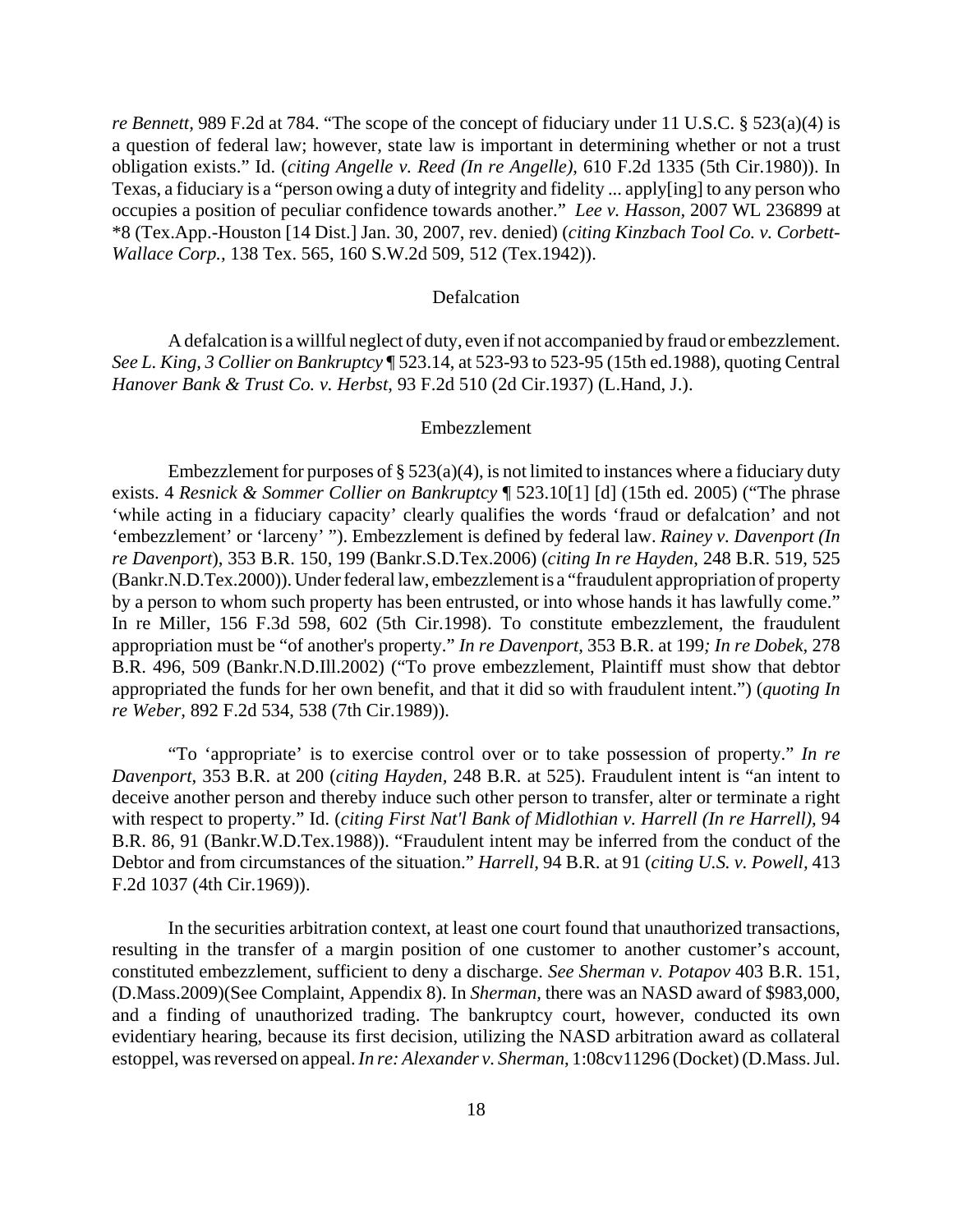30, 2008). The district court in the first appeal found that "there was no explicit or implicit finding that the debtors, either collectively or individually, acted with a sufficient mental state to constitute "fraud or defalcation while acting in a fiduciary capacity, embezzlement, or larceny" under § 523(a)(4) or "for willful and malicious injury" under § 523(a)(6)." *Sherman v. Potapov* 403 B.R. 151, (D.Mass.2009). This points to the critical need of every securities arbitration practitioner, in an NASD arbitration award, to obtain the requisite findings of fraud, and intent to defraud, in the arbitration award, consistent with "fraud or defalcation while acting in a fiduciary capacity, embezzlement, or larceny" under §  $523(a)(4)$  or "for willful and malicious injury" under §  $523(a)(6)$ .

# 11 U.S.C. § 523(a)(6)

Section 523(a)(6) excepts from discharge, a debt "for willful and malicious injury by the debtor to another entity or to the property of another entity." 11 U.S.C. § 523(a)(6).

The word "willful" in (a)(6) modifies the word "injury," indicating that nondischargeability takes a deliberate or intentional injury, not merely a deliberate or intentional act that leads to injury. Had Congress meant to exempt debts resulting from unintentionally inflicted injuries, it might have described instead "willful acts that cause injury." Or, Congress might have selected an additional word or words, i.e., "reckless" or "negligent," to modify "injury." Moreover ... the (a)(6) formulation triggers in the lawyer's mind the category "intentional torts," as distinguished from negligent or reckless torts.

*Kawaauhau v. Geiger,* 523 U.S. 57, 61 (1998) (emphasis in original).

The injury caused by the debtor must also be malicious, meaning "wrongful and without just cause or excuse, even in the absence of personal hatred, spite, or ill-will." *In re Tognetti,* 2007 WL 1080147 (Bkrtcy.S.D.N.Y.,2007); *In re Stelluti,* 94 F.3d 84, 87 (2d Cir.1996) (citing Collier on Bankruptcy). Malice may be implied "by the acts and conduct of the debtor in the context of [the] surrounding circumstances" Id. at 88 (alteration in original, internal quotation marks omitted). "Maliciousness will be found where the 'debtor has breached a duty to the plaintiff founded in contract, statute or tort law, willfully in the sense of acting with deliberate intent, in circumstances where it is evident that the conduct will cause injury to the plaintiff and under some aggravating circumstance to warrant the denial of discharge.' " *In re Hambley,* 329 B.R. 382, 402 (Bankr.E.D.N.Y.2005) (quoting *In re Blankfort,* 217 B.R. 138, 144 (Bankr.S.D.N.Y.1998)).

# Is A Settlement Admissible To Prove The NonDischargeability of the Debt?

The United States Supreme Court in *Archer v. Warner*, 538 U.S. 314, 123 S.Ct. 1462, 155 L.Ed.2d 454 (2003) held that a settlement or stipulated judgment reducing a previous claim for fraud into a monetary obligation without a specific finding of fraud can continue to be barred from discharge under 11 U.S.C. § 523. In Archer, the debtors sold a company to the creditors, and the creditors sued the debtors for fraud in connection with the sale. The parties settled the lawsuit.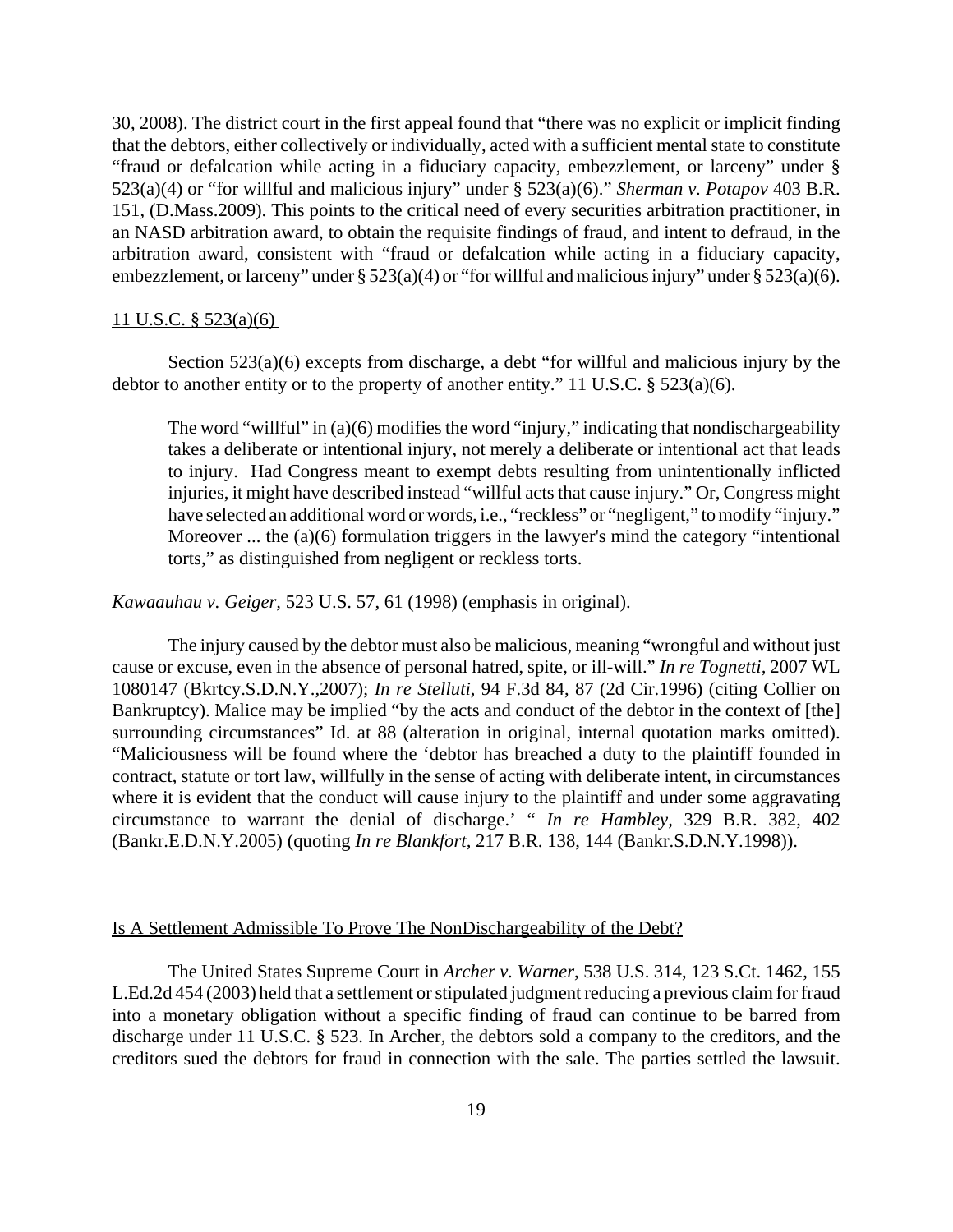However, when the debtors failed to make payments under the settlement agreement and filed for bankruptcy, the creditors asserted that the debt was nondischargeable under § 523(a)(2)(A). The issue was whether the settlement agreement was a novation of the original debt for money obtained by fraud, with the novation negating the fraud claim. The Supreme Court held that the entire settlement debt was nondischargeable under § 523(a)(2)(A), even though the parties had executed a settlement agreement. As long as the creditor is able to prove that the debtor fraudulently took something of value, such as money, property, or services from the creditor, then any damages resulting from that fraud are nondischargeable under Section 523(a)(2)(A).

# Is a Default in a Prior Proceeding Sufficient to Support a Finding of NonDischargeability?

The issue is "whether, in a bankruptcy discharge exception proceeding, a default judgment based upon allegations of fraud may be used to establish conclusively the elements of fraud and prevent discharge of the judgment debt."*In re Bush,* 62 F.3d 1319 (11th Cir.1995). The Eleventh Circuit was persuaded by the reasoning of bankruptcy courts giving preclusive effect in a dischargeability proceeding to a prior default judgment because the debtor did not deserve "a second bite at the apple." *Id.* at 324. In Bush, the Debtor/defendant was given the full opportunity to defend himself in the [prior] action and he chose not to do so. The Court found that the "Debtor/defendant" could have reasonably foreseen the consequences of not defending an action based in part on fraud. It would be undeserved to give debtor/defendant a second bite at the apple when he knowingly chose not to defend himself in the first instance." Id. Because the debtor in Bush had participated in the prior action over an extended period of time and, subsequently, engaged in conduct that resulted in the sanction of a default judgment, the court of appeals was reluctant to give him a second chance. Id.

The Ninth Circuit also affirmed the use of a default judgment entered as a sanction to estop the debtor from denying fraud in bankruptcy court. *In re Daily*, 47 F.3d 365 (9th Cir.1995). The Bush court found the facts in Daily "very similar" to its case. Like Daily, Bush did not simply give up at the outset. He actively participated in the adversary process for almost a year. He was represented by counsel. He answered the complaint. He filed a counterclaim. He filed discovery requests. After undertaking to represent himself, he began to refuse to cooperate in discovery. He refused to produce documents despite repeated requests. He refused to appear at his properly noticed deposition. He did respond to [plaintiff's] Motion for Sanctions claiming he was out of state on the scheduled day. At the district court's properly noticed pre-trial conference, Bush failed to appear. As in *Daily,* the default judgment for fraud against *Bush* was entered pursuant to Rule 37 as a sanction for deliberate refusal to participate in discovery. Id at 62 F.3d at 1325-26. Finding that Bush had participated in the prior action and had been given a full and fair opportunity to defend on the merits, but chose not to, the Eleventh Circuit affirmed: "Just as due process is not offended by the entry of a default judgment against a party for failure to cooperate with discovery, ... neither is due process offended if a debtor is held to the consequences of that judgment in a subsequent bankruptcy discharge proceeding." *Id.* at 1325 (citations omitted). *See also In re Smith*, 362 B.R. 438 (Bkrtcy.D.Ariz.,2007).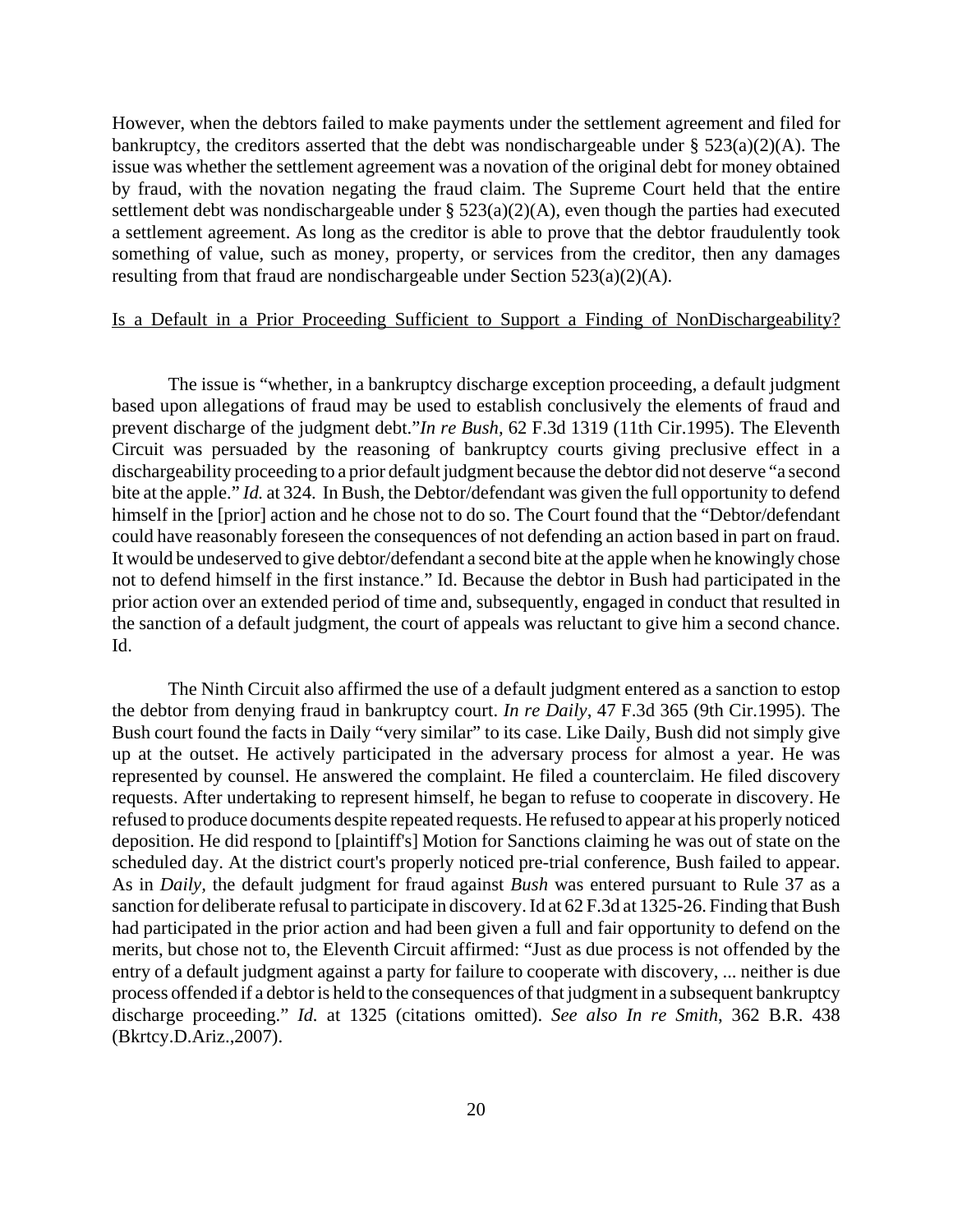Is a Cease and Desist Order From a Securities Regulator Sufficient to Satisfy the NonDischargeability Provisions of 523(a)(19)?

At least one case found that a Cease and Desist Order from a securities regulator satisfied the requirements for nondischargeability under 523A19. In *In re Civiello* 348 B.R. 459 (Bkrtcy.N.D.Ohio,2006), the Plaintiffs charged that the debtor sold them unregistered securities. The Ohio Division of Securities issued a Cease and Desist Order, which made findings. It was Plaintiffs' position that the cease and desist order, which found Defendant violated Ohio Revised Code section 1707.44. The cease and desist order clearly and unequivocally states that Defendant violated O.R.C. § 1707.44(A)(1): (15) Civiello, as described in Paragraphs (4) through (8), sold securities to Ohio residents, without having been licensed by the Division of Securities as a dealer, and therefore, in violation of R.C. 1707.44(A)(1).

The debtor's act of selling unregistered securities was also found to violate Ohio securities law: "(17) The securities described in paragraphs (4) through (7) are not exempt under R.C. 1707.02 from the registration requirements of the Ohio Securities Act, not the subject matter of an exempt transaction under R.C. 1707.03, 1707.04 or 1707.34, not registered by description, coordination or qualification, and not the subject matter of a transaction that was registered by description, and, therefore, were sold in violation of R.C.  $1707.44(C)(1)$ ." Id.

The Court in *In re Civiello* reasoned that "if Defendant was provided due process in the investigation, the cease and desist order was a valid adjudication by the division in accordance with its powers and duties." Thereafter, the *Civiello* court found:"

The debtor did not challenge the procedure utilized by the agency. Further, the debtor was provided notice, including an opportunity for hearing, as well as rights to appeal the determination. Therefore, the bankrutpcy court concluded that the cease and desist order was a valid adjudication wrought by an administrative agency empowered to enforce Ohio securities law. Id. Plaintiffs thus satisfied the first element of a section  $523(a)(19)$  action, proving that Debtor did violate Ohio securities law.

# *In re Civiello* 348 B.R. 459 (Bkrtcy.N.D.Ohio,2006).

The second element, that the finding also resulted in a debt arise from the violation of the securities laws and memorialized in some form of judicial or administrative determination or in a settlement agreement., was also satisfied. The Cease and Desist Order made a finding of the violation of Ohio' securities laws. The remedy under the statute, is for a automatically entitles them to a refund of their entire investment pursuant to O.R.C. § 1707.43(A). That provision provides, in its entirety:

(A) Subject to divisions (B) and (C) of this section, every sale or contract for sale made in violation of Chapter 1707. of the Revised Code, is voidable at the election of the purchaser. The person making such sale or contract for sale, and every person that has participated in or aided the seller in any way in making such sale or contract for sale, are jointly and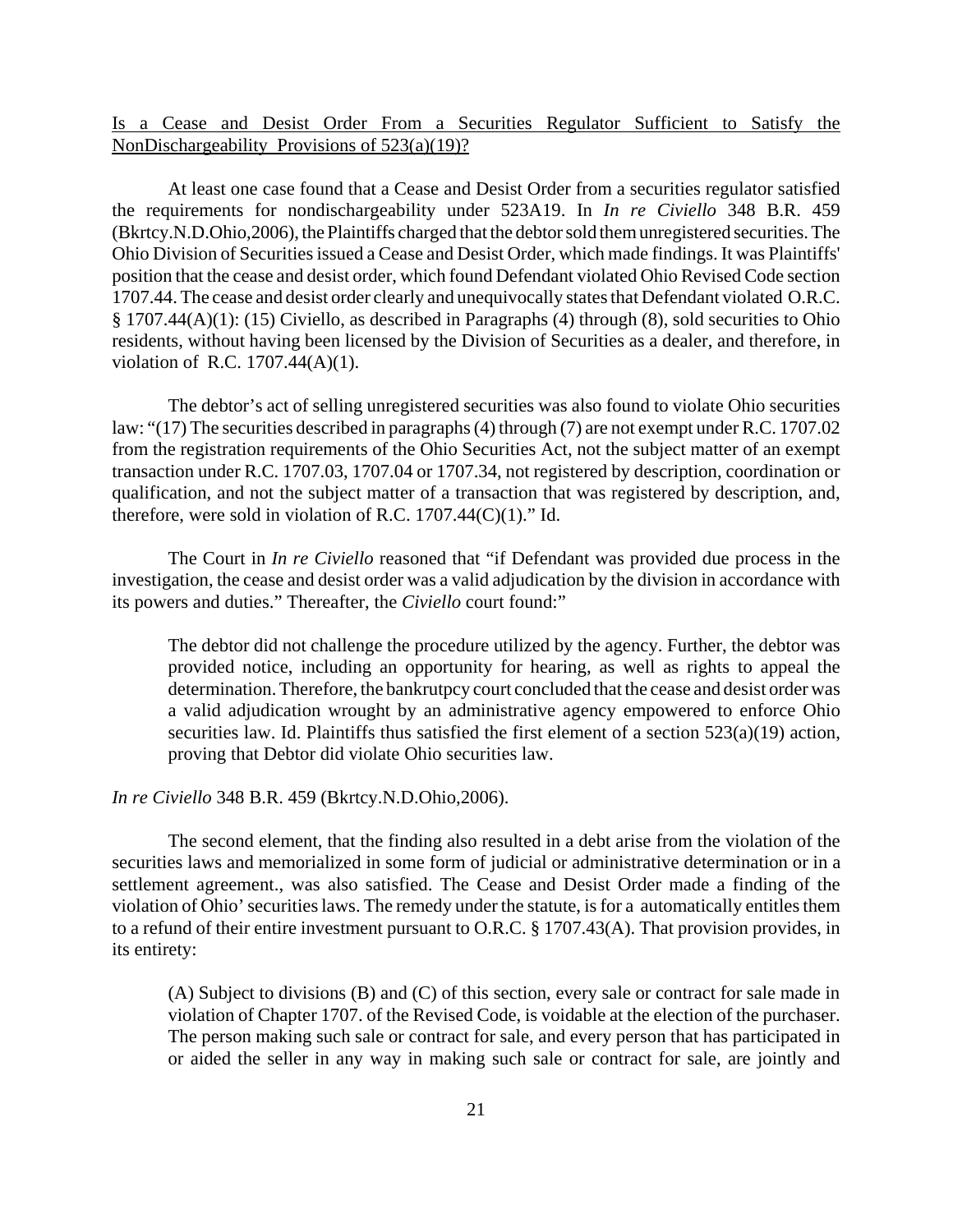severally liable to the purchaser, in an action at law in any court of competent jurisdiction, upon tender to the seller in person or in open court of the securities sold or of the contract made, for the full amount paid by the purchaser and for all taxable court costs, unless the court determines that the violation did not materially affect the protection contemplated by the violated provision."

The Court concluded that since the Plaintiffs had filed their adversary proceeding within the statute of limitations in the bankruptcy court for nondischargeability, that Plaintiffs had satisfied their burden that there was a violation of the securities laws, resulting in a debt owed by the debtor that should be nondischargeable under 523A(19). *In re Civiello* 348 B.R. 459 (Bkrtcy.N.D.Ohio,2006).

# Can A Prior Arbitration Award Be Used in a Bankruptcy Case as Collateral Estoppel For Purposes of Dischargeability?

At least one court has found that a prior NASD arbitration award can collateral ly estop the debtor from relitigating the issues from the arbitration, and be used as a basis to find nondischargeability of the debt established by the arbitration award*. See In re Appel* 315 B.R. 645 (E.D.N.Y.,2004). In Appel, the claimant had obtained an NASD award from a panel in Florida. The claimant then filed a complaint for nondischargeability, using the NASD award as a basis for a finding of fraud. The debtor opposed the complaint, arguing that he should be able to relitigate whether a fraud was committed in the bankuptcy Court. The *Appel* Court denied the debtor's objection, noting that "the Debtor was found, in the Arbitration Proceeding, to have committed a fraud." Id. Moreover, the *Appel* Court applied Florida law, as that was the locale where the arbitration award was obtained":

Under Florida Law, three elements must be met for issue preclusion to apply: "(1) the issue at stake must be identical to the one involved in the prior proceeding; (2) the issue must have been actually litigated in the prior proceeding; and (3) the determination must have been a critical and necessary part of the judgment in that prior proceeding." In re Hartman, 274 B.R. at 914 (interpreting Florida's law of collateral estoppel); In re Bush, 62 F.3d 1319, 1322 (11th Cir.1995) (same).

The *Appel* Court analyzed each of these three elements and found that collateral estoppel precluded the debtor from relitigating the allegations in the arbitration. Id. The *Appel* Court applied the Supreme Court's decision in *Grogan v. Garner*, 498 U.S. 279, 111 S.Ct. 654, 112 L.Ed.2d 755 (1991), which specifically stated that "collateral estoppel or issue preclusion may be applied in reaching conclusions about certain underlying factual issues that are necessary to establish dischargeability in actions commenced under 11 U.S.C. Sec. 523(a)." *In re Zangara,* 217 B.R. at 35 (citing *Grogan,* 498 U.S. at 284-85, 111 S.Ct. 654). The *Appel* Court then went on to find that the elements of a fraud claim under Florida law are the same as the elements for establishing the non-dischargeability of a debt under § 523(a), and ruled debt in question was non-dischargeable, upholding the decision of the Bankruptcy Court. Id.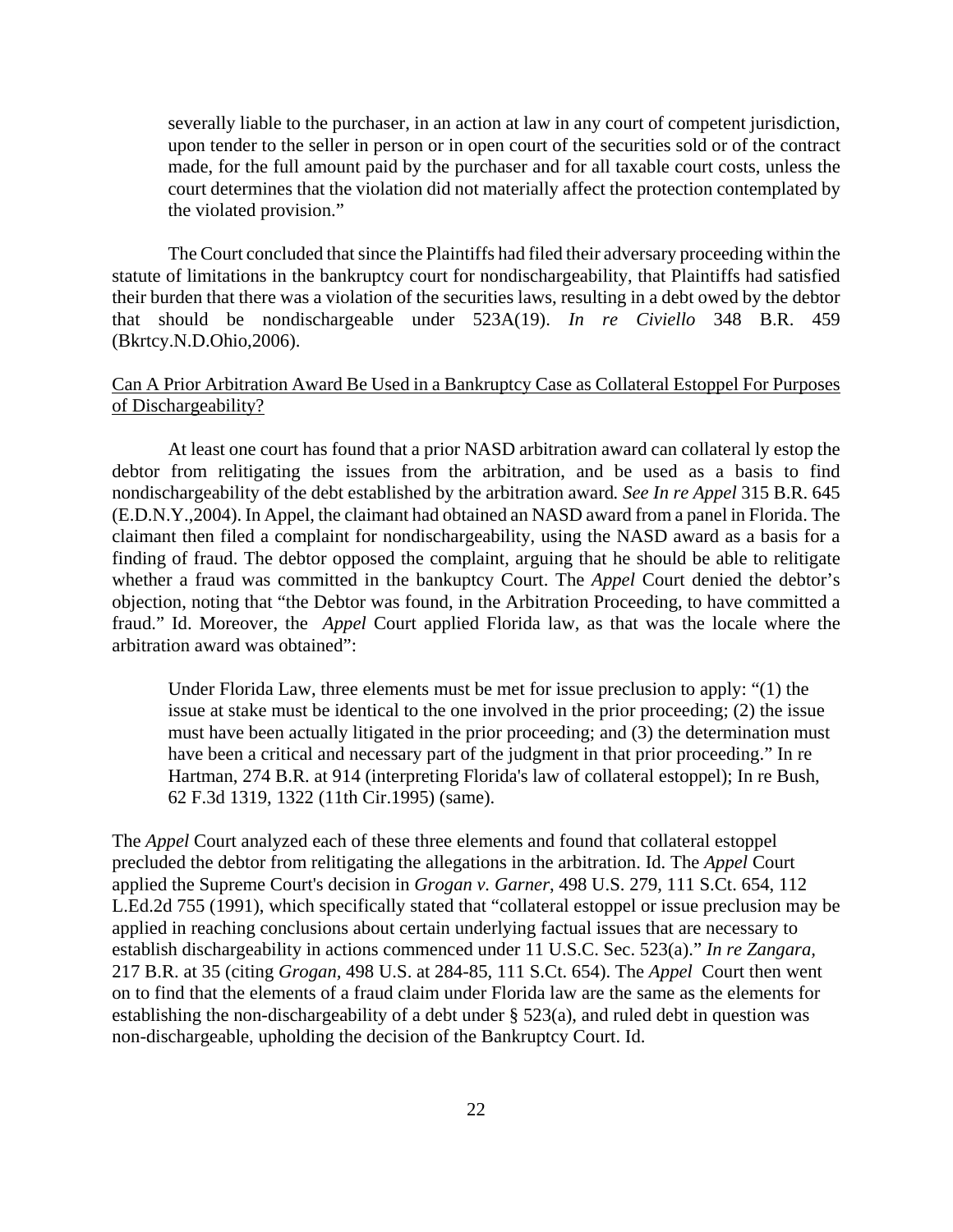# **Conclusion**

Bankruptcy does not mean the death of a viable securities case. Bankruptcy law supports the public policy that debtors who commit fraud should not use bankruptcy court to discharge (wipe out) fraudulent misconduct in the sale of securities. Securities arbitration practitioners can use the bankruptcy process to obtain a denial of the discharge of their client's claim, and thereafter use that judgment to collect against the debtor for that fraudulent conduct, for years to come. Debtors who are able to discharge all of their debts, save the nondischarged claim of the securities claimant, are in a better financial position post-bankruptcy to pay back a customer who was wronged by the debtor's securities fraud.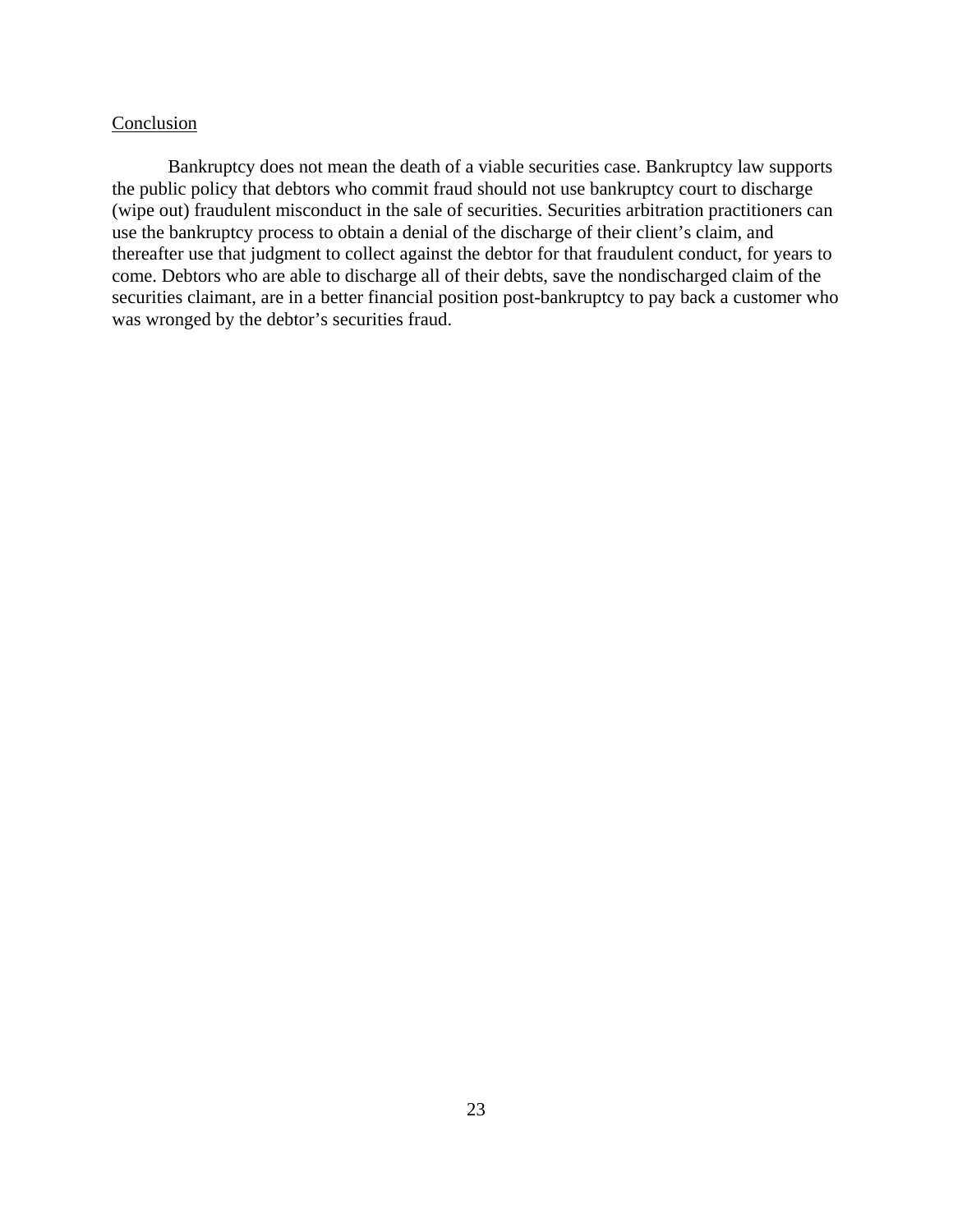# Appendix

- Appendix 1 Proof of Claim Form
- Appendix 2 Voluntary Petition
- Appendix 3- Schedule F
- Appendix 4- Schedule B4
- Appendix 5- Schedule B7
- Appendix 6-Complaint to Determine Dischargeabilty-Zimmerman
- Appendix 7- Consent to NonDischargeability, Zimmerman
- Appendix 8-Complaint to Determine Dischargeabilty-Sherman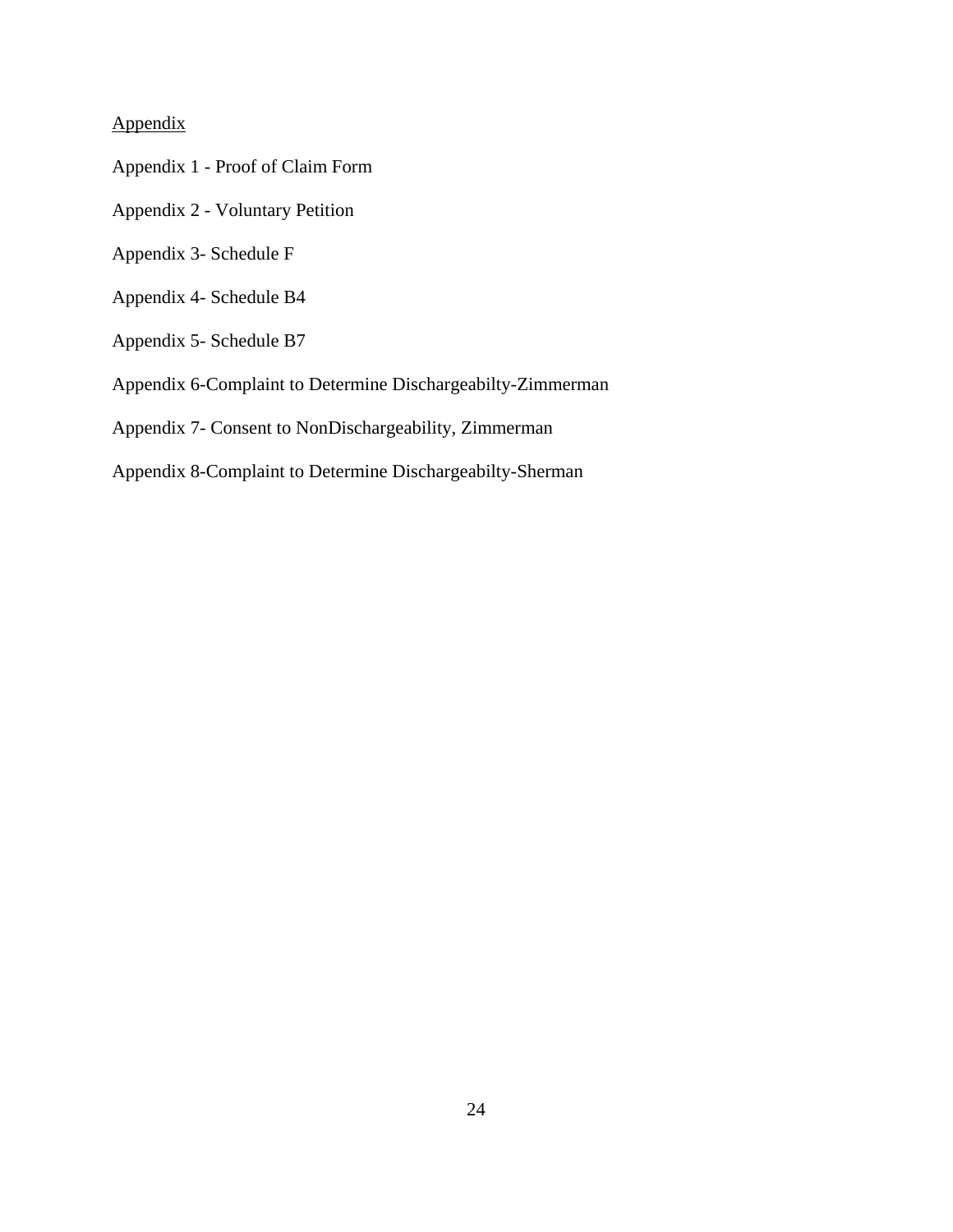| <b>UNITED STATES BANKRUPTCY COURT</b>                                                                                                                                                                                                                                                                                                                                                                                                                     |                         | <b>PROOF OF CLAIM</b>                                                                                                                                            |
|-----------------------------------------------------------------------------------------------------------------------------------------------------------------------------------------------------------------------------------------------------------------------------------------------------------------------------------------------------------------------------------------------------------------------------------------------------------|-------------------------|------------------------------------------------------------------------------------------------------------------------------------------------------------------|
| Name of Debtor:                                                                                                                                                                                                                                                                                                                                                                                                                                           | Case Number:            |                                                                                                                                                                  |
| NOTE: This form should not be used to make a claim for an administrative expense arising after the commencement of the case. A request for payment of an<br>administrative expense may be filed pursuant to 11 U.S.C. § 503.                                                                                                                                                                                                                              |                         |                                                                                                                                                                  |
| Name of Creditor (the person or other entity to whom the debtor owes money or property):                                                                                                                                                                                                                                                                                                                                                                  |                         | $\Box$ Check this box to indicate that this<br>claim amends a previously filed                                                                                   |
| Name and address where notices should be sent:                                                                                                                                                                                                                                                                                                                                                                                                            | claim.                  |                                                                                                                                                                  |
|                                                                                                                                                                                                                                                                                                                                                                                                                                                           | (If known)              | <b>Court Claim Number:</b>                                                                                                                                       |
| Telephone number:                                                                                                                                                                                                                                                                                                                                                                                                                                         |                         |                                                                                                                                                                  |
|                                                                                                                                                                                                                                                                                                                                                                                                                                                           |                         | Filed on:                                                                                                                                                        |
| Name and address where payment should be sent (if different from above):                                                                                                                                                                                                                                                                                                                                                                                  |                         | $\Box$ Check this box if you are aware that<br>anyone else has filed a proof of claim<br>relating to your claim. Attach copy of<br>statement giving particulars. |
| Telephone number:                                                                                                                                                                                                                                                                                                                                                                                                                                         |                         | $\Box$ Check this box if you are the debtor<br>or trustee in this case.                                                                                          |
| 1. Amount of Claim as of Date Case Filed:<br>\$                                                                                                                                                                                                                                                                                                                                                                                                           |                         | 5. Amount of Claim Entitled to<br>Priority under 11 U.S.C. §507(a). If                                                                                           |
| If all or part of your claim is secured, complete item 4 below; however, if all of your claim is unsecured, do not complete<br>item 4.                                                                                                                                                                                                                                                                                                                    |                         | any portion of your claim falls in<br>one of the following categories,<br>check the box and state the                                                            |
| If all or part of your claim is entitled to priority, complete item 5.                                                                                                                                                                                                                                                                                                                                                                                    | amount.                 |                                                                                                                                                                  |
| $\Box$ Check this box if claim includes interest or other charges in addition to the principal amount of claim. Attach itemized<br>statement of interest or charges.                                                                                                                                                                                                                                                                                      |                         | Specify the priority of the claim.<br>$\Box$ Domestic support obligations under                                                                                  |
| 2. Basis for Claim:<br>(See instruction #2 on reverse side.)                                                                                                                                                                                                                                                                                                                                                                                              |                         | 11 U.S.C. $\S 507(a)(1)(A)$ or $(a)(1)(B)$ .                                                                                                                     |
|                                                                                                                                                                                                                                                                                                                                                                                                                                                           |                         | $\Box$ Wages, salaries, or commissions (up<br>to $$10,950^*$ ) earned within 180 days                                                                            |
| (See instruction #3a on reverse side.)                                                                                                                                                                                                                                                                                                                                                                                                                    |                         | before filing of the bankruptcy<br>petition or cessation of the debtor's                                                                                         |
| 4. Secured Claim (See instruction #4 on reverse side.)<br>Check the appropriate box if your claim is secured by a lien on property or a right of setoff and provide the requested<br>information.                                                                                                                                                                                                                                                         |                         | business, whichever is earlier $-11$<br>U.S.C. $$507(a)(4)$ .                                                                                                    |
| □ Motor Vehicle<br>Nature of property or right of set off: $\Box$ Real Estate<br>$\Box$ Other<br>Describe:                                                                                                                                                                                                                                                                                                                                                |                         | $\Box$ Contributions to an employee benefit<br>plan $-11$ U.S.C. §507 (a)(5).<br>$\Box$ Up to \$2,425* of deposits toward                                        |
| <b>Value of Property: \$</b><br><b>Annual Interest Rate__%</b>                                                                                                                                                                                                                                                                                                                                                                                            |                         | purchase, lease, or rental of property<br>or services for personal, family, or                                                                                   |
| Amount of arrearage and other charges as of time case filed included in secured claim,                                                                                                                                                                                                                                                                                                                                                                    | $(a)(7)$ .              | household use $-11$ U.S.C. §507                                                                                                                                  |
|                                                                                                                                                                                                                                                                                                                                                                                                                                                           |                         | $\Box$ Taxes or penalties owed to                                                                                                                                |
|                                                                                                                                                                                                                                                                                                                                                                                                                                                           | $(a)(8)$ .              | governmental units $-11$ U.S.C. §507                                                                                                                             |
| 6. Credits: The amount of all payments on this claim has been credited for the purpose of making this proof of claim.                                                                                                                                                                                                                                                                                                                                     |                         | $\Box$ Other – Specify applicable paragraph<br>of 11 U.S.C. $$507(a)$ .                                                                                          |
| 7. Documents: Attach redacted copies of any documents that support the claim, such as promissory notes, purchase<br>orders, invoices, itemized statements of running accounts, contracts, judgments, mortgages, and security agreements.<br>You may also attach a summary. Attach redacted copies of documents providing evidence of perfection of<br>a security interest. You may also attach a summary. (See definition of "redacted" on reverse side.) |                         | Amount entitled to priority:                                                                                                                                     |
| DO NOT SEND ORIGINAL DOCUMENTS.  ATTACHED DOCUMENTS MAY BE DESTROYED AFTER                                                                                                                                                                                                                                                                                                                                                                                |                         |                                                                                                                                                                  |
| SCANNING.<br>If the documents are not available, please explain:                                                                                                                                                                                                                                                                                                                                                                                          |                         | *Amounts are subject to adjustment on<br>4/1/10 and every 3 years thereafter with<br>respect to cases commenced on or after                                      |
|                                                                                                                                                                                                                                                                                                                                                                                                                                                           | the date of adjustment. | FOR COURT USE ONLY                                                                                                                                               |
| Date:<br><b>Signature:</b> The person filing this claim must sign it. Sign and print name and title, if any, of the creditor or<br>other person authorized to file this claim and state address and telephone number if different from the notice<br>address above. Attach copy of power of attorney, if any.                                                                                                                                             |                         |                                                                                                                                                                  |
|                                                                                                                                                                                                                                                                                                                                                                                                                                                           |                         |                                                                                                                                                                  |

*Penalty for presenting fraudulent claim:* Fine of up to \$500,000 or imprisonment for up to 5 years, or both. 18 U.S.C. §§ 152 and 3571.

# **Reset Save As... Print** APPENDIX 1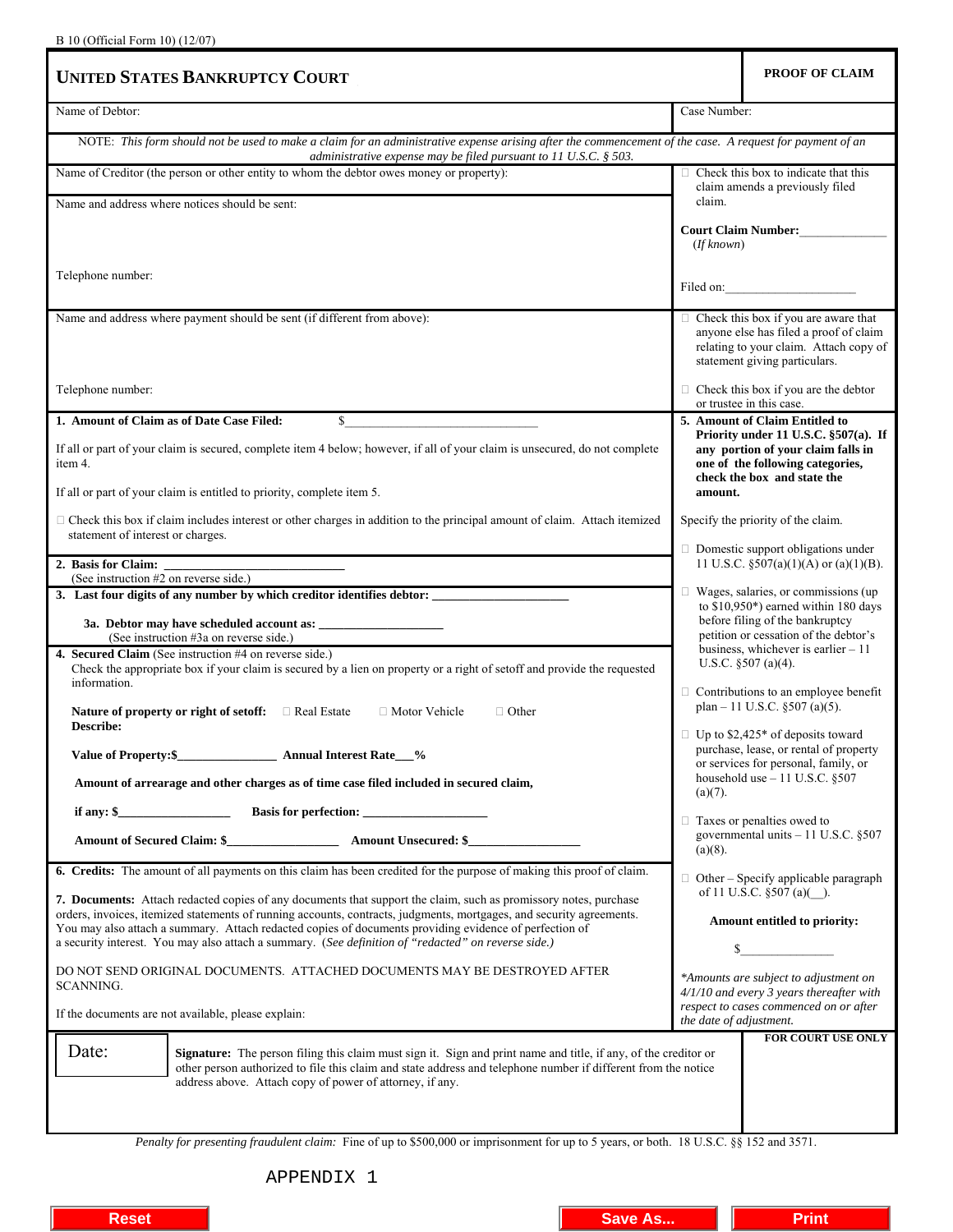#### **INSTRUCTIONS FOR PROOF OF CLAIM FORM**

*The instructions and definitions below are general explanations of the law. In certain circumstances, such as bankruptcy cases not filed voluntarily by the debtor, there may be exceptions to these general rules.* 

#### **Items to be completed in Proof of Claim form**

#### **Court, Name of Debtor, and Case Number:**

Fill in the federal judicial district where the bankruptcy case was filed (for example, Central District of California), the bankruptcy debtor's name, and the bankruptcy case number. If the creditor received a notice of the case from the bankruptcy court, all of this information is located at the top of the notice.

#### **Creditor's Name and Address:**

Fill in the name of the person or entity asserting a claim and the name and address of the person who should receive notices issued during the bankruptcy case. A separate space is provided for the payment address if it differs from the notice address. The creditor has a continuing obligation to keep the court informed of its current address. See Federal Rule of Bankruptcy Procedure (FRBP) 2002(g).

#### **1. Amount of Claim as of Date Case Filed:**

 State the total amount owed to the creditor on the date of the Bankruptcy filing. Follow the instructions concerning whether to complete items 4 and 5. Check the box if interest or other charges are included in the claim.

#### **2. Basis for Claim:**

 State the type of debt or how it was incurred. Examples include goods sold, money loaned, services performed, personal injury/wrongful death, car loan, mortgage note, and credit card.

#### **3. Last Four Digits of Any Number by Which Creditor Identifies Debtor:**

State only the last four digits of the debtor's account or other number used by the creditor to identify the debtor.

#### **3a. Debtor May Have Scheduled Account As:**

 Use this space to report a change in the creditor's name, a transferred claim, or any other information that clarifies a difference between this proof of claim and the claim as scheduled by the debtor.

#### **4. Secured Claim:**

 Check the appropriate box and provide the requested information if the claim is fully or partially secured. Skip this section if the claim is entirely unsecured. (See DEFINITIONS, below.) State the type and the value of property that secures the claim, attach copies of lien

#### documentation, and state annual interest rate and the amount past due on the claim as of the date of the bankruptcy filing.

#### **5. Amount of Claim Entitled to Priority Under 11 U.S.C. §507(a).**

If any portion of your claim falls in one or more of the listed categories, check the appropriate box(es) and state the amount entitled to priority. (See DEFINITIONS, below.) A claim may be partly priority and partly non-priority. For example, in some of the categories, the law limits the amount entitled to priority.

#### **6. Credits:**

 An authorized signature on this proof of claim serves as an acknowledgment that when calculating the amount of the claim, the creditor gave the debtor credit for any payments received toward the debt.

#### **7. Documents:**

 Attach to this proof of claim form redacted copies documenting the existence of the debt and of any lien securing the debt. You may also attach a summary. You must also attach copies of documents that evidence perfection of any security interest. You may also attach a summary. FRBP 3001(c) and (d). Do not send original documents, as attachments may be destroyed after scanning.

#### **Date and Signature:**

 The person filing this proof of claim must sign and date it. FRBP 9011. If the claim is filed electronically, FRBP  $5005(a)(2)$ , authorizes courts to establish local rules specifying what constitutes a signature. Print the name and title, if any, of the creditor or other person authorized to file this claim. State the filer's address and telephone number if it differs from the address given on the top of the form for purposes of receiving notices. Attach a complete copy of any power of attorney. Criminal penalties apply for making a false statement on a proof of claim.

#### **DEFINITIONS EXECUTED INFORMATION**

#### **Debtor**

A debtor is the person, corporation, or other entity that has filed a bankruptcy case.

#### **Creditor**

A creditor is the person, corporation, or other entity owed a debt by the debtor on the date of the bankruptcy filing.

#### **Claim**

A claim is the creditor's right to receive payment on a debt that was owed by the debtor on the date of the bankruptcy filing. See 11 U.S.C. §101 (5). A claim may be secured or unsecured.

#### **Proof of Claim**

A proof of claim is a form used by the creditor to indicate the amount of the debt owed by the debtor on the date of the bankruptcy filing. The creditor must file the form with the clerk of the same bankruptcy court in which the bankruptcy case was filed.

#### **Secured Claim Under 11 U.S.C. §506(a)**

A secured claim is one backed by a lien on property of the debtor. The claim is secured so long as the creditor has the right to be paid from the property prior to other creditors. The amount of the secured claim cannot exceed the value of the property. Any amount owed to the creditor in excess of the value of the property is an unsecured claim. Examples of liens on property include a mortgage on real estate or a security interest in a car.

A lien may be voluntarily granted by a debtor or may be obtained through a court proceeding. In some states, a court judgment is a lien. A claim also may be secured if the creditor owes the debtor money (has a right to setoff).

#### **Unsecured Claim**

An unsecured claim is one that does not meet the requirements of a secured claim. A claim may be partly unsecured if the amount of the claim exceeds the value of the property on which the creditor has a lien.

#### **Claim Entitled to Priority Under 11 U.S.C. §507(a)**

Priority claims are certain categories of unsecured claims that are paid from the available money or property in a bankruptcy case before other unsecured claims.

#### **Redacted**

A document has been redacted when the person filing it has masked, edited out, or otherwise deleted, certain information. A creditor should redact and use only the last four digits of any social-security, individual's taxidentification, or financial-account number, all but the initials of a minor's name and only the year of any person's date of birth.

#### **Evidence of Perfection**

Evidence of perfection may include a mortgage, lien, certificate of title, financing statement, or other document showing that the lien has been filed or recorded.

#### **Acknowledgment of Filing of Claim**

To receive acknowledgment of your filing, you may either enclose a stamped self-addressed envelope and a copy of this proof of claim or you may access the court's PACER system (www.pacer.psc.uscourts.gov) for a small fee to view your filed proof of claim.

#### **Offers to Purchase a Claim**

Certain entities are in the business of purchasing claims for an amount less than the face value of the claims. One or more of these entities may contact the creditor and offer to purchase the claim. Some of the written communications from these entities may easily be confused with official court documentation or communications from the debtor. These entities do not represent the bankruptcy court or the debtor. The creditor has no obligation to sell its claim. However, if the creditor decides to sell its claim, any transfer of such claim is subject to FRBP 3001(e), any applicable provisions of the Bankruptcy Code (11 U.S.C. § 101 *et seq*.), and any applicable orders of the bankruptcy court.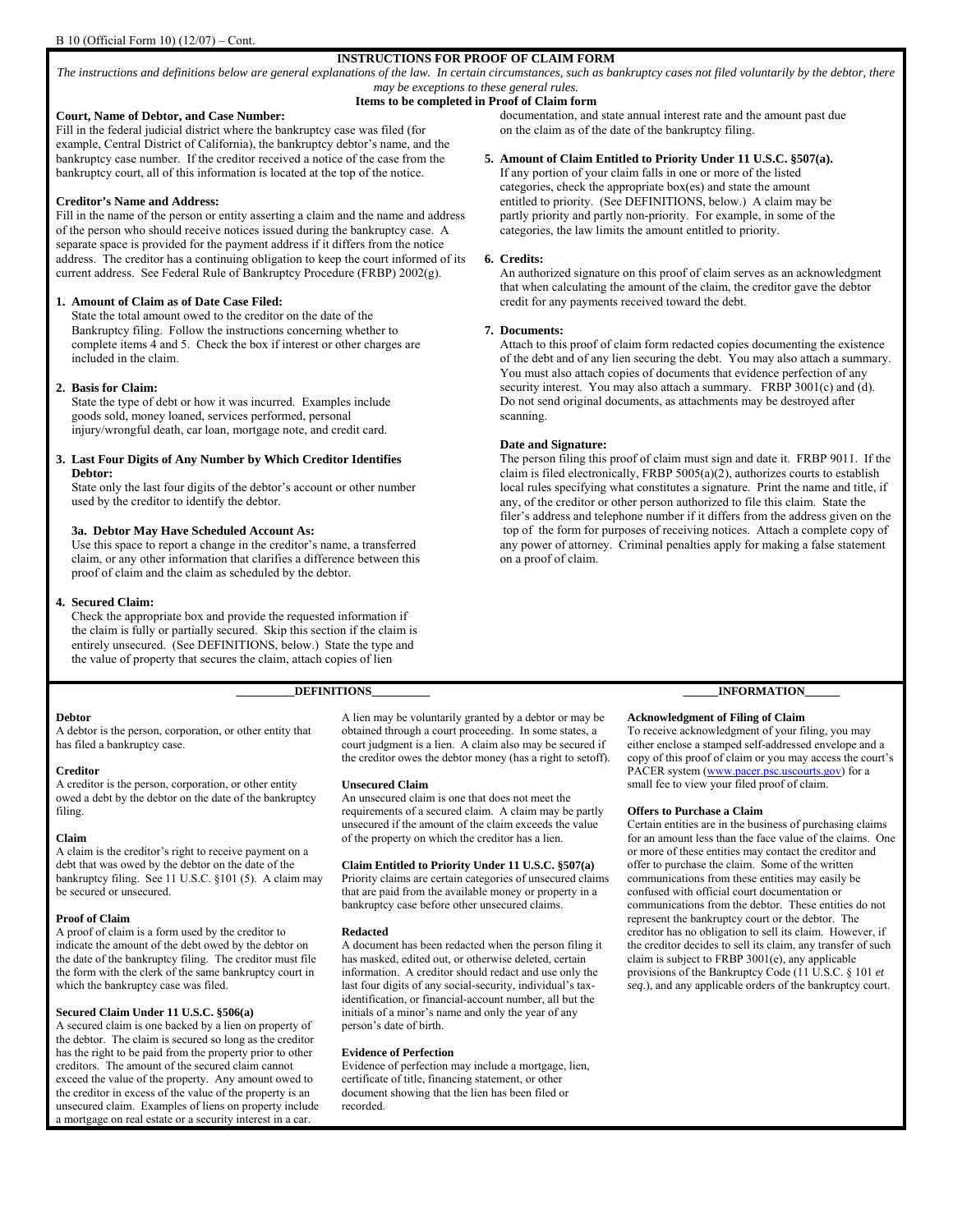| <b>B</b> 1 (Official Form 1) (1/08)                                                                                                                                                                                                                                                              |                                                                                                                                                                                                                                                                  |                                                                                                             |                                                                                                                                                                                                                                     |                                                            |                                                                                                                                                                                                                                                        |                                                                                  |                                               |
|--------------------------------------------------------------------------------------------------------------------------------------------------------------------------------------------------------------------------------------------------------------------------------------------------|------------------------------------------------------------------------------------------------------------------------------------------------------------------------------------------------------------------------------------------------------------------|-------------------------------------------------------------------------------------------------------------|-------------------------------------------------------------------------------------------------------------------------------------------------------------------------------------------------------------------------------------|------------------------------------------------------------|--------------------------------------------------------------------------------------------------------------------------------------------------------------------------------------------------------------------------------------------------------|----------------------------------------------------------------------------------|-----------------------------------------------|
| <b>United States Bankruptcy Court</b>                                                                                                                                                                                                                                                            |                                                                                                                                                                                                                                                                  |                                                                                                             |                                                                                                                                                                                                                                     |                                                            | <b>Voluntary Petition</b>                                                                                                                                                                                                                              |                                                                                  |                                               |
| Name of Debtor (if individual, enter Last, First, Middle):                                                                                                                                                                                                                                       |                                                                                                                                                                                                                                                                  |                                                                                                             | Name of Joint Debtor (Spouse) (Last, First, Middle):                                                                                                                                                                                |                                                            |                                                                                                                                                                                                                                                        |                                                                                  |                                               |
| All Other Names used by the Debtor in the last 8 years<br>(include married, maiden, and trade names):                                                                                                                                                                                            |                                                                                                                                                                                                                                                                  | All Other Names used by the Joint Debtor in the last 8 years<br>(include married, maiden, and trade names): |                                                                                                                                                                                                                                     |                                                            |                                                                                                                                                                                                                                                        |                                                                                  |                                               |
| Last four digits of Soc. Sec. or Indvidual-Taxpayer I.D. (ITIN) No./Complete EIN<br>(if more than one, state all):                                                                                                                                                                               |                                                                                                                                                                                                                                                                  | (if more than one, state all):                                                                              |                                                                                                                                                                                                                                     |                                                            |                                                                                                                                                                                                                                                        | Last four digits of Soc. Sec. or Indvidual-Taxpayer I.D. (ITIN) No./Complete EIN |                                               |
| Street Address of Debtor (No. and Street, City, and State):                                                                                                                                                                                                                                      | Street Address of Joint Debtor (No. and Street, City, and State):                                                                                                                                                                                                |                                                                                                             |                                                                                                                                                                                                                                     |                                                            |                                                                                                                                                                                                                                                        |                                                                                  |                                               |
| County of Residence or of the Principal Place of Business:                                                                                                                                                                                                                                       |                                                                                                                                                                                                                                                                  |                                                                                                             |                                                                                                                                                                                                                                     | County of Residence or of the Principal Place of Business: |                                                                                                                                                                                                                                                        | <b>ZIP CODE</b>                                                                  |                                               |
| Mailing Address of Debtor (if different from street address):                                                                                                                                                                                                                                    |                                                                                                                                                                                                                                                                  |                                                                                                             |                                                                                                                                                                                                                                     |                                                            | Mailing Address of Joint Debtor (if different from street address):                                                                                                                                                                                    |                                                                                  |                                               |
|                                                                                                                                                                                                                                                                                                  |                                                                                                                                                                                                                                                                  |                                                                                                             |                                                                                                                                                                                                                                     |                                                            |                                                                                                                                                                                                                                                        |                                                                                  |                                               |
|                                                                                                                                                                                                                                                                                                  | <b>ZIP CODE</b>                                                                                                                                                                                                                                                  |                                                                                                             |                                                                                                                                                                                                                                     |                                                            |                                                                                                                                                                                                                                                        |                                                                                  | ZIP CODE                                      |
| Location of Principal Assets of Business Debtor (if different from street address above):                                                                                                                                                                                                        |                                                                                                                                                                                                                                                                  |                                                                                                             |                                                                                                                                                                                                                                     |                                                            |                                                                                                                                                                                                                                                        |                                                                                  | <b>ZIP CODE</b>                               |
| <b>Type of Debtor</b><br>(Form of Organization)<br>(Check one box.)                                                                                                                                                                                                                              | <b>Nature of Business</b><br>(Check one box.)                                                                                                                                                                                                                    |                                                                                                             |                                                                                                                                                                                                                                     |                                                            | <b>Chapter of Bankruptcy Code Under Which</b>                                                                                                                                                                                                          | the Petition is Filed (Check one box.)                                           |                                               |
| Individual (includes Joint Debtors)<br>$\overline{\phantom{a}}$<br>See Exhibit D on page 2 of this form.<br>Corporation (includes LLC and LLP)<br>$\Box$<br>$\Box$<br>Partnership<br>Other (If debtor is not one of the above entities,<br>ΙI<br>check this box and state type of entity below.) | $\mathcal{L}_{\mathcal{A}}$<br><b>Health Care Business</b><br>Single Asset Real Estate as defined in<br>□<br>11 U.S.C. § 101(51B)<br>Railroad<br>$\Box$<br>$\Box$<br>Stockbroker<br>□<br><b>Commodity Broker</b><br>$\Box$<br><b>Clearing Bank</b><br>Other<br>П |                                                                                                             |                                                                                                                                                                                                                                     | 88<br>8<br>$\Box$                                          | Chapter 7<br>Chapter 15 Petition for<br>Chapter 9<br>Recognition of a Foreign<br>Chapter 11<br>Main Proceeding<br>Chapter 15 Petition for<br>Chapter 12<br>П<br>Chapter 13<br>Recognition of a Foreign<br>Nonmain Proceeding<br><b>Nature of Debts</b> |                                                                                  |                                               |
|                                                                                                                                                                                                                                                                                                  |                                                                                                                                                                                                                                                                  |                                                                                                             | (Check one box.)                                                                                                                                                                                                                    |                                                            |                                                                                                                                                                                                                                                        |                                                                                  |                                               |
| <b>Tax-Exempt Entity</b><br>(Check box, if applicable.)<br>Debtor is a tax-exempt organization<br>⊔                                                                                                                                                                                              |                                                                                                                                                                                                                                                                  |                                                                                                             | under Title 26 of the United States                                                                                                                                                                                                 | П                                                          | Debts are primarily consumer<br>debts, defined in 11 U.S.C.<br>§ 101(8) as "incurred by an<br>individual primarily for a                                                                                                                               |                                                                                  | $\Box$ Debts are primarily<br>business debts. |
|                                                                                                                                                                                                                                                                                                  | Code (the Internal Revenue Code).                                                                                                                                                                                                                                |                                                                                                             |                                                                                                                                                                                                                                     |                                                            | personal, family, or house-<br>hold purpose."                                                                                                                                                                                                          |                                                                                  |                                               |
| Filing Fee (Check one box.)                                                                                                                                                                                                                                                                      |                                                                                                                                                                                                                                                                  |                                                                                                             | Check one box:                                                                                                                                                                                                                      |                                                            | <b>Chapter 11 Debtors</b>                                                                                                                                                                                                                              |                                                                                  |                                               |
| Full Filing Fee attached.<br>ப                                                                                                                                                                                                                                                                   |                                                                                                                                                                                                                                                                  |                                                                                                             | Debtor is a small business debtor as defined in 11 U.S.C. § 101(51D).                                                                                                                                                               |                                                            |                                                                                                                                                                                                                                                        |                                                                                  |                                               |
| □<br>Filing Fee to be paid in installments (applicable to individuals only). Must attach<br>signed application for the court's consideration certifying that the debtor is<br>unable to pay fee except in installments. Rule 1006(b). See Official Form 3A.                                      |                                                                                                                                                                                                                                                                  |                                                                                                             | П<br>Debtor is not a small business debtor as defined in 11 U.S.C. § 101(51D).<br>Check if:                                                                                                                                         |                                                            |                                                                                                                                                                                                                                                        |                                                                                  |                                               |
| Filing Fee waiver requested (applicable to chapter 7 individuals only). Must<br>$\overline{\phantom{a}}$<br>attach signed application for the court's consideration. See Official Form 3B.                                                                                                       |                                                                                                                                                                                                                                                                  |                                                                                                             | Debtor's aggregate noncontingent liquidated debts (excluding debts owed to<br>$\mathbf{L}$<br>insiders or affiliates) are less than \$2,190,000.<br><u>.</u>                                                                        |                                                            |                                                                                                                                                                                                                                                        |                                                                                  |                                               |
|                                                                                                                                                                                                                                                                                                  |                                                                                                                                                                                                                                                                  |                                                                                                             | <b>Check all applicable boxes:</b><br>A plan is being filed with this petition.<br>$\sqcup$<br>Acceptances of the plan were solicited prepetition from one or more classes<br>of creditors, in accordance with 11 U.S.C. § 1126(b). |                                                            |                                                                                                                                                                                                                                                        |                                                                                  |                                               |
| <b>Statistical/Administrative Information</b>                                                                                                                                                                                                                                                    |                                                                                                                                                                                                                                                                  |                                                                                                             |                                                                                                                                                                                                                                     |                                                            |                                                                                                                                                                                                                                                        |                                                                                  | THIS SPACE IS FOR<br><b>COURT USE ONLY</b>    |
| Debtor estimates that funds will be available for distribution to unsecured creditors.<br>⊔<br>$\Box$<br>Debtor estimates that, after any exempt property is excluded and administrative expenses paid, there will be no funds available for<br>distribution to unsecured creditors.             |                                                                                                                                                                                                                                                                  |                                                                                                             |                                                                                                                                                                                                                                     |                                                            |                                                                                                                                                                                                                                                        |                                                                                  |                                               |
| <b>Estimated Number of Creditors</b><br>$\Box$<br>$\Box$<br>$\Box$<br>$\Box$<br>50-99<br>100-199<br>200-999<br>$1-49$                                                                                                                                                                            | □<br>$\Box$<br>1,000-<br>$5,001-$<br>5,000<br>10,000                                                                                                                                                                                                             | $\Box$                                                                                                      | $10,001 -$<br>25,000                                                                                                                                                                                                                | $\Box$<br>$25,001 -$<br>50,000                             | $\Box$<br>$50,001 -$<br>100,000                                                                                                                                                                                                                        | □<br>Over<br>100,000                                                             |                                               |
| <b>Estimated Assets</b><br>□<br>□<br>ப<br>⊔<br>$$0$ to<br>\$50,001 to<br>\$100,001 to<br>\$500,001<br>\$50,000<br>\$100,000<br>\$500,000<br>to $$1$<br>million                                                                                                                                   | □<br>⊔<br>\$1,000,001<br>\$10,000,001<br>to \$10<br>to \$50<br>million<br>million                                                                                                                                                                                | $\Box$                                                                                                      | \$50,000,001<br>to \$100<br>million                                                                                                                                                                                                 | □<br>\$100,000,001<br>to \$500<br>million                  | □<br>\$500,000,001<br>to \$1 billion                                                                                                                                                                                                                   | ⊔<br>More than<br>\$1 billion                                                    |                                               |
| <b>Estimated Liabilities</b><br>□<br>$\Box$<br>ப<br>$\mathbf{L}$<br>$$0$ to<br>\$100,001 to<br>\$500,001<br>\$50,001 to<br>\$50,000<br>\$100,000<br>\$500,000<br>to $$1$<br>million                                                                                                              | $\Box$<br>⊔<br>\$1,000,001<br>\$10,000,001<br>to \$10<br>to $$50$<br>million<br>million<br>APPENDIX <sub>2</sub>                                                                                                                                                 | $\Box$                                                                                                      | \$50,000,001<br>to \$100<br>million                                                                                                                                                                                                 | $\Box$<br>\$100,000,001<br>to \$500<br>million             | $\Box$<br>\$500,000,001<br>to \$1 billion                                                                                                                                                                                                              | ப<br>More than<br>\$1 billion                                                    |                                               |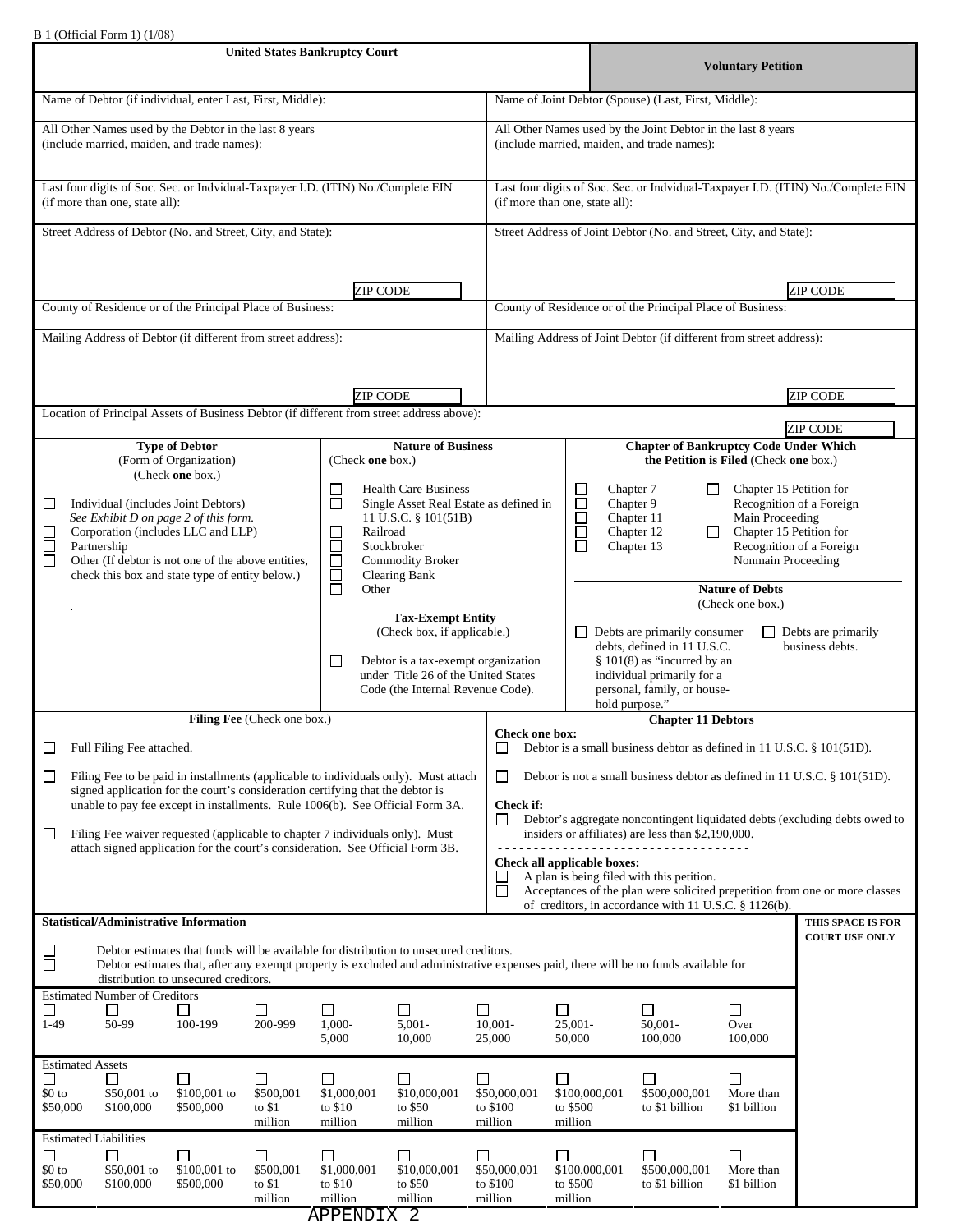| B 1 (Official Form 1) (1/08)           |                                                                                                                                                                                                                                                                                                                                                                                                                                                                                                                                                                                                     |                                                                                                                                                                                                                                                                                                                                                                                                                                                                                                             | Page 2      |
|----------------------------------------|-----------------------------------------------------------------------------------------------------------------------------------------------------------------------------------------------------------------------------------------------------------------------------------------------------------------------------------------------------------------------------------------------------------------------------------------------------------------------------------------------------------------------------------------------------------------------------------------------------|-------------------------------------------------------------------------------------------------------------------------------------------------------------------------------------------------------------------------------------------------------------------------------------------------------------------------------------------------------------------------------------------------------------------------------------------------------------------------------------------------------------|-------------|
| <b>Voluntary Petition</b>              |                                                                                                                                                                                                                                                                                                                                                                                                                                                                                                                                                                                                     | Name of Debtor(s):                                                                                                                                                                                                                                                                                                                                                                                                                                                                                          |             |
|                                        | (This page must be completed and filed in every case.)<br>All Prior Bankruptcy Cases Filed Within Last 8 Years (If more than two, attach additional sheet.)                                                                                                                                                                                                                                                                                                                                                                                                                                         |                                                                                                                                                                                                                                                                                                                                                                                                                                                                                                             |             |
| Location                               |                                                                                                                                                                                                                                                                                                                                                                                                                                                                                                                                                                                                     | Case Number:                                                                                                                                                                                                                                                                                                                                                                                                                                                                                                | Date Filed: |
| Where Filed:<br>Location               |                                                                                                                                                                                                                                                                                                                                                                                                                                                                                                                                                                                                     | Case Number:                                                                                                                                                                                                                                                                                                                                                                                                                                                                                                | Date Filed: |
| Where Filed:                           |                                                                                                                                                                                                                                                                                                                                                                                                                                                                                                                                                                                                     |                                                                                                                                                                                                                                                                                                                                                                                                                                                                                                             |             |
| Name of Debtor:                        | Pending Bankruptcy Case Filed by any Spouse, Partner, or Affiliate of this Debtor (If more than one, attach additional sheet.)                                                                                                                                                                                                                                                                                                                                                                                                                                                                      | Case Number:                                                                                                                                                                                                                                                                                                                                                                                                                                                                                                | Date Filed: |
|                                        |                                                                                                                                                                                                                                                                                                                                                                                                                                                                                                                                                                                                     |                                                                                                                                                                                                                                                                                                                                                                                                                                                                                                             |             |
| District:                              |                                                                                                                                                                                                                                                                                                                                                                                                                                                                                                                                                                                                     | Relationship:                                                                                                                                                                                                                                                                                                                                                                                                                                                                                               | Judge:      |
|                                        | <b>Exhibit A</b><br>(To be completed if debtor is required to file periodic reports (e.g., forms 10K and<br>10Q) with the Securities and Exchange Commission pursuant to Section 13 or 15(d)<br>of the Securities Exchange Act of 1934 and is requesting relief under chapter 11.)                                                                                                                                                                                                                                                                                                                  | <b>Exhibit B</b><br>(To be completed if debtor is an individual<br>whose debts are primarily consumer debts.)<br>I, the attorney for the petitioner named in the foregoing petition, declare that I<br>have informed the petitioner that [he or she] may proceed under chapter 7, 11,<br>12, or 13 of title 11, United States Code, and have explained the relief<br>available under each such chapter. I further certify that I have delivered to the<br>debtor the notice required by 11 U.S.C. § 342(b). |             |
| ⊔                                      | Exhibit A is attached and made a part of this petition.                                                                                                                                                                                                                                                                                                                                                                                                                                                                                                                                             | X<br>Signature of Attorney for Debtor(s)                                                                                                                                                                                                                                                                                                                                                                                                                                                                    | (Date)      |
|                                        |                                                                                                                                                                                                                                                                                                                                                                                                                                                                                                                                                                                                     |                                                                                                                                                                                                                                                                                                                                                                                                                                                                                                             |             |
|                                        | <b>Exhibit C</b>                                                                                                                                                                                                                                                                                                                                                                                                                                                                                                                                                                                    |                                                                                                                                                                                                                                                                                                                                                                                                                                                                                                             |             |
|                                        | Does the debtor own or have possession of any property that poses or is alleged to pose a threat of imminent and identifiable harm to public health or safety?                                                                                                                                                                                                                                                                                                                                                                                                                                      |                                                                                                                                                                                                                                                                                                                                                                                                                                                                                                             |             |
| $\Box$                                 | Yes, and Exhibit C is attached and made a part of this petition.                                                                                                                                                                                                                                                                                                                                                                                                                                                                                                                                    |                                                                                                                                                                                                                                                                                                                                                                                                                                                                                                             |             |
| $\Box$<br>No.                          |                                                                                                                                                                                                                                                                                                                                                                                                                                                                                                                                                                                                     |                                                                                                                                                                                                                                                                                                                                                                                                                                                                                                             |             |
|                                        |                                                                                                                                                                                                                                                                                                                                                                                                                                                                                                                                                                                                     |                                                                                                                                                                                                                                                                                                                                                                                                                                                                                                             |             |
| If this is a joint petition:<br>$\Box$ | <b>Exhibit D</b><br>(To be completed by every individual debtor. If a joint petition is filed, each spouse must complete and attach a separate Exhibit D.)<br>Exhibit D completed and signed by the debtor is attached and made a part of this petition.<br>Exhibit D also completed and signed by the joint debtor is attached and made a part of this petition.<br><b>Information Regarding the Debtor - Venue</b><br>(Check any applicable box.)<br>Debtor has been domiciled or has had a residence, principal place of business, or principal assets in this District for 180 days immediately |                                                                                                                                                                                                                                                                                                                                                                                                                                                                                                             |             |
| $\Box$                                 | preceding the date of this petition or for a longer part of such 180 days than in any other District.<br>There is a bankruptcy case concerning debtor's affiliate, general partner, or partnership pending in this District.                                                                                                                                                                                                                                                                                                                                                                        |                                                                                                                                                                                                                                                                                                                                                                                                                                                                                                             |             |
| $\Box$                                 | Debtor is a debtor in a foreign proceeding and has its principal place of business or principal assets in the United States in this District, or<br>has no principal place of business or assets in the United States but is a defendant in an action or proceeding [in a federal or state court] in<br>this District, or the interests of the parties will be served in regard to the relief sought in this District.                                                                                                                                                                              |                                                                                                                                                                                                                                                                                                                                                                                                                                                                                                             |             |
| □                                      | Certification by a Debtor Who Resides as a Tenant of Residential Property<br>(Check all applicable boxes.)<br>Landlord has a judgment against the debtor for possession of debtor's residence. (If box checked, complete the following.)                                                                                                                                                                                                                                                                                                                                                            |                                                                                                                                                                                                                                                                                                                                                                                                                                                                                                             |             |
|                                        |                                                                                                                                                                                                                                                                                                                                                                                                                                                                                                                                                                                                     | (Name of landlord that obtained judgment)                                                                                                                                                                                                                                                                                                                                                                                                                                                                   |             |
|                                        |                                                                                                                                                                                                                                                                                                                                                                                                                                                                                                                                                                                                     | (Address of landlord)                                                                                                                                                                                                                                                                                                                                                                                                                                                                                       |             |
| $\Box$                                 | Debtor claims that under applicable nonbankruptcy law, there are circumstances under which the debtor would be permitted to cure the<br>entire monetary default that gave rise to the judgment for possession, after the judgment for possession was entered, and                                                                                                                                                                                                                                                                                                                                   |                                                                                                                                                                                                                                                                                                                                                                                                                                                                                                             |             |
| П                                      | Debtor has included with this petition the deposit with the court of any rent that would become due during the 30-day period after the<br>filing of the petition.                                                                                                                                                                                                                                                                                                                                                                                                                                   |                                                                                                                                                                                                                                                                                                                                                                                                                                                                                                             |             |
| ப                                      | Debtor certifies that he/she has served the Landlord with this certification. (11 U.S.C. § 362(1)).                                                                                                                                                                                                                                                                                                                                                                                                                                                                                                 |                                                                                                                                                                                                                                                                                                                                                                                                                                                                                                             |             |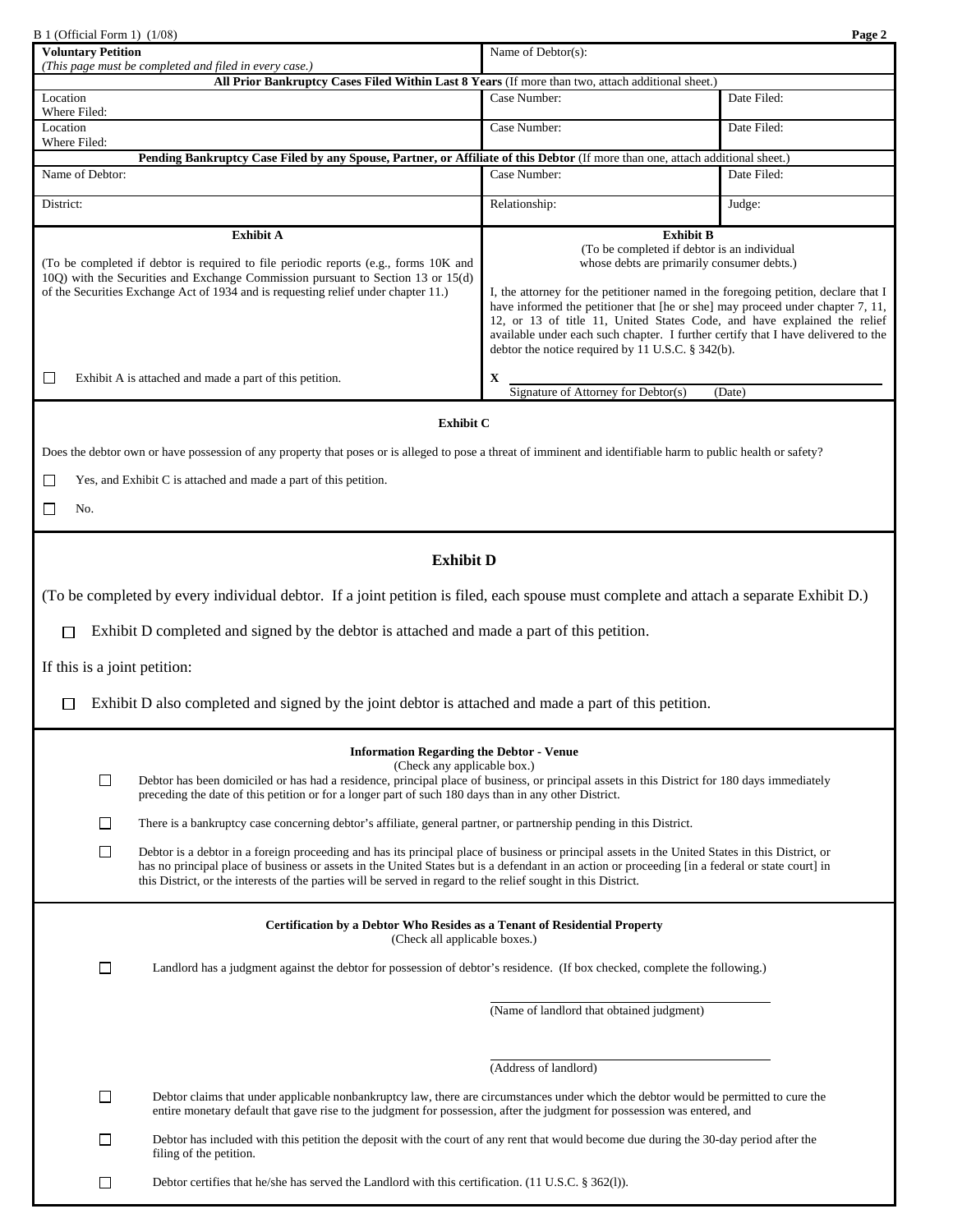| B 1 (Official Form) 1 (1/08)                                                                                                                                                                                                                                                                                                                                                                                                                                                                                          | Page 3                                                                                                                                                                                                                                                                                                                                                                                                                                                                                                                                                                                                                                                                                                                                                                                         |
|-----------------------------------------------------------------------------------------------------------------------------------------------------------------------------------------------------------------------------------------------------------------------------------------------------------------------------------------------------------------------------------------------------------------------------------------------------------------------------------------------------------------------|------------------------------------------------------------------------------------------------------------------------------------------------------------------------------------------------------------------------------------------------------------------------------------------------------------------------------------------------------------------------------------------------------------------------------------------------------------------------------------------------------------------------------------------------------------------------------------------------------------------------------------------------------------------------------------------------------------------------------------------------------------------------------------------------|
| <b>Voluntary Petition</b>                                                                                                                                                                                                                                                                                                                                                                                                                                                                                             | Name of Debtor(s):                                                                                                                                                                                                                                                                                                                                                                                                                                                                                                                                                                                                                                                                                                                                                                             |
| (This page must be completed and filed in every case.)                                                                                                                                                                                                                                                                                                                                                                                                                                                                |                                                                                                                                                                                                                                                                                                                                                                                                                                                                                                                                                                                                                                                                                                                                                                                                |
|                                                                                                                                                                                                                                                                                                                                                                                                                                                                                                                       | <b>Signatures</b>                                                                                                                                                                                                                                                                                                                                                                                                                                                                                                                                                                                                                                                                                                                                                                              |
| Signature(s) of Debtor(s) (Individual/Joint)                                                                                                                                                                                                                                                                                                                                                                                                                                                                          | <b>Signature of a Foreign Representative</b>                                                                                                                                                                                                                                                                                                                                                                                                                                                                                                                                                                                                                                                                                                                                                   |
| I declare under penalty of perjury that the information provided in this petition is true<br>and correct.<br>[If petitioner is an individual whose debts are primarily consumer debts and has                                                                                                                                                                                                                                                                                                                         | I declare under penalty of perjury that the information provided in this petition is true<br>and correct, that I am the foreign representative of a debtor in a foreign proceeding,<br>and that I am authorized to file this petition.                                                                                                                                                                                                                                                                                                                                                                                                                                                                                                                                                         |
| chosen to file under chapter 7] I am aware that I may proceed under chapter 7, 11, 12<br>or 13 of title 11, United States Code, understand the relief available under each such<br>chapter, and choose to proceed under chapter 7.<br>[If no attorney represents me and no bankruptcy petition preparer signs the petition] I<br>have obtained and read the notice required by 11 U.S.C. § 342(b).<br>I request relief in accordance with the chapter of title 11, United States Code,<br>specified in this petition. | (Check only one box.)<br>I request relief in accordance with chapter 15 of title 11, United States Code.<br>Certified copies of the documents required by 11 U.S.C. § 1515 are attached.<br>Pursuant to 11 U.S.C. § 1511, I request relief in accordance with the<br>chapter of title 11 specified in this petition. A certified copy of the<br>order granting recognition of the foreign main proceeding is attached.                                                                                                                                                                                                                                                                                                                                                                         |
| X                                                                                                                                                                                                                                                                                                                                                                                                                                                                                                                     | X                                                                                                                                                                                                                                                                                                                                                                                                                                                                                                                                                                                                                                                                                                                                                                                              |
| Signature of Debtor                                                                                                                                                                                                                                                                                                                                                                                                                                                                                                   | (Signature of Foreign Representative)                                                                                                                                                                                                                                                                                                                                                                                                                                                                                                                                                                                                                                                                                                                                                          |
| X<br>Signature of Joint Debtor                                                                                                                                                                                                                                                                                                                                                                                                                                                                                        | (Printed Name of Foreign Representative)                                                                                                                                                                                                                                                                                                                                                                                                                                                                                                                                                                                                                                                                                                                                                       |
| Telephone Number (if not represented by attorney)                                                                                                                                                                                                                                                                                                                                                                                                                                                                     | Date                                                                                                                                                                                                                                                                                                                                                                                                                                                                                                                                                                                                                                                                                                                                                                                           |
| Date<br><b>Signature of Attorney*</b>                                                                                                                                                                                                                                                                                                                                                                                                                                                                                 | <b>Signature of Non-Attorney Bankruptcy Petition Preparer</b>                                                                                                                                                                                                                                                                                                                                                                                                                                                                                                                                                                                                                                                                                                                                  |
| X<br>Signature of Attorney for Debtor(s)<br>Printed Name of Attorney for Debtor(s)<br>Firm Name<br>Address<br>Telephone Number                                                                                                                                                                                                                                                                                                                                                                                        | I declare under penalty of perjury that: (1) I am a bankruptcy petition preparer as<br>defined in 11 U.S.C. § 110; (2) I prepared this document for compensation and have<br>provided the debtor with a copy of this document and the notices and information<br>required under 11 U.S.C. §§ 110(b), 110(h), and 342(b); and, (3) if rules or<br>guidelines have been promulgated pursuant to 11 U.S.C. $\S$ 110(h) setting a maximum<br>fee for services chargeable by bankruptcy petition preparers, I have given the debtor<br>notice of the maximum amount before preparing any document for filing for a debtor<br>or accepting any fee from the debtor, as required in that section. Official Form 19 is<br>attached.<br>Printed Name and title, if any, of Bankruptcy Petition Preparer |
|                                                                                                                                                                                                                                                                                                                                                                                                                                                                                                                       |                                                                                                                                                                                                                                                                                                                                                                                                                                                                                                                                                                                                                                                                                                                                                                                                |
| Date<br>*In a case in which § $707(b)(4)(D)$ applies, this signature also constitutes a<br>certification that the attorney has no knowledge after an inquiry that the information<br>in the schedules is incorrect.                                                                                                                                                                                                                                                                                                   | Social-Security number (If the bankruptcy petition preparer is not an individual,<br>state the Social-Security number of the officer, principal, responsible person or<br>partner of the bankruptcy petition preparer.) (Required by 11 U.S.C. § 110.)<br>Address                                                                                                                                                                                                                                                                                                                                                                                                                                                                                                                              |
| <b>Signature of Debtor (Corporation/Partnership)</b>                                                                                                                                                                                                                                                                                                                                                                                                                                                                  |                                                                                                                                                                                                                                                                                                                                                                                                                                                                                                                                                                                                                                                                                                                                                                                                |
| I declare under penalty of perjury that the information provided in this petition is true<br>and correct, and that I have been authorized to file this petition on behalf of the<br>debtor.                                                                                                                                                                                                                                                                                                                           | X<br>Date                                                                                                                                                                                                                                                                                                                                                                                                                                                                                                                                                                                                                                                                                                                                                                                      |
| The debtor requests the relief in accordance with the chapter of title 11, United States<br>Code, specified in this petition.                                                                                                                                                                                                                                                                                                                                                                                         | Signature of bankruptcy petition preparer or officer, principal, responsible person, or                                                                                                                                                                                                                                                                                                                                                                                                                                                                                                                                                                                                                                                                                                        |
| X                                                                                                                                                                                                                                                                                                                                                                                                                                                                                                                     | partner whose Social-Security number is provided above.                                                                                                                                                                                                                                                                                                                                                                                                                                                                                                                                                                                                                                                                                                                                        |
| Signature of Authorized Individual                                                                                                                                                                                                                                                                                                                                                                                                                                                                                    |                                                                                                                                                                                                                                                                                                                                                                                                                                                                                                                                                                                                                                                                                                                                                                                                |
| Printed Name of Authorized Individual                                                                                                                                                                                                                                                                                                                                                                                                                                                                                 | Names and Social-Security numbers of all other individuals who prepared or assisted<br>in preparing this document unless the bankruptcy petition preparer is not an<br>individual.                                                                                                                                                                                                                                                                                                                                                                                                                                                                                                                                                                                                             |
| Title of Authorized Individual                                                                                                                                                                                                                                                                                                                                                                                                                                                                                        |                                                                                                                                                                                                                                                                                                                                                                                                                                                                                                                                                                                                                                                                                                                                                                                                |
| Date                                                                                                                                                                                                                                                                                                                                                                                                                                                                                                                  | If more than one person prepared this document, attach additional sheets conforming<br>to the appropriate official form for each person.                                                                                                                                                                                                                                                                                                                                                                                                                                                                                                                                                                                                                                                       |
|                                                                                                                                                                                                                                                                                                                                                                                                                                                                                                                       | A bankruptcy petition preparer's failure to comply with the provisions of title 11 and<br>the Federal Rules of Bankruptcy Procedure may result in fines or imprisonment or<br>both. 11 U.S.C. § 110; 18 U.S.C. § 156.                                                                                                                                                                                                                                                                                                                                                                                                                                                                                                                                                                          |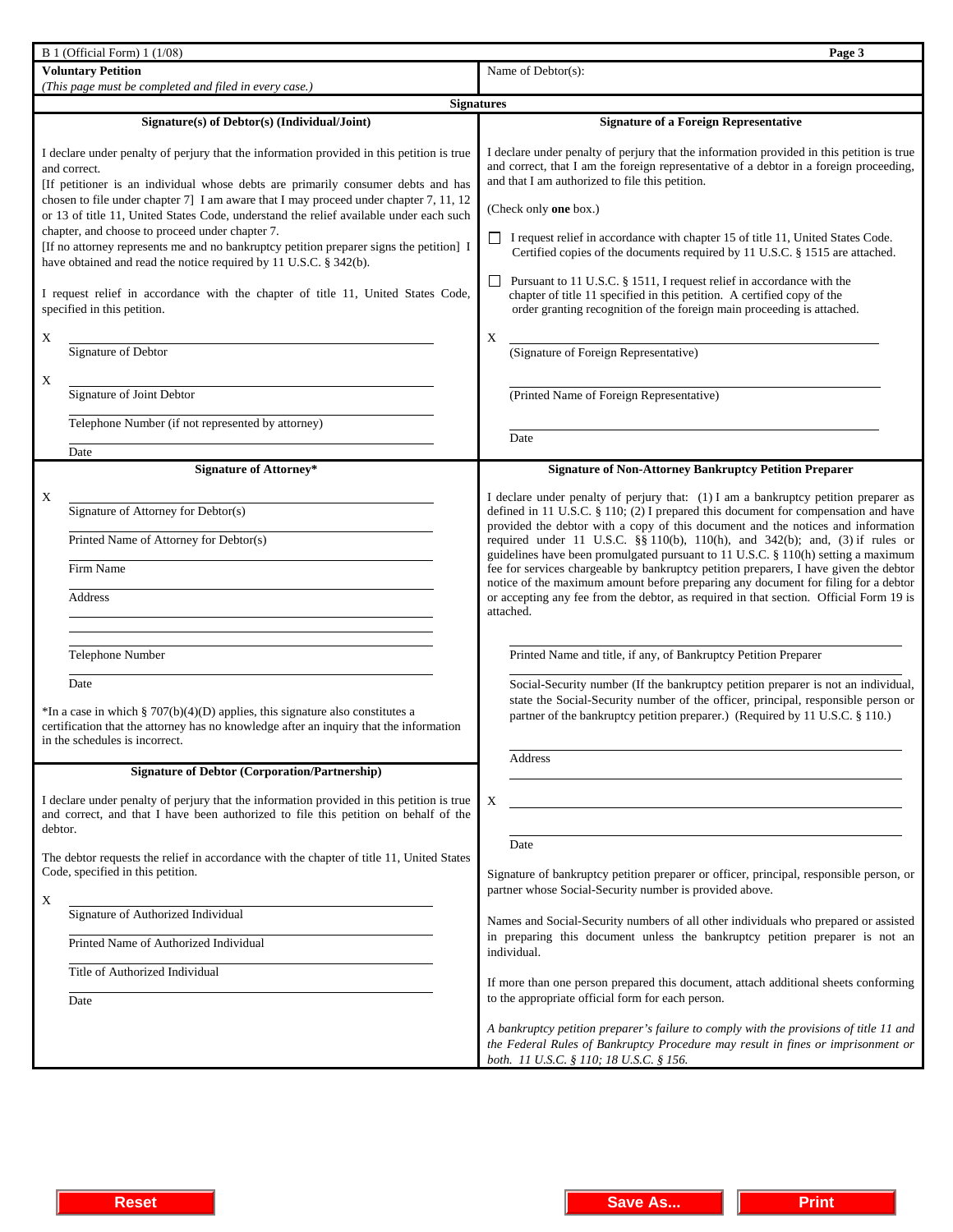**Debtor** (if known)

# **SCHEDULE F - CREDITORS HOLDING UNSECURED NONPRIORITY CLAIMS**

State the name, mailing address, including zip code, and last four digits of any account number, of all entities holding unsecured claims without priority against the debtor or the property of the debtor, as of the date of filing of the petition. The complete account number of any account the debtor has with the creditor is useful to the trustee and the creditor and may be provided if the debtor chooses to do so. If a minor child is a creditor, state the child's initials and the name and address of the child's parent or guardian, such as "A.B., a minor child, by John Doe, guardian." Do not disclose the child's name. See, 11 U.S.C. §112 and Fed. R. Bankr. P. 1007(m). Do not include claims listed in Schedules D and E. If all creditors will not fit on this page, use the continuation sheet provided.

If any entity other than a spouse in a joint case may be jointly liable on a claim, place an "X" in the column labeled "Codebtor," include the entity on the appropriate schedule of creditors, and complete Schedule H - Codebtors. If a joint petition is filed, state whether the husband, wife, both of them, or the marital community may be liable on each claim by placing an "H," "W," "J," or "C" in the column labeled "Husband, Wife, Joint, or Community."

If the claim is contingent, place an "X" in the column labeled "Contingent." If the claim is unliquidated, place an "X" in the column labeled "Unliquidated." If the claim is disputed, place an "X" in the column labeled "Disputed." (You may need to place an "X" in more than one of these three columns.)

Report the total of all claims listed on this schedule in the box labeled "Total" on the last sheet of the completed schedule. Report this total also on the Summary of Schedules and, if the debtor is an individual with primarily consumer debts, report this total also on the Statistical Summary of Certain Liabilities and Related Data..

 $\Box$  Check this box if debtor has no creditors holding unsecured claims to report on this Schedule F.

| CREDITOR'S NAME,<br><b>MAILING ADDRESS</b><br>INCLUDING ZIP CODE,<br>AND ACCOUNT NUMBER<br>(See instructions above.) | CODEBTOR | HUSBAND, WIFE,<br>JOINT, OR<br>COMMUNITY | DATE CLAIM WAS<br><b>INCURRED AND</b><br><b>CONSIDERATION FOR</b><br>CLAIM.<br>IF CLAIM IS SUBJECT TO<br>SETOFF, SO STATE. | CONTINGENT | UNLIQUIDATED | <b>DISPUTED</b>     | <b>AMOUNT OF</b><br><b>CLAIM</b> |
|----------------------------------------------------------------------------------------------------------------------|----------|------------------------------------------|----------------------------------------------------------------------------------------------------------------------------|------------|--------------|---------------------|----------------------------------|
| ACCOUNT NO.                                                                                                          |          |                                          |                                                                                                                            |            |              |                     |                                  |
| ACCOUNT NO.                                                                                                          |          |                                          |                                                                                                                            |            |              |                     |                                  |
| ACCOUNT NO.                                                                                                          |          |                                          |                                                                                                                            |            |              |                     |                                  |
| ACCOUNT NO.                                                                                                          |          |                                          |                                                                                                                            |            |              |                     |                                  |
| continuation sheets attached                                                                                         |          |                                          | (Use only on last page of the completed Schedule F.)                                                                       |            |              | Subtotal><br>Total> | \$<br>$\mathcal{S}$              |

 (Report also on Summary of Schedules and, if applicable, on the Statistical Summary of Certain Liabilities and Related Data.)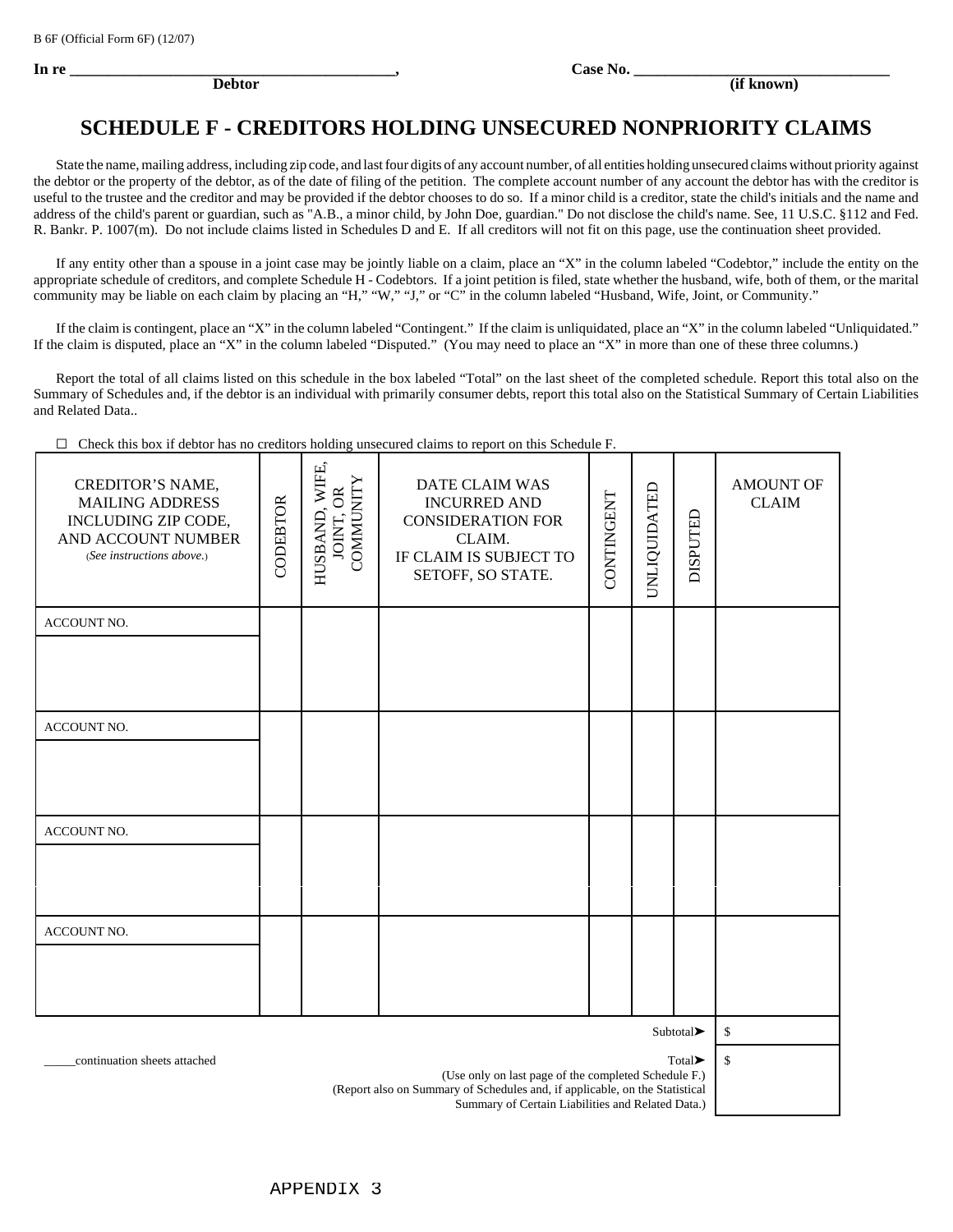**In re \_\_\_\_\_\_\_\_\_\_\_\_\_\_\_\_\_\_\_\_\_\_\_\_\_\_\_\_\_\_\_\_\_\_\_\_\_\_\_\_\_\_, Case No. \_\_\_\_\_\_\_\_\_\_\_\_\_\_\_\_\_\_\_\_\_\_\_\_\_\_\_\_\_\_\_\_\_**

**(if known)** 

# **SCHEDULE F - CREDITORS HOLDING UNSECURED NONPRIORITY CLAIMS**

(Continuation Sheet)

| CREDITOR'S NAME,<br><b>MAILING ADDRESS</b><br><b>INCLUDING ZIP CODE,</b><br>AND ACCOUNT NUMBER<br>(See instructions above.)                                                                       | CODEBTOR | HUSBAND, WIFE,<br>JOINT, OR<br>COMMUNITY | DATE CLAIM WAS<br><b>INCURRED AND</b><br><b>CONSIDERATION FOR</b><br>CLAIM.<br>IF CLAIM IS SUBJECT TO<br>SETOFF, SO STATE. | <b>CONTINGENT</b> | UNLIQUIDATED | <b>DISPUTED</b> | <b>AMOUNT OF</b><br><b>CLAIM</b> |
|---------------------------------------------------------------------------------------------------------------------------------------------------------------------------------------------------|----------|------------------------------------------|----------------------------------------------------------------------------------------------------------------------------|-------------------|--------------|-----------------|----------------------------------|
| ACCOUNT NO.                                                                                                                                                                                       |          |                                          |                                                                                                                            |                   |              |                 |                                  |
|                                                                                                                                                                                                   |          |                                          |                                                                                                                            |                   |              |                 |                                  |
| ACCOUNT NO.                                                                                                                                                                                       |          |                                          |                                                                                                                            |                   |              |                 |                                  |
|                                                                                                                                                                                                   |          |                                          |                                                                                                                            |                   |              |                 |                                  |
| ACCOUNT NO.                                                                                                                                                                                       |          |                                          |                                                                                                                            |                   |              |                 |                                  |
|                                                                                                                                                                                                   |          |                                          |                                                                                                                            |                   |              |                 |                                  |
| ACCOUNT NO.                                                                                                                                                                                       |          |                                          |                                                                                                                            |                   |              |                 |                                  |
|                                                                                                                                                                                                   |          |                                          |                                                                                                                            |                   |              |                 |                                  |
| ACCOUNT NO.                                                                                                                                                                                       |          |                                          |                                                                                                                            |                   |              |                 |                                  |
|                                                                                                                                                                                                   |          |                                          |                                                                                                                            |                   |              |                 |                                  |
| $\overline{\phantom{0}}$ of<br>Subtotal><br>_____ continuation sheets attached<br>Sheet no.<br>to Schedule of Creditors Holding Unsecured<br>Nonpriority Claims                                   |          |                                          |                                                                                                                            |                   |              | \$              |                                  |
| Total><br>(Use only on last page of the completed Schedule F.)<br>(Report also on Summary of Schedules and, if applicable on the Statistical<br>Summary of Certain Liabilities and Related Data.) |          |                                          |                                                                                                                            |                   | \$           |                 |                                  |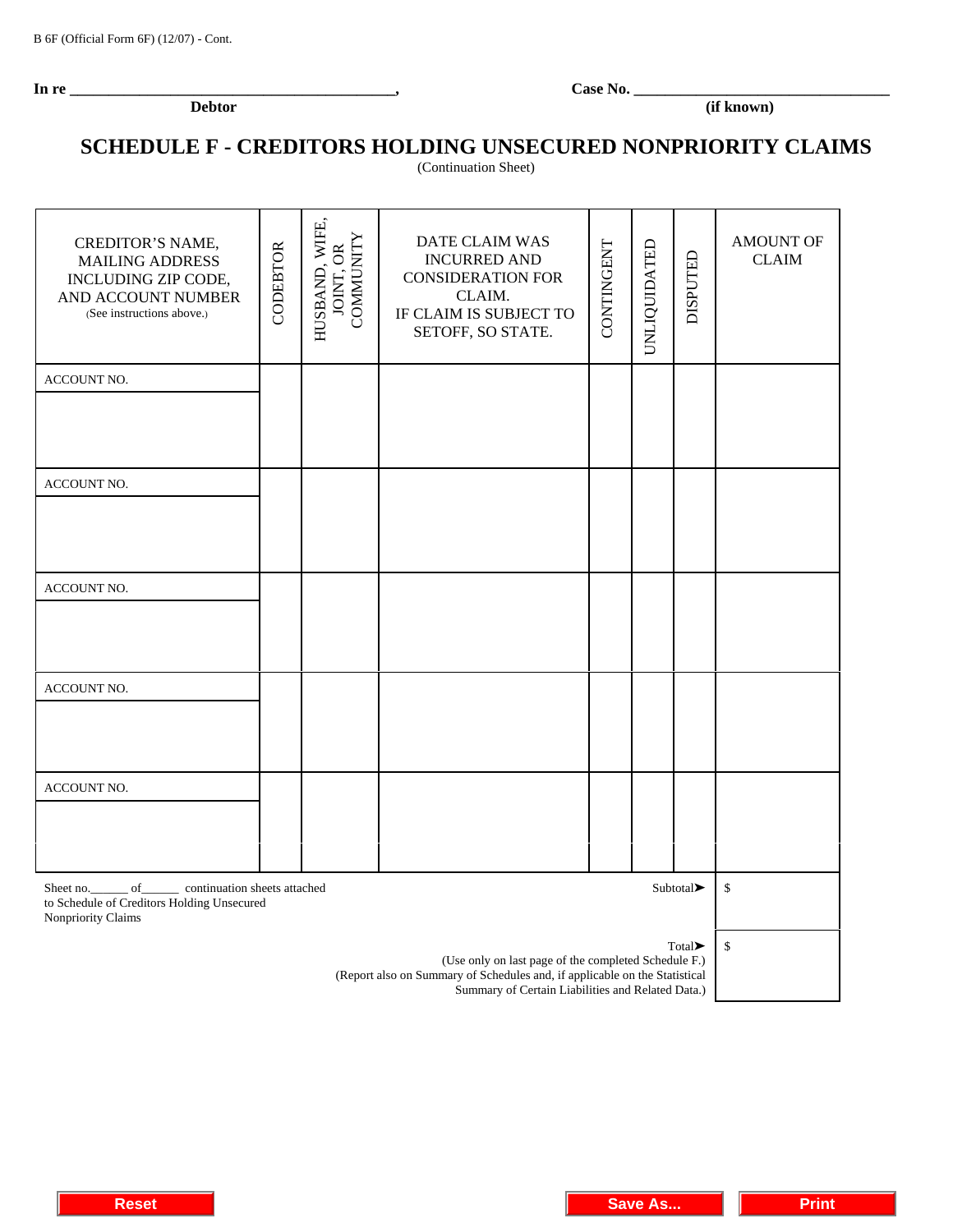# UNITED STATES BANKRUPTCY COURT

Debtor

| In re<br><b>Contract Contract Contract Contract</b> | _________ | ำด⊂ศ<br>43 S<br>______ |
|-----------------------------------------------------|-----------|------------------------|
|                                                     | .         |                        |

Chapter \_\_\_\_\_\_\_\_\_\_\_\_

# **LIST OF CREDITORS HOLDING 20 LARGEST UNSECURED CLAIMS**

Following is the list of the debtor's creditors holding the 20 largest unsecured claims. The list is prepared in accordance with Fed. R. Bankr. P. 1007(d) for filing in this chapter 11 [*or* chapter 9] case. The list does not include (1) persons who come within the definition of "insider" set forth in 11 U.S.C. § 101, or (2) secured creditors unless the value of the collateral is such that the unsecured deficiency places the creditor among the holders of the 20 largest unsecured claims. If a minor child is one of the creditors holding the 20 largest unsecured claims, state the child's initials and the name and address of the child's parent or guardian, such as "A.B., a minor child, by John Doe, guardian." Do not disclose the child's name. See, 11 U.S.C. §112 and Fed. R. Bankr. P. 1007(m).

\_\_\_\_\_\_\_\_\_\_\_\_\_\_\_\_\_\_\_\_\_\_\_\_\_\_\_\_\_\_\_\_\_\_\_\_\_\_\_\_\_\_\_\_\_\_\_\_\_\_\_\_\_\_\_\_\_\_\_\_\_\_\_\_\_\_\_\_\_\_\_\_\_\_\_\_\_\_

| (1)                                                                                  | (2)                                                                                                                                                                            | (3)                                                                         | (4)                                                                                                        | (5)                                                     |
|--------------------------------------------------------------------------------------|--------------------------------------------------------------------------------------------------------------------------------------------------------------------------------|-----------------------------------------------------------------------------|------------------------------------------------------------------------------------------------------------|---------------------------------------------------------|
| Name of creditor<br>and complete<br>mailing address,<br><i>including zip</i><br>code | Name, telephone number and<br>complete mailing address,<br>including zip code, of<br>employee, agent, or department<br>of creditor familiar with<br>claim who may be contacted | Nature of claim<br>(trade debt, bank<br>loan, government<br>contract, etc.) | Indicate if claim<br>is contingent,<br>unliquidated,<br>state value of<br>disputed or<br>subject to setoff | Amount of claim<br><i>lif secured also</i><br>security] |

\_\_\_\_\_\_\_\_\_\_\_\_\_\_\_\_\_\_\_\_\_\_\_\_\_\_\_\_\_\_\_\_\_\_\_\_\_\_\_\_\_\_\_\_\_\_\_\_\_\_\_\_\_\_\_\_\_\_\_\_\_\_\_\_\_\_\_\_\_\_\_\_\_\_\_\_\_\_\_\_\_\_\_\_\_\_\_\_\_\_\_\_\_\_\_\_\_\_\_\_\_\_\_\_\_\_\_\_\_\_\_\_\_\_

Date:  $\frac{ }{ }$ 

\_\_\_\_\_\_\_\_\_\_\_\_\_\_\_\_\_\_\_\_\_\_\_\_\_\_\_\_\_\_\_\_\_\_\_\_\_\_\_ Debtor

*[Declaration as in Form 2]*

# **Reset APPENDIX 4**<br> **Reset Reset As...** Print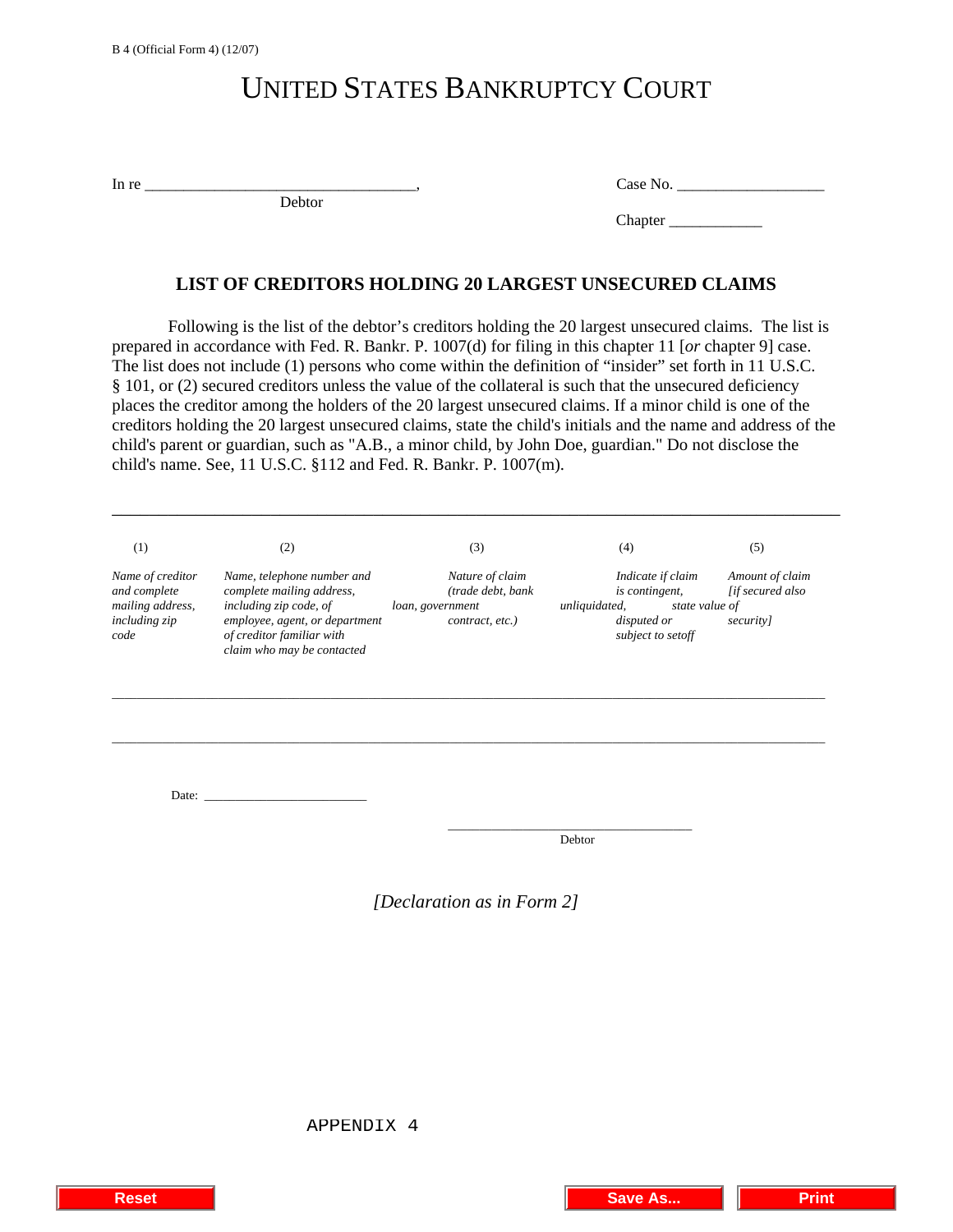# **UNITED STATES BANKRUPTCY COURT**

 $\text{In re:}\qquad \qquad \qquad \qquad \qquad \qquad \qquad \qquad \text{Debtor}$  Case No.  $\qquad \qquad \qquad \qquad \text{(if known)}$ 

Debtor (if known)

# **STATEMENT OF FINANCIAL AFFAIRS**

This statement is to be completed by every debtor. Spouses filing a joint petition may file a single statement on which the information for both spouses is combined. If the case is filed under chapter 12 or chapter 13, a married debtor must furnish information for both spouses whether or not a joint petition is filed, unless the spouses are separated and a joint petition is not filed. An individual debtor engaged in business as a sole proprietor, partner, family farmer, or self-employed professional, should provide the information requested on this statement concerning all such activities as well as the individual's personal affairs. To indicate payments, transfers and the like to minor children, state the child's initials and the name and address of the child's parent or guardian, such as "A.B., a minor child, by John Doe, guardian." Do not disclose the child's name. See, 11 U.S.C. §112 and Fed. R. Bankr. P. 1007(m).

Questions 1 - 18 are to be completed by all debtors. Debtors that are or have been in business, as defined below, also must complete Questions 19 - 25. **If the answer to an applicable question is "None," mark the box labeled "None."** If additional space is needed for the answer to any question, use and attach a separate sheet properly identified with the case name, case number (if known), and the number of the question.

#### *DEFINITIONS*

*"In business."* A debtor is "in business" for the purpose of this form if the debtor is a corporation or partnership. An individual debtor is "in business" for the purpose of this form if the debtor is or has been, within six years immediately preceding the filing of this bankruptcy case, any of the following: an officer, director, managing executive, or owner of 5 percent or more of the voting or equity securities of a corporation; a partner, other than a limited partner, of a partnership; a sole proprietor or self-employed full-time or part-time. An individual debtor also may be "in business" for the purpose of this form if the debtor engages in a trade, business, or other activity, other than as an employee, to supplement income from the debtor's primary employment.

*"Insider."* The term "insider" includes but is not limited to: relatives of the debtor; general partners of the debtor and their relatives; corporations of which the debtor is an officer, director, or person in control; officers, directors, and any owner of 5 percent or more of the voting or equity securities of a corporate debtor and their relatives; affiliates of the debtor and insiders of such affiliates; any managing agent of the debtor. 11 U.S.C. § 101.

\_\_\_\_\_\_\_\_\_\_\_\_\_\_\_\_\_\_\_\_\_\_\_\_\_\_\_\_\_\_\_\_\_\_\_\_\_\_\_\_\_\_\_\_\_\_\_\_\_\_\_\_\_\_\_\_\_\_\_\_\_\_\_\_\_\_\_\_\_\_\_\_\_\_\_\_\_\_\_\_\_\_\_\_\_\_\_\_\_\_\_\_\_\_\_\_\_\_\_\_\_\_

#### **1. Income from employment or operation of business**

None State the gross amount of income the debtor has received from employment, trade, or profession, or from operation of the debtor's business, including part-time activities either as an employee or in independent trade the debtor's business, including part-time activities either as an employee or in independent trade or business, from the beginning of this calendar year to the date this case was commenced. State also the gross amounts received during the **two years** immediately preceding this calendar year. (A debtor that maintains, or has maintained, financial records on the basis of a fiscal rather than a calendar year may report fiscal year income. Identify the beginning and ending dates of the debtor's fiscal year.) If a joint petition is filed, state income for each spouse separately. (Married debtors filing under chapter 12 or chapter 13 must state income of both spouses whether or not a joint petition is filed, unless the spouses are separated and a joint petition is not filed.)

AMOUNT SOURCE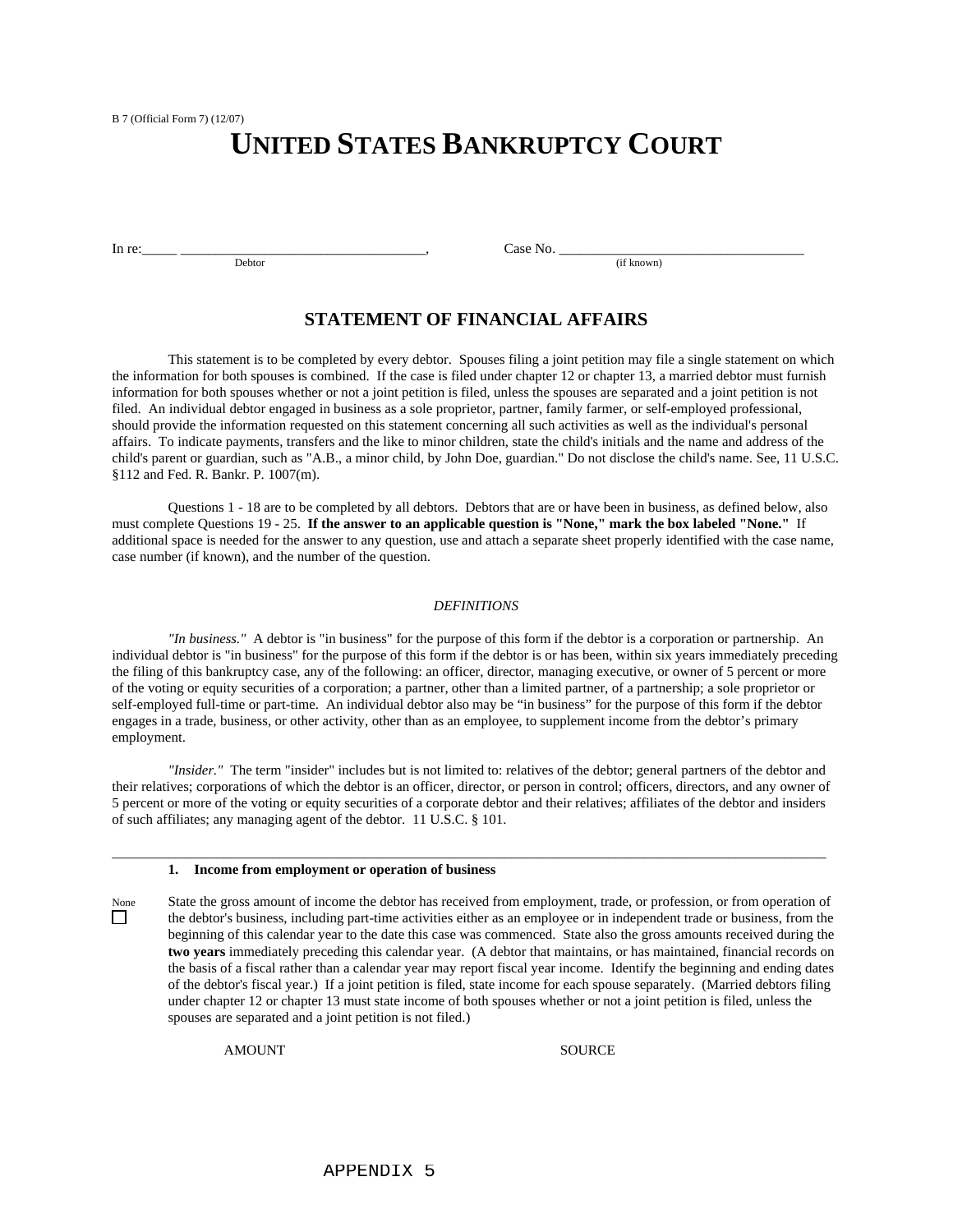#### **2. Income other than from employment or operation of business**

None State the amount of income received by the debtor other than from employment, trade, profession, operation of the debtor's business during the **two vears** immediately preceding the commencement of this case. Give par debtor's business during the **two years** immediately preceding the commencement of this case. Give particulars. If a joint petition is filed, state income for each spouse separately. (Married debtors filing under chapter 12 or chapter 13 must state income for each spouse whether or not a joint petition is filed, unless the spouses are separated and a joint petition is not filed.)

AMOUNT SOURCE

#### **3. Payments to creditors**

*Complete a. or b., as appropriate, and c.*

None

 $\Box$  a. *Individual or joint debtor(s) with primarily consumer debts:* List all payments on loans, installment purchases of goods or services, and other debts to any creditor made within **90 days** immediately preceding the commencement of this case unless the aggregate value of all property that constitutes or is affected by such transfer is less than \$600. Indicate with an asterisk (\*) any payments that were made to a creditor on account of a domestic support obligation or as part of an alternative repayment schedule under a plan by an approved nonprofit budgeting and credit counseling agency. (Married debtors filing under chapter 12 or chapter 13 must include payments by either or both spouses whether or not a joint petition is filed, unless the spouses are separated and a joint petition is not filed.)

| NAME AND ADDRESS OF CREDITOR DATES OF |                 | <b>AMOUNT</b> | AMOUNT             |
|---------------------------------------|-----------------|---------------|--------------------|
|                                       | <b>PAYMENTS</b> | <b>PAID</b>   | <b>STILL OWING</b> |

 $\Box$ 

None

G *b. Debtor whose debts are not primarily consumer debts: List each payment or other transfer to any creditor made* within **90 days** immediately preceding the commencement of the case unless the aggregate value of all property that constitutes or is affected by such transfer is less than \$5,475. If the debtor is an individual, indicate with an asterisk (\*) any payments that were made to a creditor on account of a domestic support obligation or as part of an alternative repayment schedule under a plan by an approved nonprofit budgeting and credit counseling agency. (Married debtors filing under chapter 12 or chapter 13 must include payments and other transfers by either or both spouses whether or not a joint petition is filed, unless the spouses are separated and a joint petition is not filed.)

NAME AND ADDRESS OF CREDITOR DATES OF AMOUNT AMOUNT

| DATES OF  |  |
|-----------|--|
| PAYMENTS/ |  |
| TRANSFERS |  |
|           |  |

PAID OR STILL VALUE OF OWING **TRANSFERS**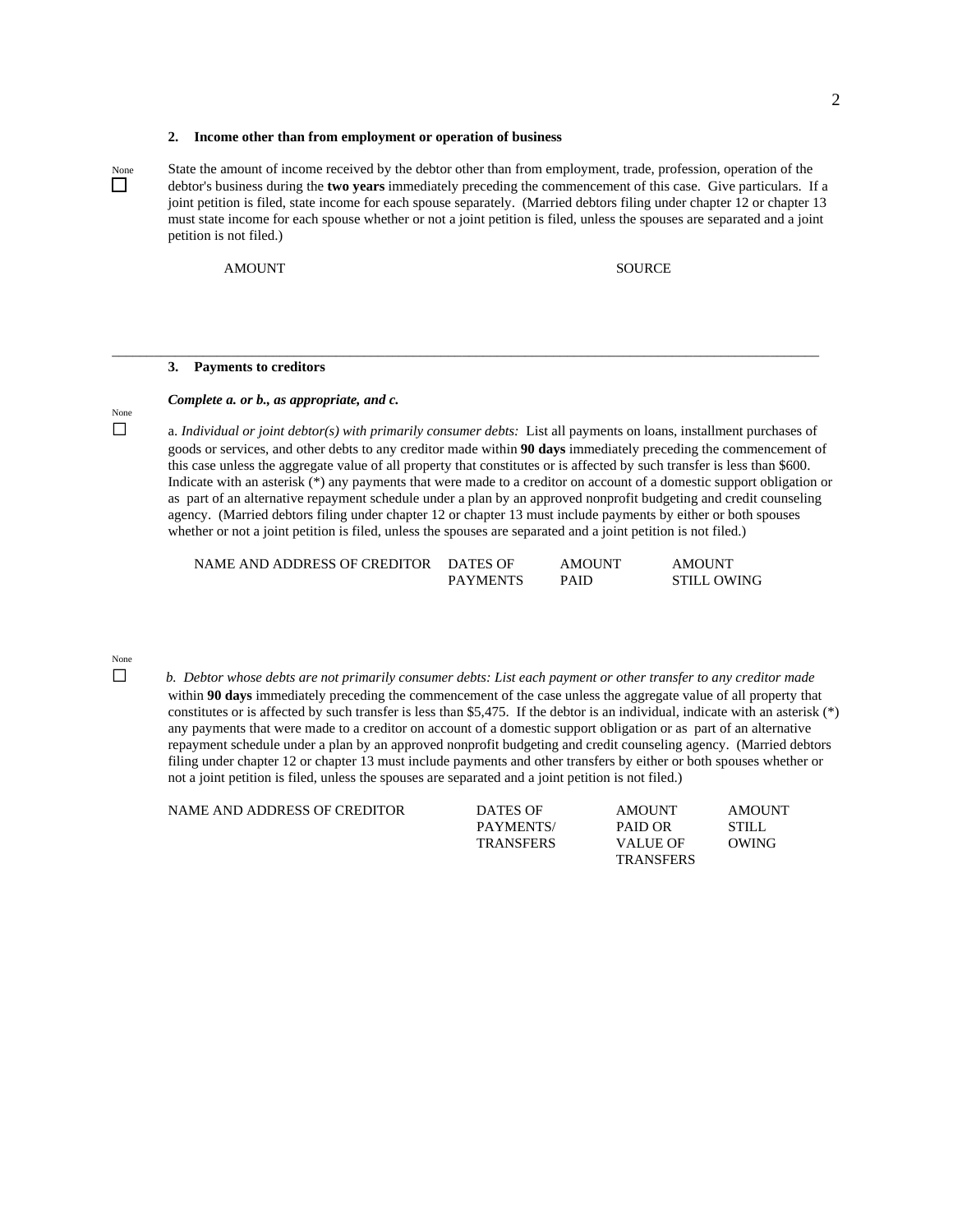# None

G c. *All debtors:* List all payments made within **one year** immediately preceding the commencement of this case to or for the benefit of creditors who are or were insiders. (Married debtors filing under chapter 12 or chapter 13 must include payments by either or both spouses whether or not a joint petition is filed, unless the spouses are separated and a joint petition is not filed.)

| NAME AND ADDRESS OF CREDITOR DATE OF |                | <b>AMOUNT</b> | AMOUNT             |
|--------------------------------------|----------------|---------------|--------------------|
| AND RELATIONSHIP TO DEBTOR-          | <b>PAYMENT</b> | <b>PAID</b>   | <b>STILL OWING</b> |

\_\_\_\_\_\_\_\_\_\_\_\_\_\_\_\_\_\_\_\_\_\_\_\_\_\_\_\_\_\_\_\_\_\_\_\_\_\_\_\_\_\_\_\_\_\_\_\_\_\_\_\_\_\_\_\_\_\_\_\_\_\_\_\_\_\_\_\_\_\_\_\_\_\_\_\_\_\_\_\_\_\_\_\_\_\_\_\_\_\_\_\_\_\_\_\_\_\_\_\_\_\_

#### **4. Suits and administrative proceedings, executions, garnishments and attachments**

None a. List all suits and administrative proceedings to which the debtor is or was a party within **one year** immediately preceding the filing of this bankruptcy case. (Married debtors filing under chapter 12 or chapter 13 must include information concerning either or both spouses whether or not a joint petition is filed, unless the spouses are separated and a joint petition is not filed.)

| CAPTION OF SUIT |                      | <b>COURT OR AGENCY</b> | <b>STATUS OR</b>   |
|-----------------|----------------------|------------------------|--------------------|
| AND CASE NUMBER | NATURE OF PROCEEDING | AND LOCATION           | <b>DISPOSITION</b> |

None b. Describe all property that has been attached, garnished or seized under any legal or equitable process within **one**<br>**Vear** immediately preceding the commencement of this case. (Married debtors filing under chapter **year** immediately preceding the commencement of this case. (Married debtors filing under chapter 12 or chapter 13 must include information concerning property of either or both spouses whether or not a joint petition is filed, unless the spouses are separated and a joint petition is not filed.)

> NAME AND ADDRESS DESCRIPTION OF PERSON FOR WHOSE DATE OF AND VALUE BENEFIT PROPERTY WAS SEIZED SEIZURE SEIZURE OF PROPERTY

#### **5. Repossessions, foreclosures and returns**

None List all property that has been repossessed by a creditor, sold at a foreclosure sale, transferred through a deed in lieu of foreclosure or returned to the seller, within **one year** immediately preceding the commence of foreclosure or returned to the seller, within **one year** immediately preceding the commencement of this case. (Married debtors filing under chapter 12 or chapter 13 must include information concerning property of either or both spouses whether or not a joint petition is filed, unless the spouses are separated and a joint petition is not filed.)

\_\_\_\_\_\_\_\_\_\_\_\_\_\_\_\_\_\_\_\_\_\_\_\_\_\_\_\_\_\_\_\_\_\_\_\_\_\_\_\_\_\_\_\_\_\_\_\_\_\_\_\_\_\_\_\_\_\_\_\_\_\_\_\_\_\_\_\_\_\_\_\_\_\_\_\_\_\_\_\_\_\_\_\_\_\_\_\_\_\_\_\_\_\_\_\_\_\_\_\_\_\_

 $\_$  ,  $\_$  ,  $\_$  ,  $\_$  ,  $\_$  ,  $\_$  ,  $\_$  ,  $\_$  ,  $\_$  ,  $\_$  ,  $\_$  ,  $\_$  ,  $\_$  ,  $\_$  ,  $\_$  ,  $\_$  ,  $\_$  ,  $\_$  ,  $\_$  ,  $\_$  ,  $\_$  ,  $\_$  ,  $\_$  ,  $\_$  ,  $\_$  ,  $\_$  ,  $\_$  ,  $\_$  ,  $\_$  ,  $\_$  ,  $\_$  ,  $\_$  ,  $\_$  ,  $\_$  ,  $\_$  ,  $\_$  ,  $\_$  ,

OF CREDITOR OR SELLER TRANSFER OR RETURN OF PROPERTY

DATE OF REPOSSESSION, DESCRIPTION NAME AND ADDRESS FORECLOSURE SALE, AND VALUE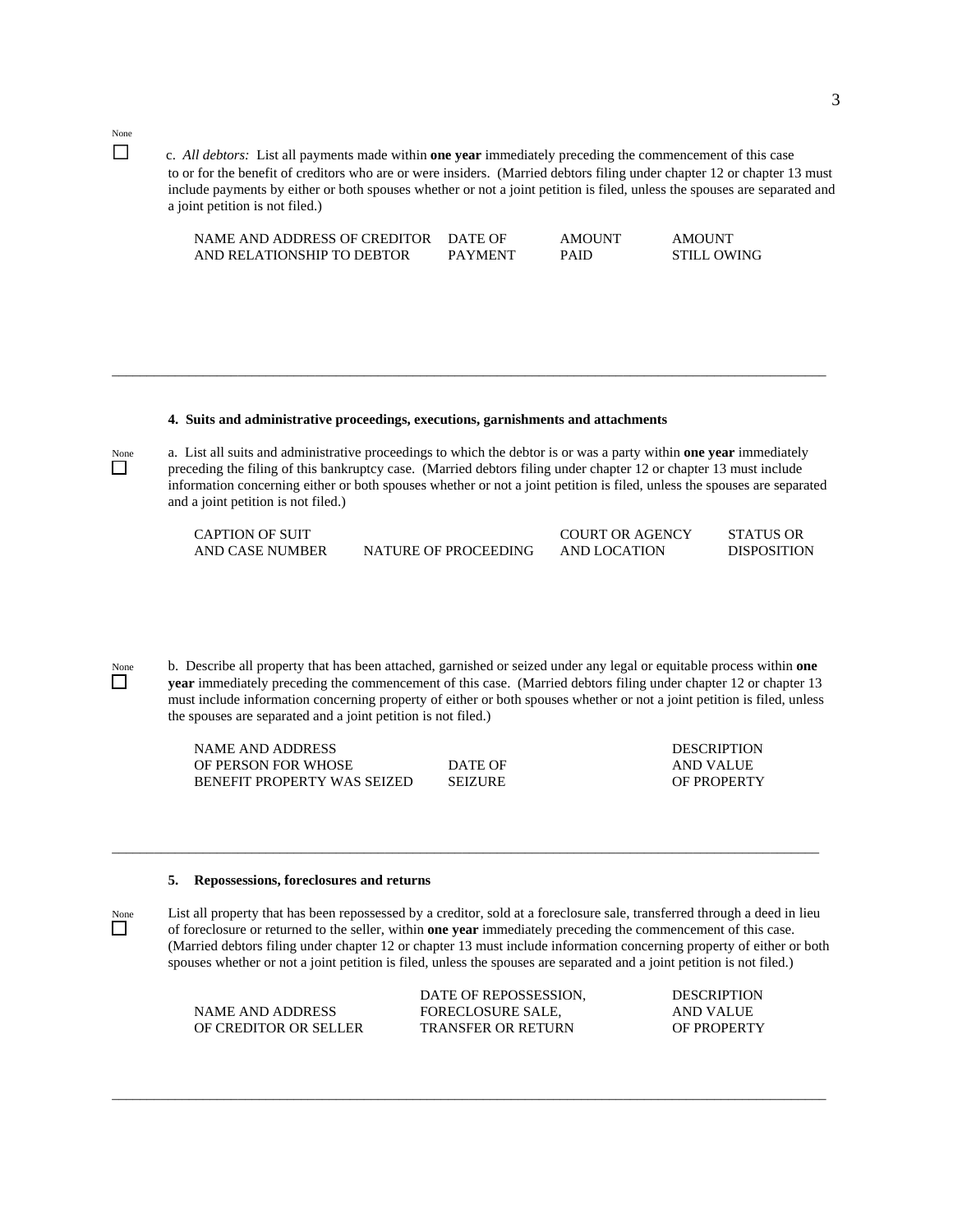#### **6. Assignments and receiverships**

None a. Describe any assignment of property for the benefit of creditors made within **120 days** immediately preceding the commencement of this case. (Married debtors filing under chapter 12 or chapter 13 must include any a commencement of this case. (Married debtors filing under chapter 12 or chapter 13 must include any assignment by either or both spouses whether or not a joint petition is filed, unless the spouses are separated and a joint petition is not filed.)

> NAME AND ADDRESS DATE OF ASSIGNMENT OF ASSIGNEE ASSIGNMENT ASSIGNEE ASSIGNMENT OR SETTLEMENT

TERMS OF

None b. List all property which has been in the hands of a custodian, receiver, or court-appointed official within **one year**<br>Immediately preceding the commencement of this case. (Married debtors filing under chapter 12 or immediately preceding the commencement of this case. (Married debtors filing under chapter 12 or chapter 13 must include information concerning property of either or both spouses whether or not a joint petition is filed, unless the spouses are separated and a joint petition is not filed.)

|                  | <b>NAME AND LOCATION</b> |         | <b>DESCRIPTION</b> |
|------------------|--------------------------|---------|--------------------|
| NAME AND ADDRESS | OF COURT                 | DATE OF | AND VALUE          |
| OF CUSTODIAN     | CASE TITLE & NUMBER      | ORDER   | Of PROPERTY        |

#### **7. Gifts**

None List all gifts or charitable contributions made within **one year** immediately preceding the commencement of this case<br>  $\Box$  except ordinary and usual gifts to family members aggregating less than \$200 in value per in except ordinary and usual gifts to family members aggregating less than \$200 in value per individual family member and charitable contributions aggregating less than \$100 per recipient. (Married debtors filing under chapter 12 or chapter 13 must include gifts or contributions by either or both spouses whether or not a joint petition is filed, unless the spouses are separated and a joint petition is not filed.)

 $\_$  ,  $\_$  ,  $\_$  ,  $\_$  ,  $\_$  ,  $\_$  ,  $\_$  ,  $\_$  ,  $\_$  ,  $\_$  ,  $\_$  ,  $\_$  ,  $\_$  ,  $\_$  ,  $\_$  ,  $\_$  ,  $\_$  ,  $\_$  ,  $\_$  ,  $\_$  ,  $\_$  ,  $\_$  ,  $\_$  ,  $\_$  ,  $\_$  ,  $\_$  ,  $\_$  ,  $\_$  ,  $\_$  ,  $\_$  ,  $\_$  ,  $\_$  ,  $\_$  ,  $\_$  ,  $\_$  ,  $\_$  ,  $\_$  ,

| NAME AND ADDRESS | <b>RELATIONSHIP</b> |                | <b>DESCRIPTION</b> |
|------------------|---------------------|----------------|--------------------|
| OF PERSON        | TO DEBTOR.          | <b>DATE</b>    | AND VALUE          |
| OR ORGANIZATION  | IF ANY              | <b>OF GIFT</b> | OF GIFT            |

#### **8. Losses**

None List all losses from fire, theft, other casualty or gambling within **one year** immediately preceding the commencement of this case or since the commencement of this case. (Married debtors filing under chapter 12 or ch of this case **or since the commencement of this case**. (Married debtors filing under chapter 12 or chapter 13 must include losses by either or both spouses whether or not a joint petition is filed, unless the spouses are separated and a joint petition is not filed.)

\_\_\_\_\_\_\_\_\_\_\_\_\_\_\_\_\_\_\_\_\_\_\_\_\_\_\_\_\_\_\_\_\_\_\_\_\_\_\_\_\_\_\_\_\_\_\_\_\_\_\_\_\_\_\_\_\_\_\_\_\_\_\_\_\_\_\_\_\_\_\_\_\_\_\_\_\_\_\_\_\_\_\_\_\_\_\_\_\_\_\_\_\_\_\_\_\_\_\_\_\_

| DESCRIPTION  | DESCRIPTION OF CIRCUMSTANCES AND. IF |                |
|--------------|--------------------------------------|----------------|
| AND VALUE OF | LOSS WAS COVERED IN WHOLE OR IN PART | <b>DATE</b>    |
| PROPERTY     | BY INSURANCE, GIVE PARTICULARS       | <b>OF LOSS</b> |

\_\_\_\_\_\_\_\_\_\_\_\_\_\_\_\_\_\_\_\_\_\_\_\_\_\_\_\_\_\_\_\_\_\_\_\_\_\_\_\_\_\_\_\_\_\_\_\_\_\_\_\_\_\_\_\_\_\_\_\_\_\_\_\_\_\_\_\_\_\_\_\_\_\_\_\_\_\_\_\_\_\_\_\_\_\_\_\_\_\_\_\_\_\_\_\_\_\_\_\_\_\_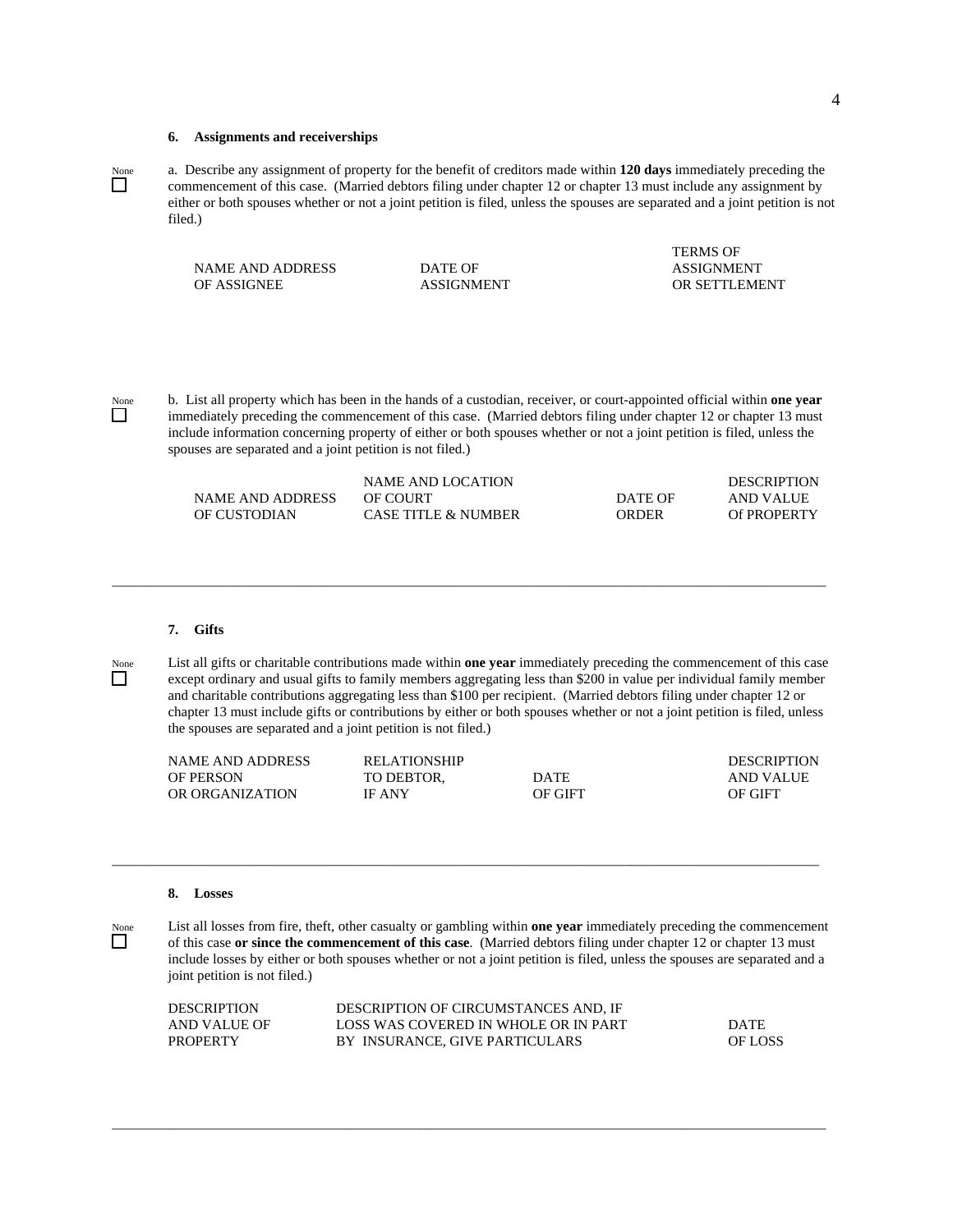#### **9. Payments related to debt counseling or bankruptcy**

None List all payments made or property transferred by or on behalf of the debtor to any persons, including attorneys, for consultation concerning debt consolidation, relief under the bankruptcy law or preparation of a pe consultation concerning debt consolidation, relief under the bankruptcy law or preparation of a petition in bankruptcy within **one year** immediately preceding the commencement of this case.

|                  | DATE OF PAYMENT.  | AMOUNT OF MONEY OR     |
|------------------|-------------------|------------------------|
| NAME AND ADDRESS | NAME OF PAYER IF  | <b>DESCRIPTION AND</b> |
| OF PAYEE         | OTHER THAN DEBTOR | VALUE OF PROPERTY      |

\_\_\_\_\_\_\_\_\_\_\_\_\_\_\_\_\_\_\_\_\_\_\_\_\_\_\_\_\_\_\_\_\_\_\_\_\_\_\_\_\_\_\_\_\_\_\_\_\_\_\_\_\_\_\_\_\_\_\_\_\_\_\_\_\_\_\_\_\_\_\_\_\_\_\_\_\_\_\_\_\_\_\_\_\_\_\_\_\_\_\_\_\_\_\_\_\_\_\_\_\_\_

#### **10. Other transfers**

 a. List all other property, other than property transferred in the ordinary course of the business or financial affairs of the debtor, transferred either absolutely or as security within **two years** immediately preceding the commencement of this case. (Married debtors filing under chapter 12 or chapter 13 must include transfers by either or both spouses whether or not a joint petition is filed, unless the spouses are separated and a joint petition is not filed.)

NAME AND ADDRESS OF TRANSFEREE, DESCRIBE PROPERTY RELATIONSHIP TO DEBTOR TRANSFERRED AND

DATE VALUE RECEIVED

None

None

G b. List all property transferred by the debtor within **ten years** immediately preceding the commencement of this case to a self-settled trust or similar device of which the debtor is a beneficiary.

\_\_\_\_\_\_\_\_\_\_\_\_\_\_\_\_\_\_\_\_\_\_\_\_\_\_\_\_\_\_\_\_\_\_\_\_\_\_\_\_\_\_\_\_\_\_\_\_\_\_\_\_\_\_\_\_\_\_\_\_\_\_\_\_\_\_\_\_\_\_\_\_\_\_\_\_\_\_\_\_\_\_\_\_\_\_\_\_\_\_\_\_\_\_\_\_\_\_\_\_\_\_

NAME OF TRUST OR OTHER DATE(S) OF AMOUNT OF MONEY OR DESCRIPTION DEVICE TRANSFER(S) AND VALUE OF PROPERTY OR DEBTOR'S INTEREST IN PROPERTY

#### **11. Closed financial accounts**

None List all financial accounts and instruments held in the name of the debtor or for the benefit of the debtor which were closed, sold, or otherwise transferred within **one vear** immediately preceding the commencement o closed, sold, or otherwise transferred within **one year** immediately preceding the commencement of this case. Include checking, savings, or other financial accounts, certificates of deposit, or other instruments; shares and share accounts held in banks, credit unions, pension funds, cooperatives, associations, brokerage houses and other financial institutions. (Married debtors filing under chapter 12 or chapter 13 must include information concerning accounts or instruments held by or for either or both spouses whether or not a joint petition is filed, unless the spouses are separated and a joint petition is not filed.)

|                  | TYPE OF ACCOUNT, LAST FOUR  | AMOUNT AND   |
|------------------|-----------------------------|--------------|
| NAME AND ADDRESS | DIGITS OF ACCOUNT NUMBER.   | DATE OF SALE |
| OF INSTITUTION   | AND AMOUNT OF FINAL BALANCE | OR CLOSING   |

 $\_$  ,  $\_$  ,  $\_$  ,  $\_$  ,  $\_$  ,  $\_$  ,  $\_$  ,  $\_$  ,  $\_$  ,  $\_$  ,  $\_$  ,  $\_$  ,  $\_$  ,  $\_$  ,  $\_$  ,  $\_$  ,  $\_$  ,  $\_$  ,  $\_$  ,  $\_$  ,  $\_$  ,  $\_$  ,  $\_$  ,  $\_$  ,  $\_$  ,  $\_$  ,  $\_$  ,  $\_$  ,  $\_$  ,  $\_$  ,  $\_$  ,  $\_$  ,  $\_$  ,  $\_$  ,  $\_$  ,  $\_$  ,  $\_$  ,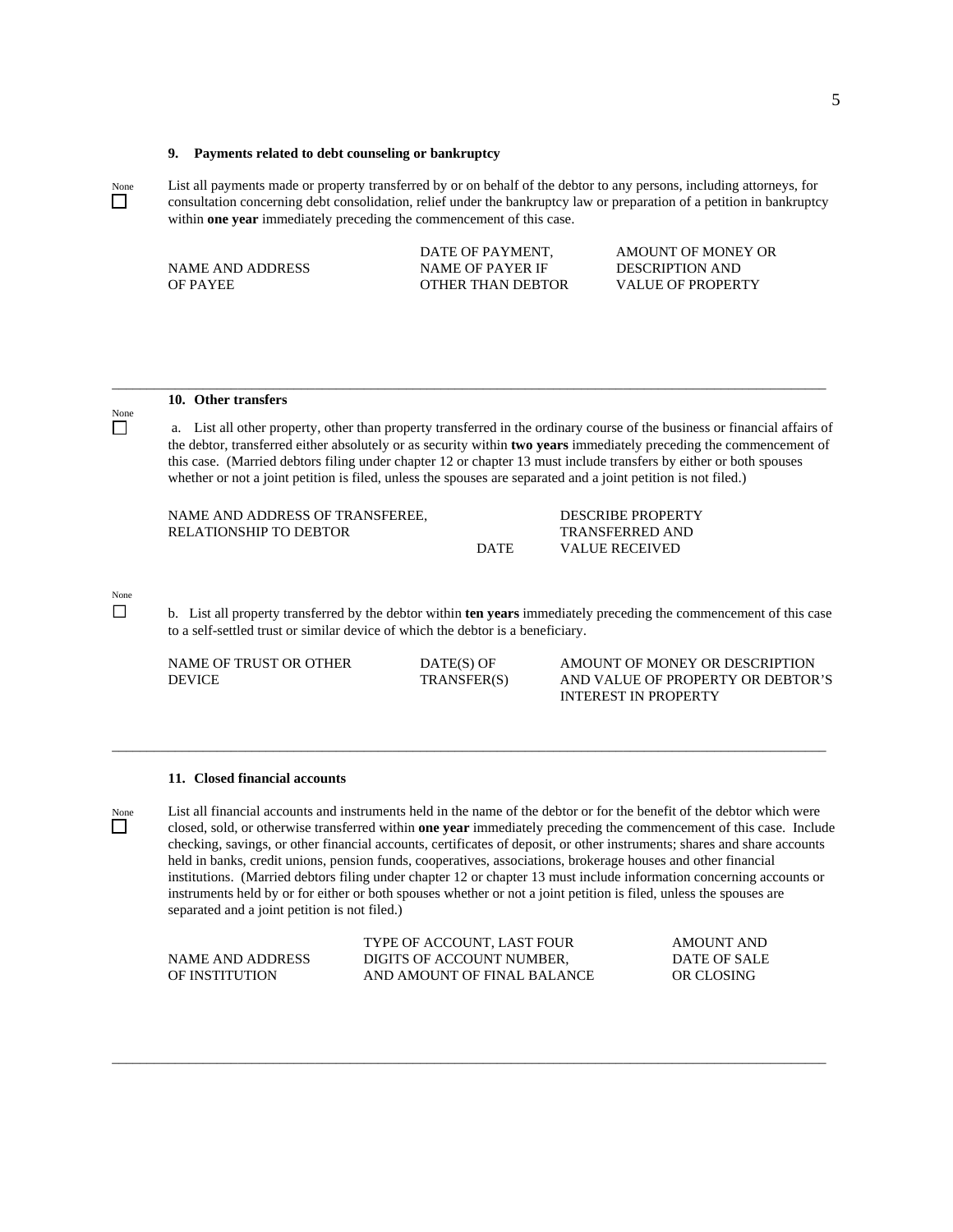#### **12. Safe deposit boxes**

None List each safe deposit or other box or depository in which the debtor has or had securities, cash, or other valuables within **one year** immediately preceding the commencement of this case. (Married debtors filing und within **one year** immediately preceding the commencement of this case. (Married debtors filing under chapter 12 or chapter 13 must include boxes or depositories of either or both spouses whether or not a joint petition is filed, unless the spouses are separated and a joint petition is not filed.)

| NAME AND ADDRESS | NAMES AND ADDRESSES  | <b>DESCRIPTION</b> | DATE OF TRANSFER |
|------------------|----------------------|--------------------|------------------|
| OF BANK OR       | OF THOSE WITH ACCESS |                    | OR SURRENDER,    |
| OTHER DEPOSITORY | TO BOX OR DEPOSITORY | <b>CONTENTS</b>    | <b>IF ANY</b>    |

 $\Box$ 

#### **13. Setoffs**

None List all setoffs made by any creditor, including a bank, against a debt or deposit of the debtor within **90 days** preceding the commencement of this case. (Married debtors filing under chapter 12 or chapter 13 must in the commencement of this case. (Married debtors filing under chapter 12 or chapter 13 must include information concerning either or both spouses whether or not a joint petition is filed, unless the spouses are separated and a joint petition is not filed.)

DATE OF AMOUNT<br>SETOFF OF SETOFF

NAME AND ADDRESS OF CREDITOR

#### **14. Property held for another person**

None List all property owned by another person that the debtor holds or controls.

NAME AND ADDRESS DESCRIPTION AND OF OWNER<br>OF OWNER

 $\_$  ,  $\_$  ,  $\_$  ,  $\_$  ,  $\_$  ,  $\_$  ,  $\_$  ,  $\_$  ,  $\_$  ,  $\_$  ,  $\_$  ,  $\_$  ,  $\_$  ,  $\_$  ,  $\_$  ,  $\_$  ,  $\_$  ,  $\_$  ,  $\_$  ,  $\_$  ,  $\_$  ,  $\_$  ,  $\_$  ,  $\_$  ,  $\_$  ,  $\_$  ,  $\_$  ,  $\_$  ,  $\_$  ,  $\_$  ,  $\_$  ,  $\_$  ,  $\_$  ,  $\_$  ,  $\_$  ,  $\_$  ,  $\_$  ,

 $\_$  ,  $\_$  ,  $\_$  ,  $\_$  ,  $\_$  ,  $\_$  ,  $\_$  ,  $\_$  ,  $\_$  ,  $\_$  ,  $\_$  ,  $\_$  ,  $\_$  ,  $\_$  ,  $\_$  ,  $\_$  ,  $\_$  ,  $\_$  ,  $\_$  ,  $\_$  ,  $\_$  ,  $\_$  ,  $\_$  ,  $\_$  ,  $\_$  ,  $\_$  ,  $\_$  ,  $\_$  ,  $\_$  ,  $\_$  ,  $\_$  ,  $\_$  ,  $\_$  ,  $\_$  ,  $\_$  ,  $\_$  ,  $\_$  ,

LOCATION OF PROPERTY

#### **15. Prior address of debtor**

None

G If debtor has moved within **three years** immediately preceding the commencement of this case, list all premises which the debtor occupied during that period and vacated prior to the commencement of this case. If a joint petition is filed, report also any separate address of either spouse.

\_\_\_\_\_\_\_\_\_\_\_\_\_\_\_\_\_\_\_\_\_\_\_\_\_\_\_\_\_\_\_\_\_\_\_\_\_\_\_\_\_\_\_\_\_\_\_\_\_\_\_\_\_\_\_\_\_\_\_\_\_\_\_\_\_\_\_\_\_\_\_\_\_\_\_\_\_

ADDRESS NAME USED DATES OF OCCUPANCY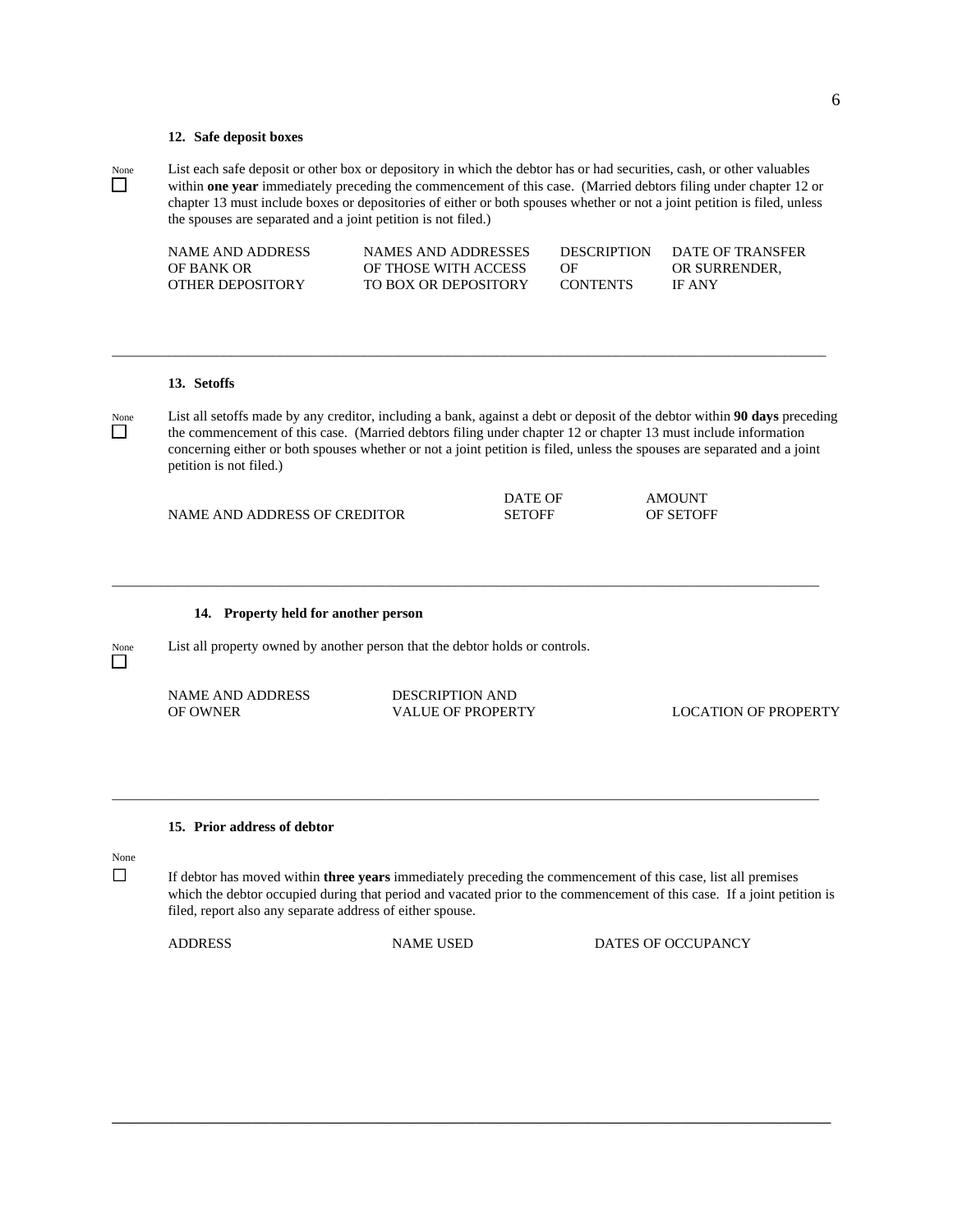#### **16. Spouses and Former Spouses**

 $\Box$ 

None If the debtor resides or resided in a community property state, commonwealth, or territory (including Alaska, Arizona, California, Idaho, Louisiana, Nevada, New Mexico, Puerto Rico, Texas, Washington, or Wisconsin) within **eight years** immediately preceding the commencement of the case, identify the name of the debtor's spouse and of any former spouse who resides or resided with the debtor in the community property state.

\_\_\_\_\_\_\_\_\_\_\_\_\_\_\_\_\_\_\_\_\_\_\_\_\_\_\_\_\_\_\_\_\_\_\_\_\_\_\_\_\_\_\_\_\_\_\_\_\_\_\_\_\_\_\_\_\_\_\_\_\_\_\_\_\_\_\_\_\_\_\_\_\_\_\_\_\_\_\_\_\_\_\_\_\_\_\_\_\_\_\_\_\_\_\_\_\_\_\_\_\_\_

NAME

#### **17. Environmental Information**.

For the purpose of this question, the following definitions apply:

 "Environmental Law" means any federal, state, or local statute or regulation regulating pollution, contamination, releases of hazardous or toxic substances, wastes or material into the air, land, soil, surface water, groundwater, or other medium, including, but not limited to, statutes or regulations regulating the cleanup of these substances, wastes, or material.

"Site" means any location, facility, or property as defined under any Environmental Law, whether or not presently or formerly owned or operated by the debtor, including, but not limited to, disposal sites.

"Hazardous Material" means anything defined as a hazardous waste, hazardous substance, toxic substance, hazardous material, pollutant, or contaminant or similar term under an Environmental Law.

None a. List the name and address of every site for which the debtor has received notice in writing by a governmental unit that it may be liable or potentially liable under or in violation of an Environmental Law. Indicat unit that it may be liable or potentially liable under or in violation of an Environmental Law. Indicate the governmental unit, the date of the notice, and, if known, the Environmental Law:

| <b>SITE NAME</b> | NAME AND ADDRESS     | DATE OF       | <b>ENVIRONMENTAL</b> |
|------------------|----------------------|---------------|----------------------|
| AND ADDRESS      | OF GOVERNMENTAL UNIT | <b>NOTICE</b> | LAW                  |

None b. List the name and address of every site for which the debtor provided notice to a governmental unit of a release of Hazardous Material. Indicate the governmental unit to which the notice was sent and the date of t of Hazardous Material. Indicate the governmental unit to which the notice was sent and the date of the notice.

| SITE NAME   | NAME AND ADDRESS     | DATE OF       | <b>ENVIRONMENTAL</b> |
|-------------|----------------------|---------------|----------------------|
| AND ADDRESS | OF GOVERNMENTAL UNIT | <b>NOTICE</b> | LAW                  |

None c. List all judicial or administrative proceedings, including settlements or orders, under any Environmental Law with respect to which the debtor is or was a party. Indicate the name and address of the governmental u respect to which the debtor is or was a party. Indicate the name and address of the governmental unit that is or was a party to the proceeding, and the docket number.

| NAME AND ADDRESS     | <b>DOCKET NUMBER</b> | <b>STATUS OR</b>   |
|----------------------|----------------------|--------------------|
| OF GOVERNMENTAL UNIT |                      | <b>DISPOSITION</b> |

\_\_\_\_\_\_\_\_\_\_\_\_\_\_\_\_\_\_\_\_\_\_\_\_\_\_\_\_\_\_\_\_\_\_\_\_\_\_\_\_\_\_\_\_\_\_\_\_\_\_\_\_\_\_\_\_\_\_\_\_\_\_\_\_\_\_\_\_\_\_\_\_\_\_\_\_\_\_\_\_\_\_\_\_\_\_\_\_\_\_\_\_\_\_\_\_\_\_\_\_\_\_

#### **18 . Nature, location and name of business**

None a. *If the debtor is an individual*, list the names, addresses, taxpayer-identification numbers, nature of the businesses, and beginning and ending dates of all businesses in which the debtor was an officer, director and beginning and ending dates of all businesses in which the debtor was an officer, director, partner, or managing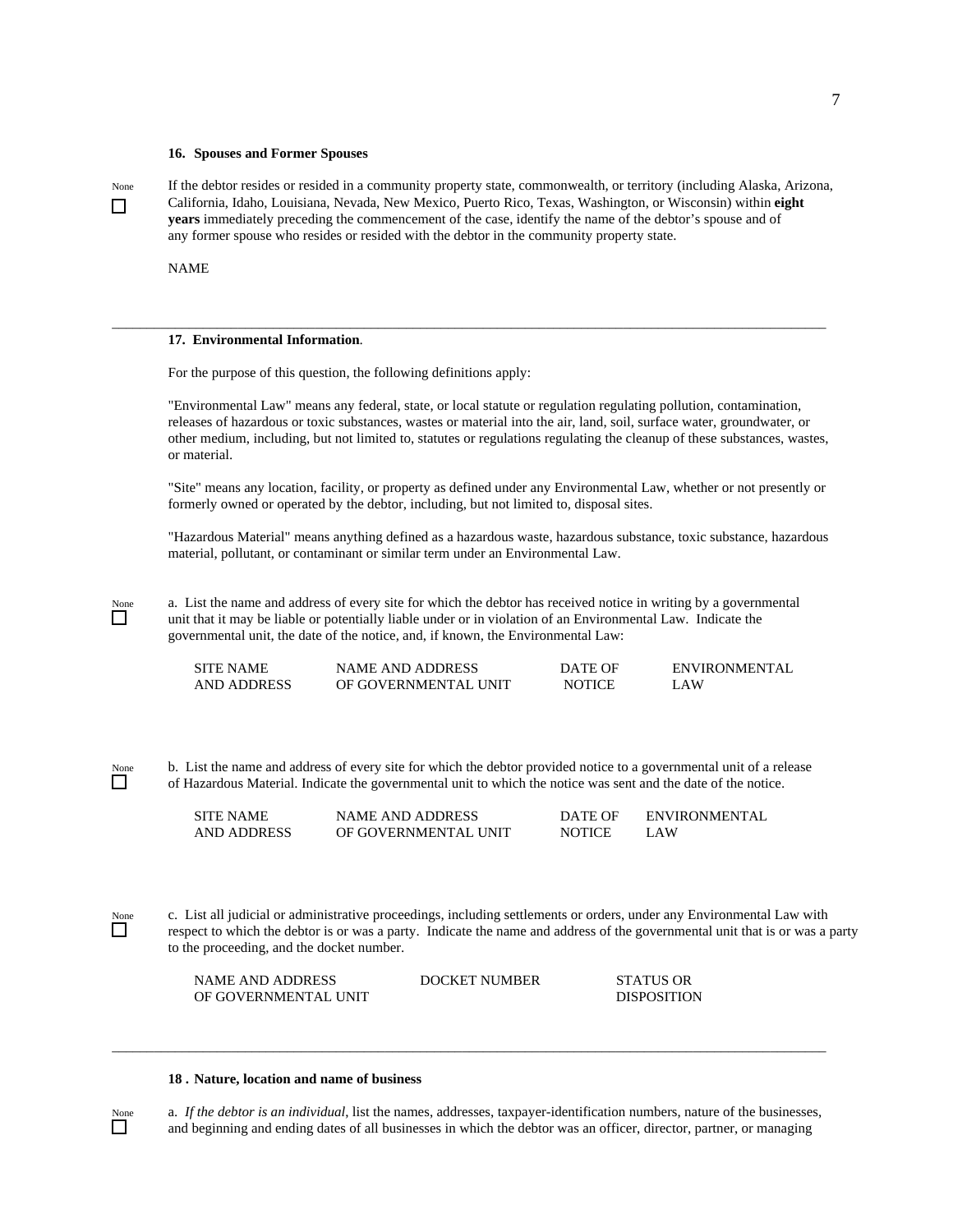executive of a corporation, partner in a partnership, sole proprietor, or was self-employed in a trade, profession, or other activity either full- or part-time within **six years** immediately preceding the commencement of this case, or in which the debtor owned 5 percent or more of the voting or equity securities within **six years** immediately preceding the commencement of this case.

*If the debtor is a partnership*, list the names, addresses, taxpayer-identification numbers, nature of the businesses, and beginning and ending dates of all businesses in which the debtor was a partner or owned 5 percent or more of the voting or equity securities, within **six years** immediately preceding the commencement of this case.

*If the debtor is a corporation*, list the names, addresses, taxpayer-identification numbers, nature of the businesses, and beginning and ending dates of all businesses in which the debtor was a partner or owned 5 percent or more of the voting or equity securities within **six years** immediately preceding the commencement of this case.

LAST FOUR DIGITS OF SOCIAL-SECURITY BEGINNING AND NAME OR OTHER INDIVIDUAL ADDRESS NATURE OF BUSINESS ENDING DATES TAXPAYER-I.D. NO. (ITIN)/ COMPLETE EIN

None b. Identify any business listed in response to subdivision a., above, that is "single asset real estate" as defined in 11 U.S.C.  $\frac{8}{101}$ . defined in 11 U.S.C. § 101.

NAME ADDRESS

The following questions are to be completed by every debtor that is a corporation or partnership and by any individual debtor who is or has been, within **six years** immediately preceding the commencement of this case, any of the following: an officer, director, managing executive, or owner of more than 5 percent of the voting or equity securities of a corporation; a partner, other than a limited partner, of a partnership, a sole proprietor, or self-employed in a trade, profession, or other activity, either full- or part-time.

 $\_$  ,  $\_$  ,  $\_$  ,  $\_$  ,  $\_$  ,  $\_$  ,  $\_$  ,  $\_$  ,  $\_$  ,  $\_$  ,  $\_$  ,  $\_$  ,  $\_$  ,  $\_$  ,  $\_$  ,  $\_$  ,  $\_$  ,  $\_$  ,  $\_$  ,  $\_$  ,  $\_$  ,  $\_$  ,  $\_$  ,  $\_$  ,  $\_$  ,  $\_$  ,  $\_$  ,  $\_$  ,  $\_$  ,  $\_$  ,  $\_$  ,  $\_$  ,  $\_$  ,  $\_$  ,  $\_$  ,  $\_$  ,  $\_$  ,

*(An individual or joint debtor should complete this portion of the statement only if the debtor is or has been in business, as defined above, within six years immediately preceding the commencement of this case. A debtor who has not been in business within those six years should go directly to the signature page.)*

 $\_$  ,  $\_$  ,  $\_$  ,  $\_$  ,  $\_$  ,  $\_$  ,  $\_$  ,  $\_$  ,  $\_$  ,  $\_$  ,  $\_$  ,  $\_$  ,  $\_$  ,  $\_$  ,  $\_$  ,  $\_$  ,  $\_$  ,  $\_$  ,  $\_$  ,  $\_$  ,  $\_$  ,  $\_$  ,  $\_$  ,  $\_$  ,  $\_$  ,  $\_$  ,  $\_$  ,  $\_$  ,  $\_$  ,  $\_$  ,  $\_$  ,  $\_$  ,  $\_$  ,  $\_$  ,  $\_$  ,  $\_$  ,  $\_$  ,

#### **19. Books, records and financial statements**

None a. List all bookkeepers and accountants who within **two years** immediately preceding the filing of this bankruptcy case kept or supervised the keeping of books of account and records of the debtor. bankruptcy case kept or supervised the keeping of books of account and records of the debtor.

NAME AND ADDRESS DATES SERVICES RENDERED

None b. List all firms or individuals who within **two years** immediately preceding the filing of this bankruptcy case have andited the books of account and records or prepared a financial statement of the debtor case have audited the books of account and records, or prepared a financial statement of the debtor.

NAME ADDRESS DATES SERVICES RENDERED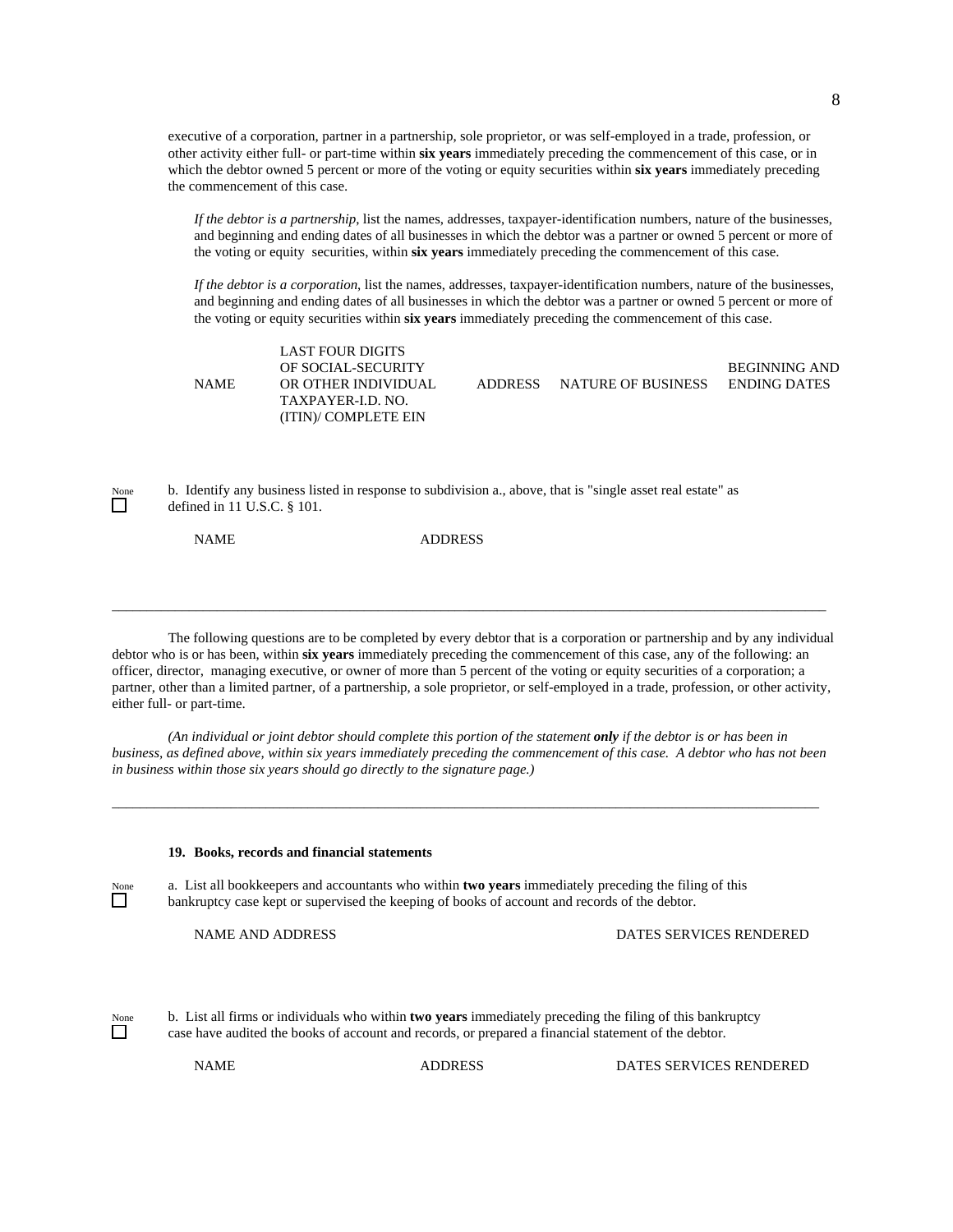None c. List all firms or individuals who at the time of the commencement of this case were in possession of the books of account and records of the debtor. If any of the books of account and records are not available, ex books of account and records of the debtor. If any of the books of account and records are not available, explain.

NAME ADDRESS

None d. List all financial institutions, creditors and other parties, including mercantile and trade agencies, to whom a<br>  $\Box$  financial statement was issued by the debtor within **two vears** immediately preceding the comm financial statement was issued by the debtor within **two years** immediately preceding the commencement of this case.

NAME AND ADDRESS DATE ISSUED

#### **20. Inventories**

None a. List the dates of the last two inventories taken of your property, the name of the person who supervised the taking of each inventory, and the dollar amount and basis of each inventory. taking of each inventory, and the dollar amount and basis of each inventory.

 $\_$  ,  $\_$  ,  $\_$  ,  $\_$  ,  $\_$  ,  $\_$  ,  $\_$  ,  $\_$  ,  $\_$  ,  $\_$  ,  $\_$  ,  $\_$  ,  $\_$  ,  $\_$  ,  $\_$  ,  $\_$  ,  $\_$  ,  $\_$  ,  $\_$  ,  $\_$  ,  $\_$  ,  $\_$  ,  $\_$  ,  $\_$  ,  $\_$  ,  $\_$  ,  $\_$  ,  $\_$  ,  $\_$  ,  $\_$  ,  $\_$  ,  $\_$  ,  $\_$  ,  $\_$  ,  $\_$  ,  $\_$  ,  $\_$  ,

 DOLLAR AMOUNT OF INVENTORY DATE OF INVENTORY INVENTORY SUPERVISOR (Specify cost, market or other basis)

None b. List the name and address of the person having possession of the records of each of the inventories reported in a., above. in a., above.

\_\_\_\_\_\_\_\_\_\_\_\_\_\_\_\_\_\_\_\_\_\_\_\_\_\_\_\_\_\_\_\_\_\_\_\_\_\_\_\_\_\_\_\_\_\_\_\_\_\_\_\_\_\_\_\_\_\_\_\_\_\_\_\_\_\_\_\_\_\_\_\_\_\_\_\_\_\_\_\_\_\_\_\_\_\_\_\_\_\_\_\_\_\_\_\_\_\_\_\_

#### NAME AND ADDRESSES OF CUSTODIAN DATE OF INVENTORY **OF INVENTORY** OF INVENTORY RECORDS

**21 . Current Partners, Officers, Directors and Shareholders**

None a. If the debtor is a partnership, list the nature and percentage of partnership interest of each member of the partnership. partnership.

NAME AND ADDRESS NATURE OF INTEREST PERCENTAGE OF INTEREST

None b. If the debtor is a corporation, list all officers and directors of the corporation, and each stockholder who directly or indirectly owns, controls, or holds 5 percent or more of the voting or equity securities of t directly or indirectly owns, controls, or holds 5 percent or more of the voting or equity securities of the corporation.

 $\_$  ,  $\_$  ,  $\_$  ,  $\_$  ,  $\_$  ,  $\_$  ,  $\_$  ,  $\_$  ,  $\_$  ,  $\_$  ,  $\_$  ,  $\_$  ,  $\_$  ,  $\_$  ,  $\_$  ,  $\_$  ,  $\_$  ,  $\_$  ,  $\_$  ,  $\_$  ,  $\_$  ,  $\_$  ,  $\_$  ,  $\_$  ,  $\_$  ,  $\_$  ,  $\_$  ,  $\_$  ,  $\_$  ,  $\_$  ,  $\_$  ,  $\_$  ,  $\_$  ,  $\_$  ,  $\_$  ,  $\_$  ,  $\_$  ,

NATURE AND PERCENTAGE NAME AND ADDRESS TITLE OF STOCK OWNERSHIP

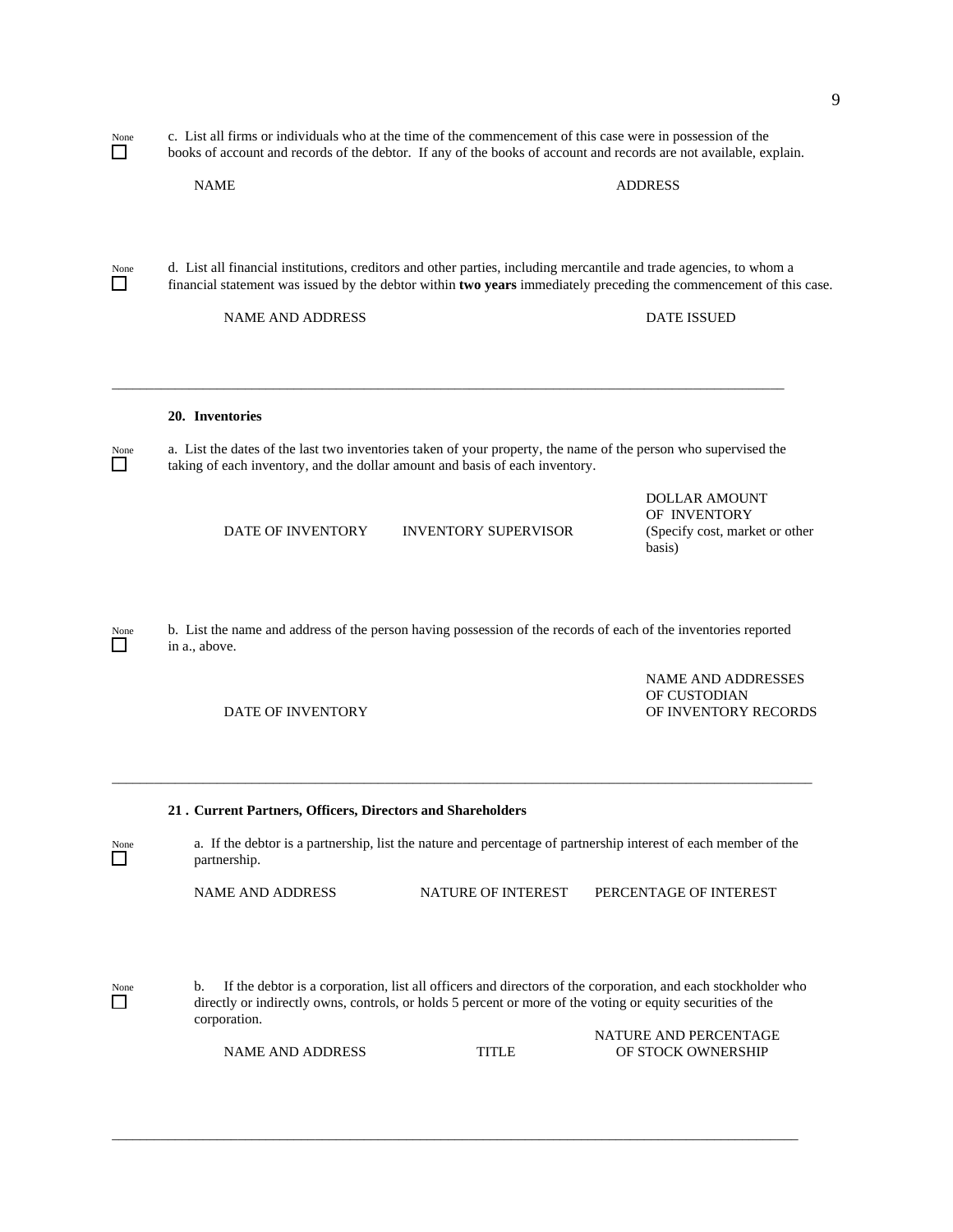|      | 22. Former partners, officers, directors and shareholders                                                                                                               |                |                                                                                                                   |
|------|-------------------------------------------------------------------------------------------------------------------------------------------------------------------------|----------------|-------------------------------------------------------------------------------------------------------------------|
| None | If the debtor is a partnership, list each member who withdrew from the partnership within <b>one year</b> immediately<br>a.<br>preceding the commencement of this case. |                |                                                                                                                   |
|      | <b>NAME</b>                                                                                                                                                             | <b>ADDRESS</b> | <b>DATE OF WITHDRAWAL</b>                                                                                         |
|      |                                                                                                                                                                         |                |                                                                                                                   |
|      |                                                                                                                                                                         |                |                                                                                                                   |
| None | b.<br>within one year immediately preceding the commencement of this case.                                                                                              |                | If the debtor is a corporation, list all officers or directors whose relationship with the corporation terminated |
|      | <b>NAME AND ADDRESS</b>                                                                                                                                                 | TITLE          | <b>DATE OF TERMINATION</b>                                                                                        |
|      |                                                                                                                                                                         |                |                                                                                                                   |
|      |                                                                                                                                                                         |                |                                                                                                                   |

#### **23 . Withdrawals from a partnership or distributions by a corporation**

None If the debtor is a partnership or corporation, list all withdrawals or distributions credited or given to an insider, including compensation in any form, bonuses, loans, stock redemptions, options exercised and any o including compensation in any form, bonuses, loans, stock redemptions, options exercised and any other perquisite during **one year** immediately preceding the commencement of this case.

> NAME & ADDRESS AMOUNT OF MONEY OF RECIPIENT, DATE AND PURPOSE OR DESCRIPTION RELATIONSHIP TO DEBTOR OF WITHDRAWAL

DATE AND PURPOSE OR DESCRIPTION<br>OF WITHDRAWAL AND VALUE OF PROPERTY

#### **24. Tax Consolidation Group.**

None If the debtor is a corporation, list the name and federal taxpayer-identification number of the parent corporation of any consolidated group for tax purposes of which the debtor has been a member at any time within s consolidated group for tax purposes of which the debtor has been a member at any time within **six years** immediately preceding the commencement of the case.

NAME OF PARENT CORPORATION TAXPAYER-IDENTIFICATION NUMBER (EIN)

**\_\_\_\_\_\_\_\_\_\_\_\_\_\_\_\_\_\_\_\_\_\_\_\_\_\_\_\_\_\_\_\_\_\_\_\_\_\_\_\_\_\_\_\_\_\_\_\_\_\_\_\_\_\_\_\_\_\_\_\_\_\_\_\_\_\_\_\_\_\_\_\_\_\_\_\_\_\_\_\_\_\_\_\_\_**\_\_\_\_\_\_\_\_\_\_\_\_\_\_\_\_

**\_\_\_\_\_\_\_\_\_\_\_\_\_\_\_\_\_\_\_\_\_\_\_\_\_\_\_\_\_\_\_\_\_\_\_\_\_\_\_\_\_\_\_\_\_\_\_\_\_\_\_\_\_\_\_\_\_\_\_\_\_\_\_\_\_\_\_**

#### **25. Pension Funds.**

None If the debtor is not an individual, list the name and federal taxpayer-identification number of any pension fund to which the debtor, as an employer, has been responsible for contributing at any time within **six year**  which the debtor, as an employer, has been responsible for contributing at any time within **six years** immediately preceding the commencement of the case.

NAME OF PENSION FUND TAXPAYER-IDENTIFICATION NUMBER (EIN)

\* \* \* \* \* \*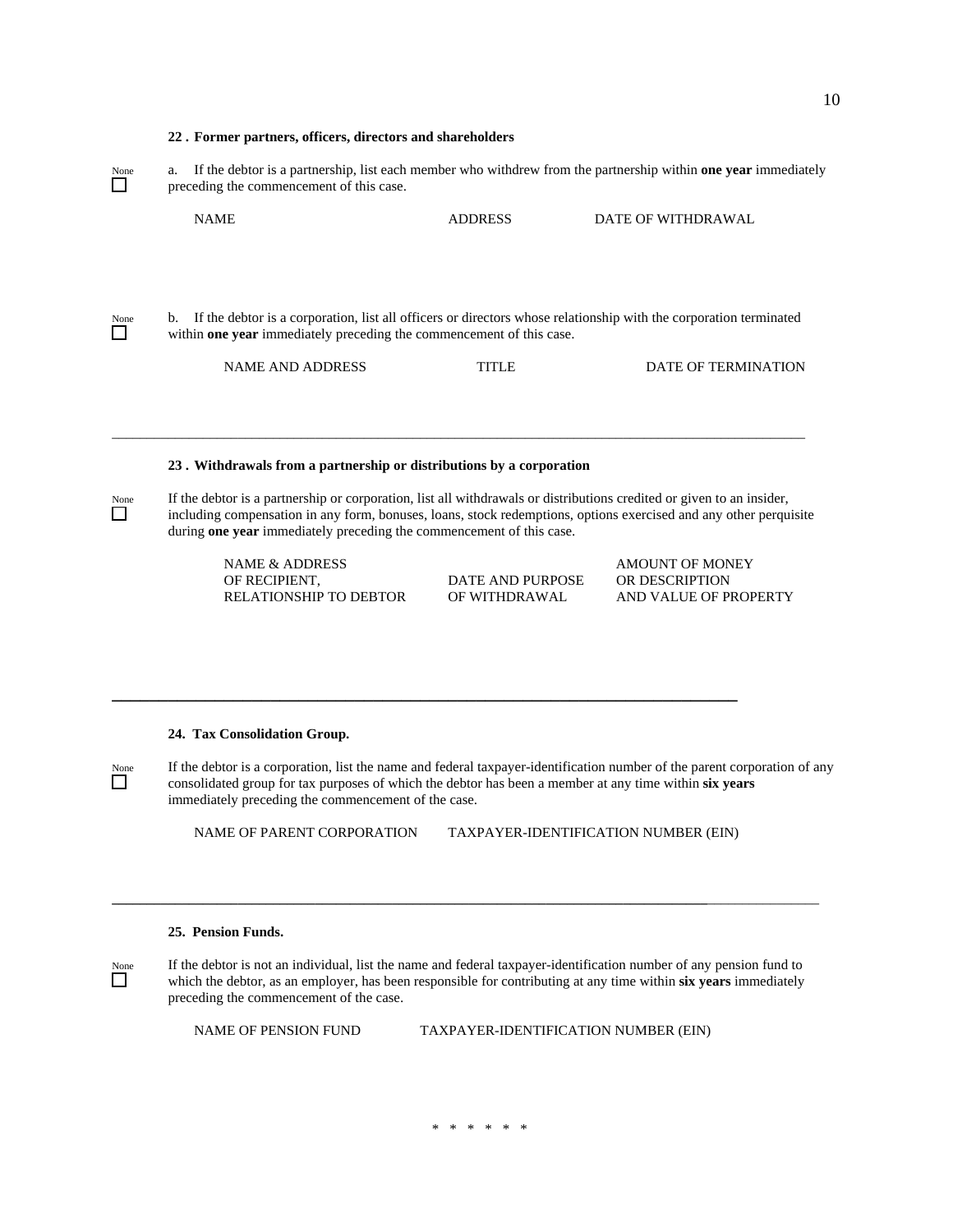#### *[If completed by an individual or individual and spouse]*

I declare under penalty of perjury that I have read the answers contained in the foregoing statement of financial affairs and any attachments thereto and that they are true and correct.

| Date                                                                                                                                                                                                                                                                                                                                                                                                                                                                                                                                                                                                                                                                           | Signature<br>of Debtor                                                                                                                                                                                                                           |                                                    |
|--------------------------------------------------------------------------------------------------------------------------------------------------------------------------------------------------------------------------------------------------------------------------------------------------------------------------------------------------------------------------------------------------------------------------------------------------------------------------------------------------------------------------------------------------------------------------------------------------------------------------------------------------------------------------------|--------------------------------------------------------------------------------------------------------------------------------------------------------------------------------------------------------------------------------------------------|----------------------------------------------------|
| Date                                                                                                                                                                                                                                                                                                                                                                                                                                                                                                                                                                                                                                                                           | Signature of<br>Joint Debtor<br>(if any)                                                                                                                                                                                                         |                                                    |
|                                                                                                                                                                                                                                                                                                                                                                                                                                                                                                                                                                                                                                                                                |                                                                                                                                                                                                                                                  |                                                    |
| [If completed on behalf of a partnership or corporation]                                                                                                                                                                                                                                                                                                                                                                                                                                                                                                                                                                                                                       |                                                                                                                                                                                                                                                  |                                                    |
|                                                                                                                                                                                                                                                                                                                                                                                                                                                                                                                                                                                                                                                                                | I declare under penalty of perjury that I have read the answers contained in the foregoing statement of financial affairs and any attachments<br>thereto and that they are true and correct to the best of my knowledge, information and belief. |                                                    |
| Date                                                                                                                                                                                                                                                                                                                                                                                                                                                                                                                                                                                                                                                                           | Signature                                                                                                                                                                                                                                        |                                                    |
|                                                                                                                                                                                                                                                                                                                                                                                                                                                                                                                                                                                                                                                                                | Print Name and<br>Title                                                                                                                                                                                                                          |                                                    |
|                                                                                                                                                                                                                                                                                                                                                                                                                                                                                                                                                                                                                                                                                | [An individual signing on behalf of a partnership or corporation must indicate position or relationship to debtor.]                                                                                                                              |                                                    |
|                                                                                                                                                                                                                                                                                                                                                                                                                                                                                                                                                                                                                                                                                | continuation sheets attached                                                                                                                                                                                                                     |                                                    |
|                                                                                                                                                                                                                                                                                                                                                                                                                                                                                                                                                                                                                                                                                | Penalty for making a false statement: Fine of up to \$500,000 or imprisonment for up to 5 years, or both. 18 U.S.C. §§ 152 and 3571                                                                                                              |                                                    |
|                                                                                                                                                                                                                                                                                                                                                                                                                                                                                                                                                                                                                                                                                | DECLARATION AND SIGNATURE OF NON-ATTORNEY BANKRUPTCY PETITION PREPARER (See 11 U.S.C. § 110)                                                                                                                                                     |                                                    |
| I declare under penalty of perjury that: (1) I am a bankruptcy petition preparer as defined in 11 U.S.C. § 110; (2) I prepared this document for<br>compensation and have provided the debtor with a copy of this document and the notices and information required under 11 U.S.C. §§ 110(b), 110(h), and<br>342(b); and, (3) if rules or guidelines have been promulgated pursuant to 11 U.S.C. § 110(h) setting a maximum fee for services chargeable by bankruptcy<br>petition preparers. I have given the debtor notice of the maximum amount before preparing any document for filing for a debtor or accepting any fee from<br>the debtor, as required by that section. |                                                                                                                                                                                                                                                  |                                                    |
| Printed or Typed Name and Title, if any, of Bankruptcy Petition Preparer                                                                                                                                                                                                                                                                                                                                                                                                                                                                                                                                                                                                       |                                                                                                                                                                                                                                                  | Social-Security No. (Required by 11 U.S.C. § 110.) |
| If the bankruptcy petition preparer is not an individual, state the name, title (if any), address, and social-security number of the officer, principal,                                                                                                                                                                                                                                                                                                                                                                                                                                                                                                                       |                                                                                                                                                                                                                                                  |                                                    |

*responsible person, or partner who signs this document.*

Address

Signature of Bankruptcy Petition Preparer Date

Names and Social-Security numbers of all other individuals who prepared or assisted in preparing this document unless the bankruptcy petition preparer is not an individual:

If more than one person prepared this document, attach additional signed sheets conforming to the appropriate Official Form for each person

*A bankruptcy petition preparer's failure to comply with the provisions of title 11 and the Federal Rules of Bankruptcy Procedure may result in fines or imprisonment or both. 18 U.S.C. § 156.*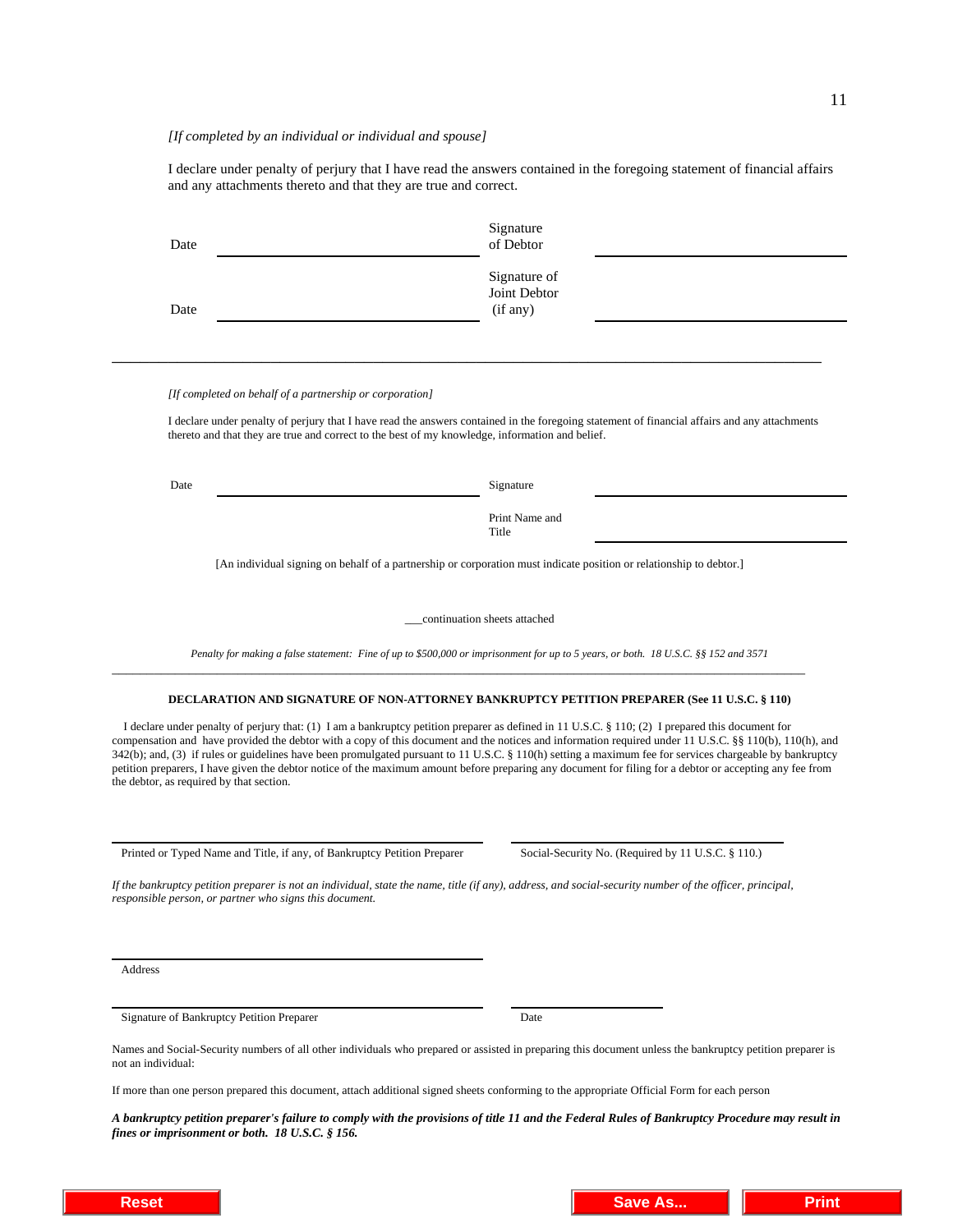# UNITED STATES BANKRUPTCY COURT NORTHERN DISTRICT OF GEORGIA ATLANTA DIVISION

| <b>IN RE</b>                                                      | CASE NO. 05-83637-pwb |
|-------------------------------------------------------------------|-----------------------|
| SCOTT M. ZIMMERMAN,                                               | <b>JUDGE BONAPFEL</b> |
| Debtor.                                                           | <b>CHAPTER 7</b>      |
| CYNTHIA HOLLAND, INDIVIDUALLY AND<br>AS TRUSTEE OF THE MICHAEL T. | ADVERSARY PROCEEDING  |
| HOLLAND, INC. PENSION PLAN AND TRUST,                             | NO.                   |
| MICHAEL HOLLAND, INDIVIDUALLY AND<br>AS TRUSTEE OF THE MICHAEL T. |                       |
| HOLLAND, INC. PENSION PLAN AND TRUST,                             |                       |
| WILLIAM KELLER,<br><b>SUZANNE KELLER,</b>                         |                       |
| <b>SUZAN LATONA,</b>                                              |                       |
| <b>CARMEN LATONA,</b>                                             |                       |
| ED HALL,                                                          |                       |
| WILLIAM KLUMPP,                                                   |                       |
| ROBERT THORN,                                                     |                       |
| WAYNE WITTER,                                                     |                       |
| <b>JO ANN WORRELL and</b>                                         |                       |
| RICHARD WORRELL,                                                  |                       |
| Plaintiffs,                                                       |                       |
| V.                                                                |                       |
| SCOTT M. ZIMMERMAN,                                               |                       |
| Defendant.                                                        |                       |

# **COMPLAINT TO DETERMINE DISCHARGEABILITY OF A DEBT**

 COME NOW Plaintiffs, by and through undersigned counsel, and pursuant to Federal Rule of Bankruptcy Procedure 4007(c) hereby file this Complaint to Determine Dischargeability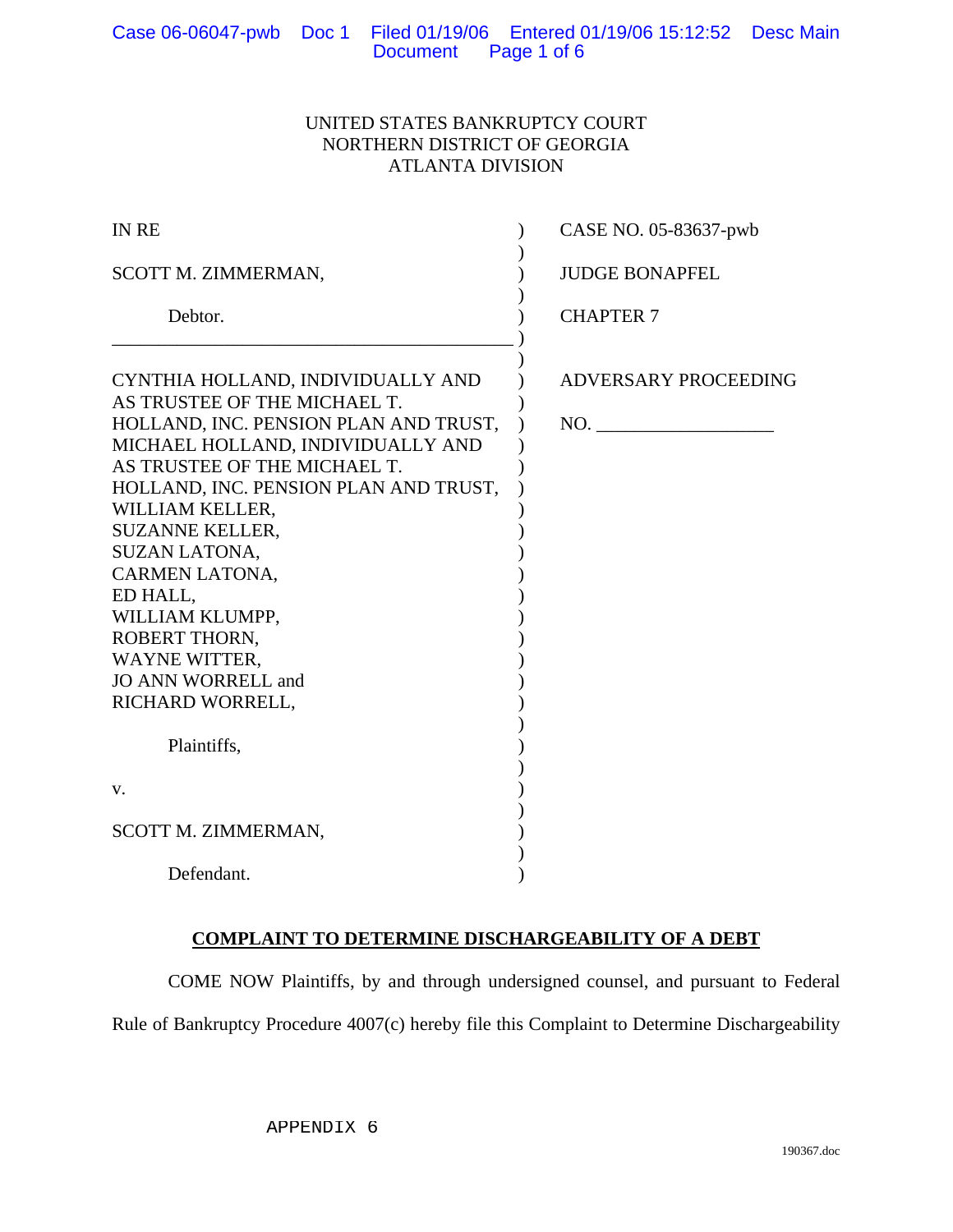# Case 06-06047-pwb Doc 1 Filed 01/19/06 Entered 01/19/06 15:12:52 Desc Main Page 2 of 6

of a Debt in the case of the above named debtor, Scott M. Zimmerman ("Debtor"). In support of the Complaint, Plaintiffs show the Court as follows:

1. On October 15, 2005 (the "Petition Date"), Debtor filed a voluntary petition for relief under Title 11, Chapter 7 of the United States Code (the "Bankruptcy Code"), case number 05-83637, in the United States Bankruptcy Court for the Northern District of Georgia, Atlanta Division. By virtue of the filing, Debtor has submitted himself to the jurisdiction and venue of this bankruptcy court.

2. This is a civil proceeding which arises in or relates to this bankruptcy case under Title 11. It is a core proceeding within the meaning of 28 U.S.C.  $\S 157(b)(2)(I)$ . This Court has jurisdiction pursuant to 28 U.S.C. §§ 157 and 1334(b).

3. This adversary proceeding is initiated in accordance with Rule 7003 of the Federal Rules of Bankruptcy Procedure.

4. Plaintiffs are creditors and parties in interest in the bankruptcy case of Debtor because of investments they made that were recommended and sold to them by Debtor and others.

5. Prior to the Petition Date, in July, 2005, Plaintiffs filed 3 separate arbitration proceedings (the "Arbitrations") before the National Association of Securities Dealers ("NASD") setting forth claims against Debtor and other named respondents (the "Additional Respondents").<sup>1</sup> The statements of claim filed in the Arbitrations are attached as collective Exhibit "A."

l

<sup>&</sup>lt;sup>1</sup>In the statements of claim, Plaintiffs named as additional respondents: MidSouth Capital, Inc., Z Capital Management, Mark David Hill, David Blume, John D. Margeson, Jr., Melanie P. Megenity, John Baron, Jr. and Jean Marie Baun.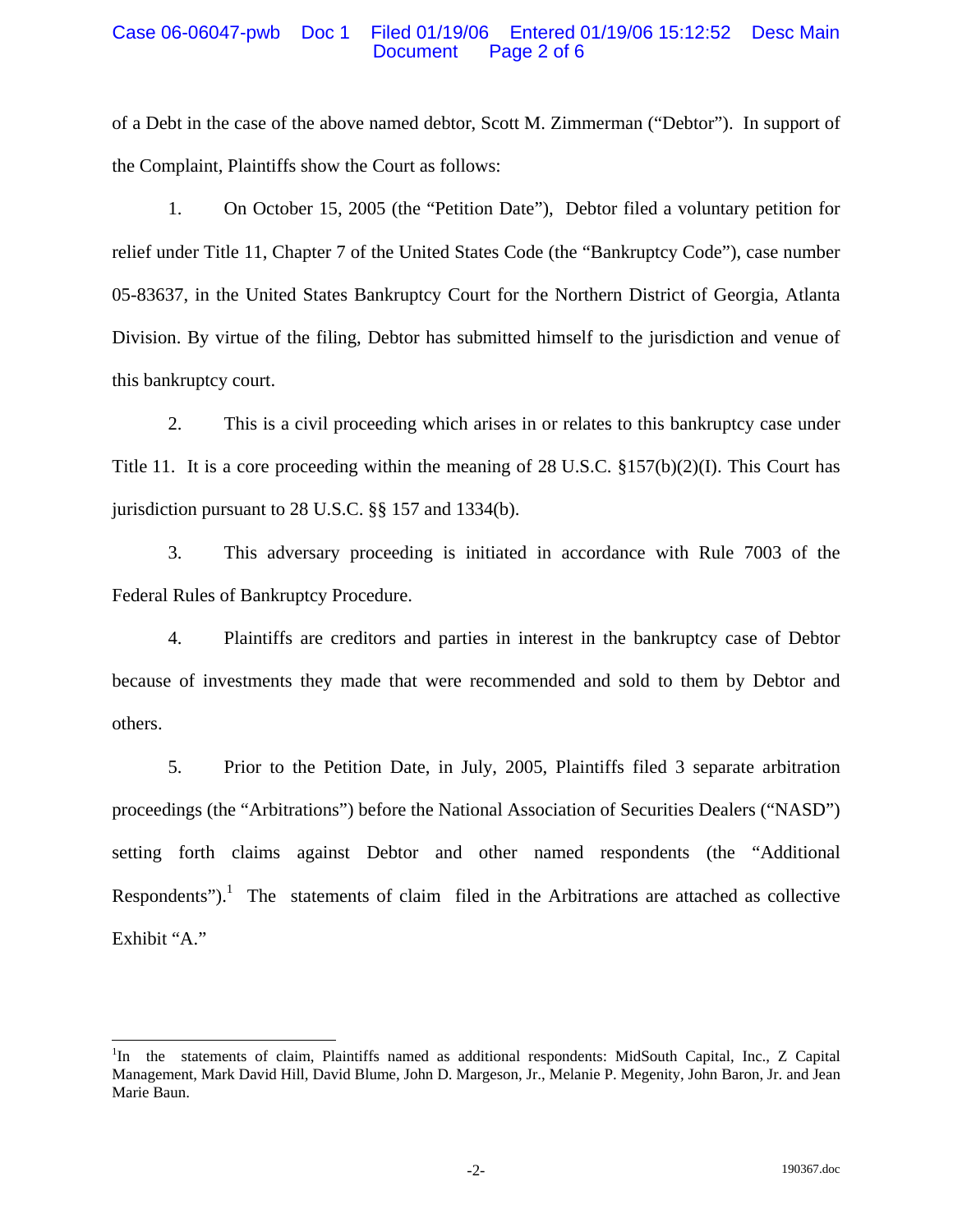# Case 06-06047-pwb Doc 1 Filed 01/19/06 Entered 01/19/06 15:12:52 Desc Main Page 3 of 6

6. The Arbitrations arise out of investments made by Plaintiffs in a fund called the Get Long? LP Fund ("the Fund") which was recommended and sold to them by Debtor and the Additional Respondents. The Fund was apparently nothing other than a hedge fund and vehicle for Debtor to engage in high risk, speculative trading. As a result of Debtor's actions, Plaintiffs collectively lost well over \$1 million.

7. In the Arbitrations, Plaintiffs have alleged that the conduct of Debtor has given rise to legal claims including, but not limited to, the following:

 (a) Violations of the registration provisions of various state securities acts, including those of Arkansas, Florida, Pennsylvania, Minnesota and Georgia, and the Securities Act of 1933, 15 U.S.C. §77a, *et seq.* ("the 1933 Act");

 (b) Violations of the antifraud provisions of various state securities acts, including those of Arkansas, Florida, Pennsylvania, Minnesota and Georgia, the 1933 Act and the Securities and Exchange Act of 1934; 15 U.S.C. §78a, *et seq.*;

(c) Common law fraud, misrepresentation and negligent misrepresentation;

(d) Breach of contract and breach of duty;

(e) Breach of fiduciary duty;

(f) Suitability and failure to diversify;

(g) Negligence; and,

 $\overline{a}$ 

 (h) Breach of an agent's duty to conduct a principal's business solely for the benefit of the principal. $^{2}$ 

8. The Commissioner of Securities for the State of Georgia initiated an investigation of Debtor because of his actions relating to the Fund, and on June 2, 2005, Debtor consented to an entry of a Consent Order in which he admitted to certain findings of fact and conclusions of

 $2$  These same claims and other additional claims have been asserted against the Additional Respondents.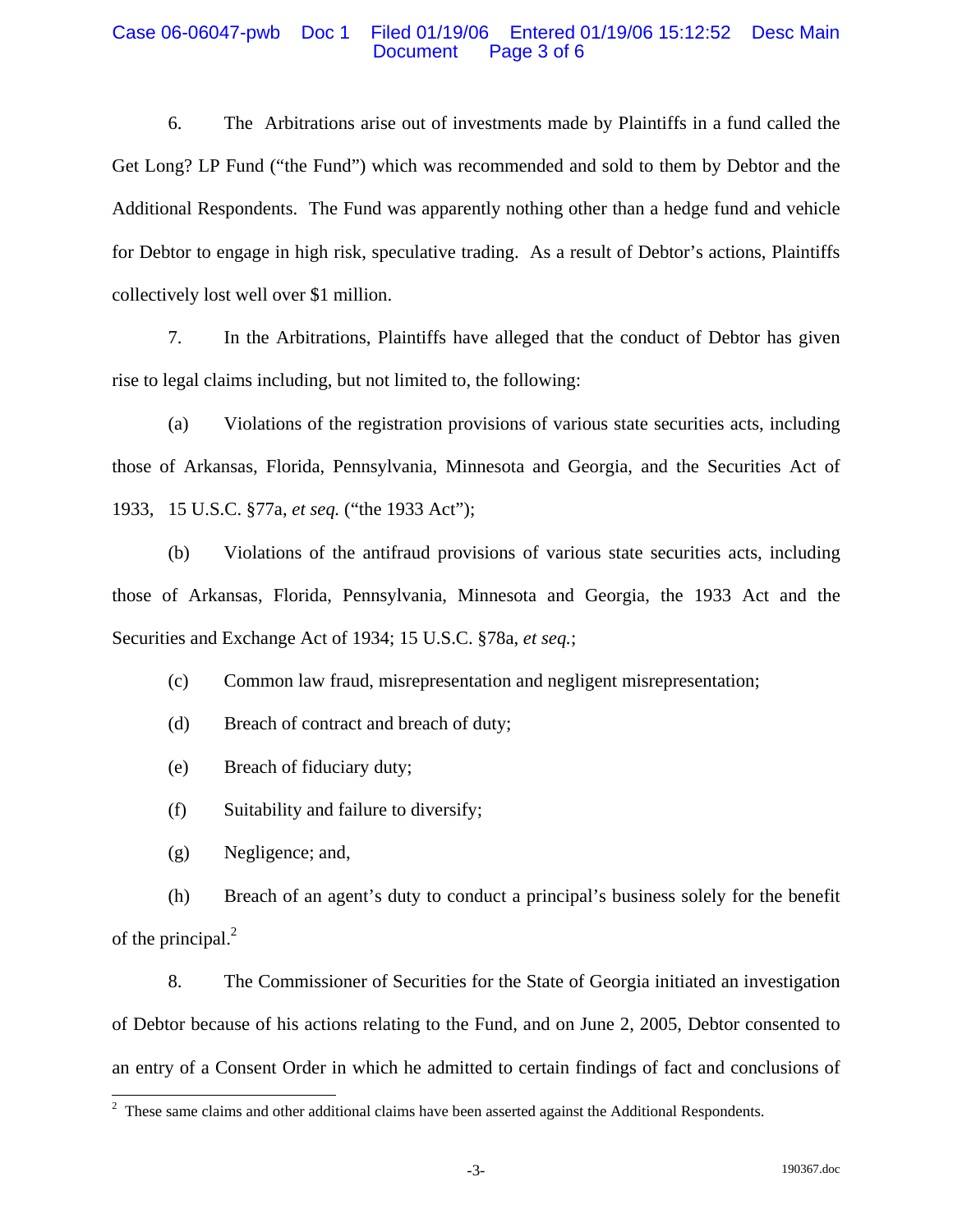# Case 06-06047-pwb Doc 1 Filed 01/19/06 Entered 01/19/06 15:12:52 Desc Main Page 4 of 6

law. A copy of that Consent Order is attached as Exhibit "B." In that Consent Order, Debtor admitted that:

(a) He violated the Georgia Securities Act when he offered and sold the Fund units which were securities because he was not registered with the Georgia Securities Commissioner as a securities salesperson for either Z Capital or the Fund;

 (b) He violated the Georgia Securities Act when he charged Fund investors a "management fee" because he was not registered with the Georgia Securities Commissioner as an investment adviser or investment adviser representative with Z Capital;

 (c) He violated the Georgia Securities Act because the offer and sale of the units in the Fund were not subject to an effective registration statement or exempt from registration as required under that act; and,

 (d) He violated the Georgia Securities Act when he offered and sold the Fund units because he failed to disclose the inherent risks associated with "day trading".

9. Under the terms of the Consent Order, Debtor agreed to be permanently barred from working in the securities industry ever again. Plaintiffs further believe based on testimony given by Debtor at his §341 hearing that he entered into a similar consent order with the NASD.

# **CONCLUSION**

10. In recommending that Plaintiffs invest in the Fund, Debtor violated numerous provisions of various federal and state securities statutes and committed, *inter alia*, fraud, misrepresentation and breaches of fiduciary duty. In addition, Debtor willfully and maliciously caused injury to Plaintiffs. Accordingly, the debt that Debtor owes Plaintiffs as a result of Plaintiffs' investment in the Fund is excepted from discharge pursuant to 11 U.S.C. §523(a)(2), (4) and (6).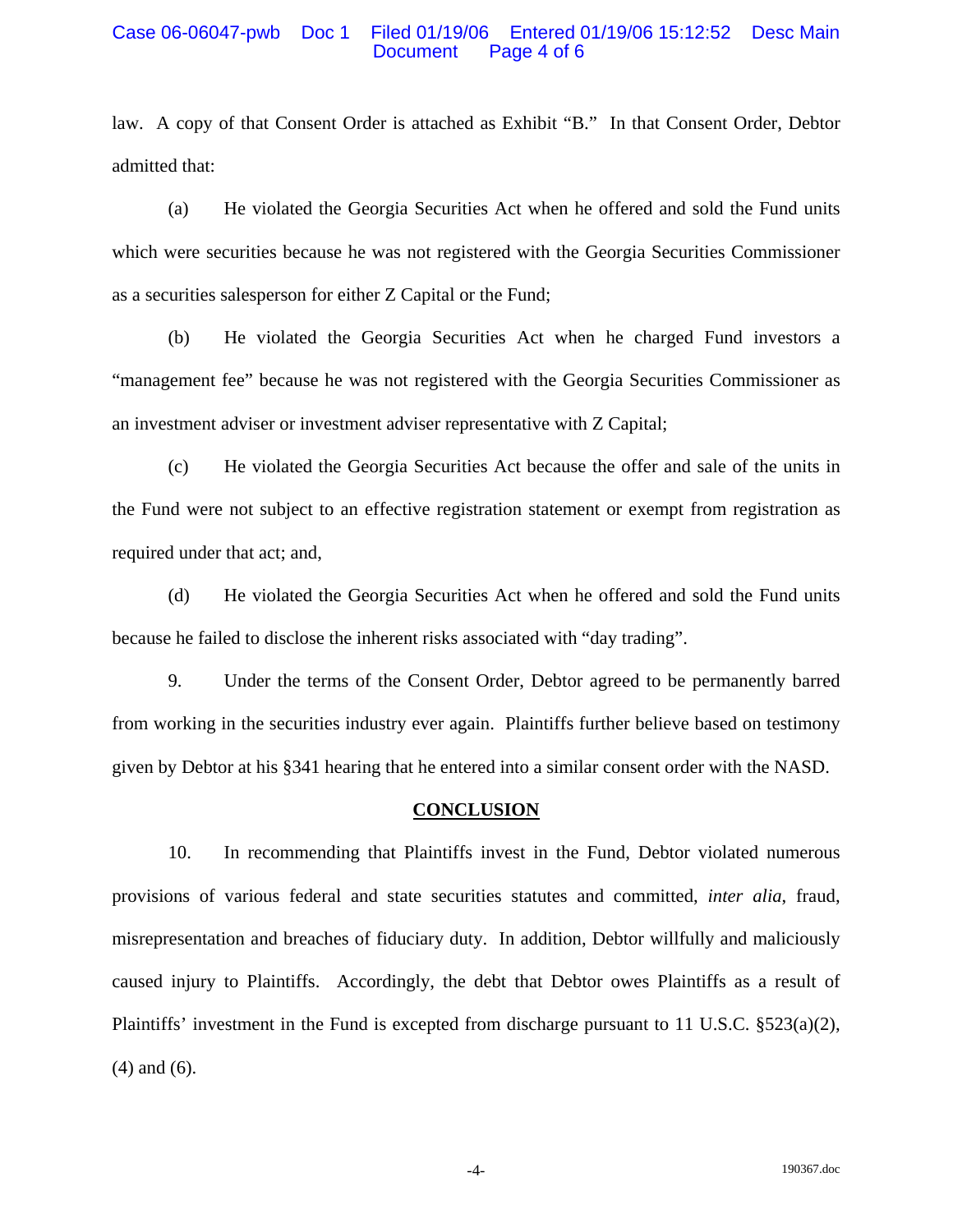# Case 06-06047-pwb Doc 1 Filed 01/19/06 Entered 01/19/06 15:12:52 Desc Main Page 5 of 6

11. Contemporaneous with the filing of this Complaint to Determine Dischargeability of a Debt Plaintiffs are filing a Motion to Stay Adversary Proceeding and Lift Automatic Stay so that Plaintiffs May Pursue Arbitrations. This adversary proceeding is commenced to meet the filing requirements of Federal Rule of Bankruptcy Procedure 4007(c), but Plaintiffs believe that the Court should stay this action pending the conclusion of the Arbitrations under, inter alia, the strong presumption in favor of arbitration, to promote judicial economy and the interest of justice.

**WHEREFORE**, Plaintiffs prays that this Court:

 (a) Determine that the debts arising from and in connection with amounts invested by Plaintiffs in the Fund are nondischargeable debts of Debtor pursuant to 11 U.S.C. §523(a)(2), (4) and (6); and,

(b) Grant such other and further relief as is just and proper.

This 19th day of January, 2006.

# LAMBERTH, CIFELLI, STOKES & STOUT, P.A.

 /s/ Chris D. Phillips James C. Cifelli Georgia Bar No. 125750 Chris D. Phillips Georgia Bar No. 575913 3343 Peachtree Road, NE Suite 550, East Tower Atlanta, Georgia 30326 (404) 262-7373 Fax: (404) 262-9911

and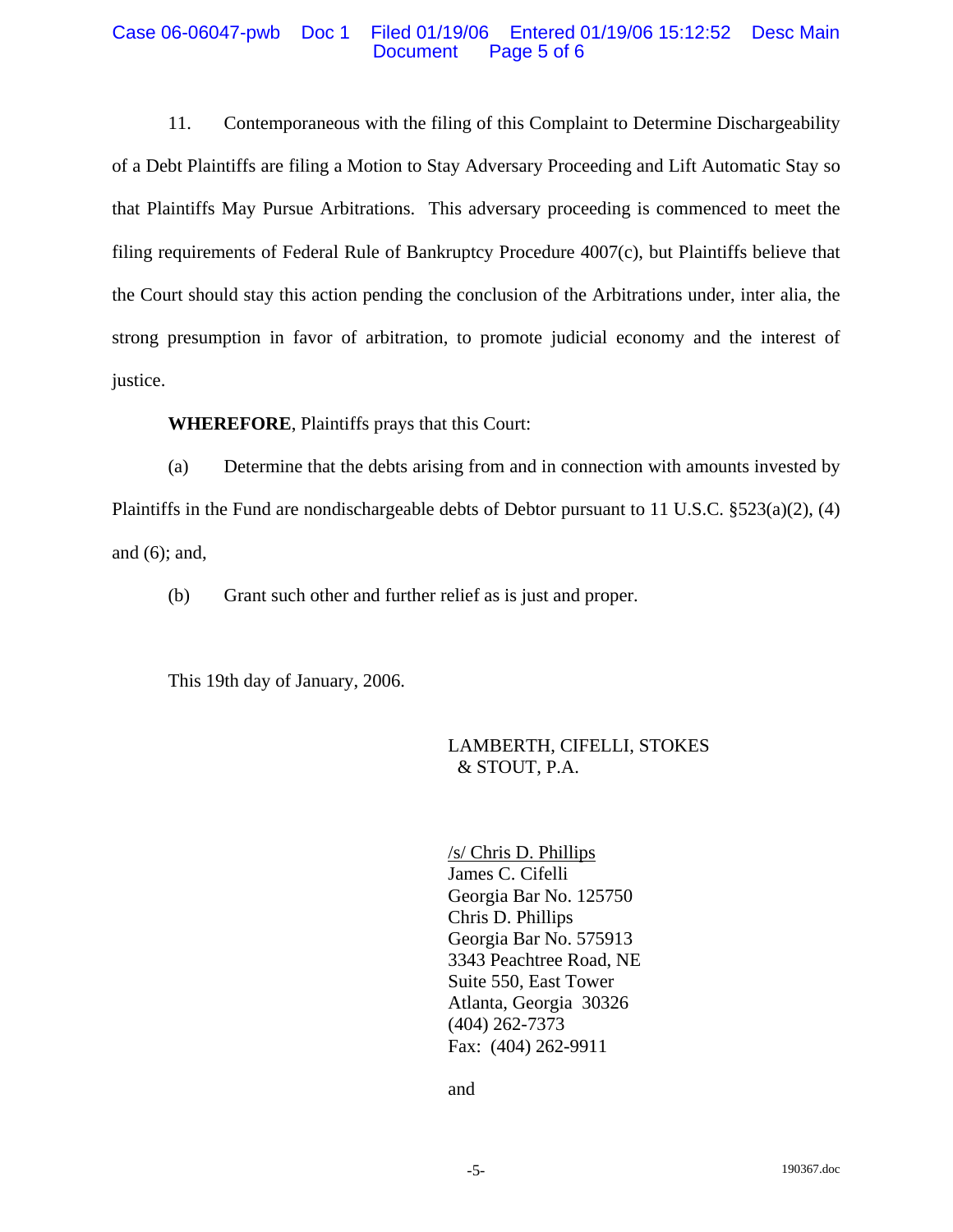Frank A. Lightmas, Jr. LIGHTMAS & DELK Georgia Bar No. 452325 Suite 1150, The Peachtree 1355 Peachtree St., N.E. Atlanta, GA 30309 (404) 876-3335 Fax: (404) 876-3338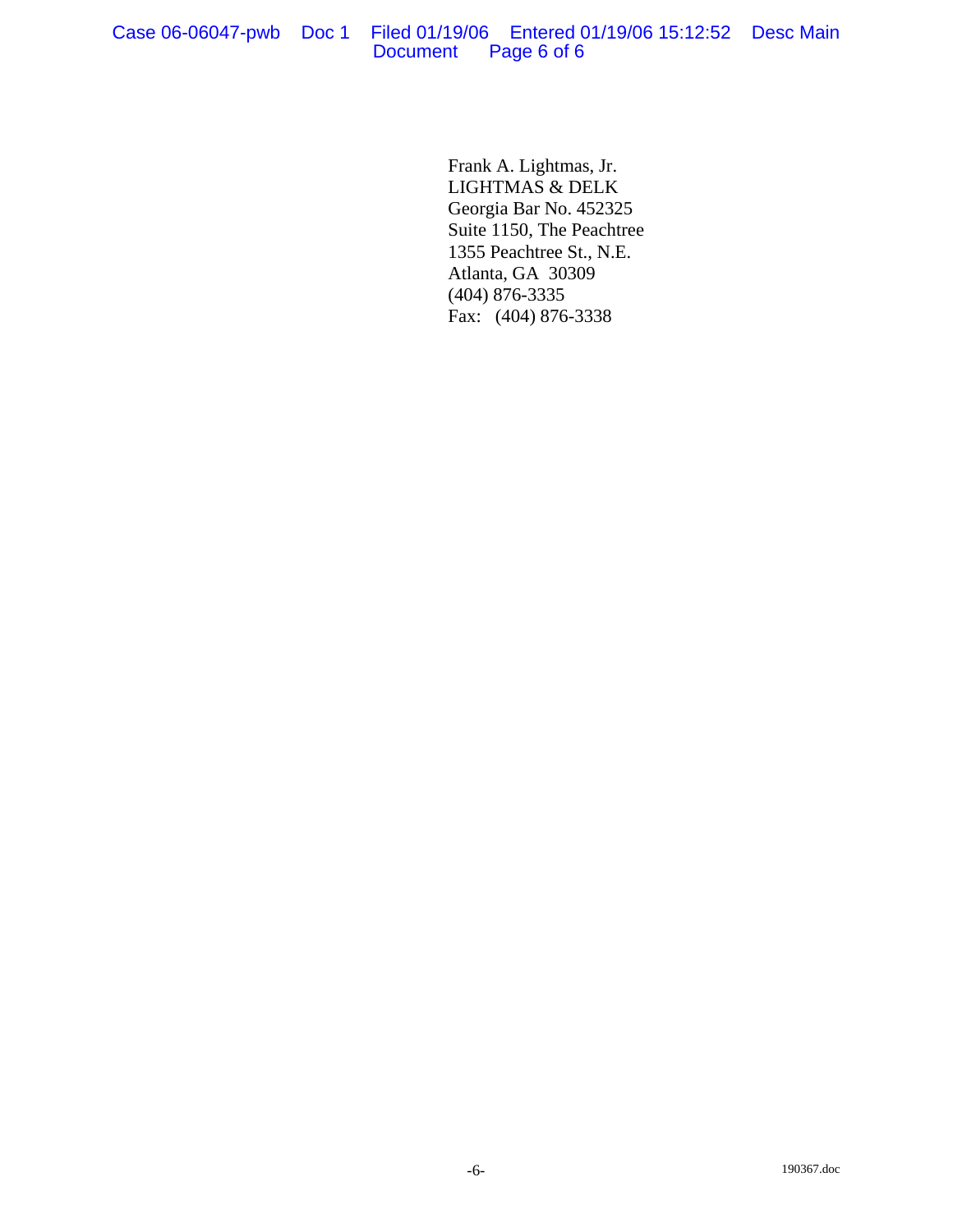|  |                      | Case 06-06047-pwb Doc 11 Filed 03/27/06 Entered 03/27/06 18:00:38 Desc Main |  |
|--|----------------------|-----------------------------------------------------------------------------|--|
|  | Document Page 6 of 8 |                                                                             |  |

# UNITED STATES BANKRUPTCY COURT NORTHERN DISTRICT OF GEORGIA ATLANTA DIVISION

| <b>IN RE</b>                                                                                               | CASE NO. 05-83637-pwb                |
|------------------------------------------------------------------------------------------------------------|--------------------------------------|
| SCOTT M. ZIMMERMAN,                                                                                        | <b>JUDGE BONAPFEL</b>                |
| Debtor.                                                                                                    | <b>CHAPTER 7</b>                     |
| CYNTHIA HOLLAND, INDIVIDUALLY AND<br>AS TRUSTEE OF THE MICHAEL T.<br>HOLLAND, INC. PENSION PLAN AND TRUST, | ADVERSARY PROCEEDING<br>NO. 06-06047 |
| MICHAEL HOLLAND, INDIVIDUALLY AND<br>AS TRUSTEE OF THE MICHAEL T.                                          |                                      |
| HOLLAND, INC. PENSION PLAN AND TRUST,<br>WILLIAM KELLER,<br><b>SUZANNE KELLER,</b>                         |                                      |
| <b>SUZAN LATONA,</b><br><b>CARMEN LATONA,</b>                                                              |                                      |
| ED HALL,<br>WILLIAM KLUMPP,<br>ROBERT THORN,                                                               |                                      |
| WAYNE WITTER,<br><b>JO ANN WORRELL and</b>                                                                 |                                      |
| RICHARD WORRELL,                                                                                           |                                      |
| Plaintiffs,                                                                                                |                                      |
| v.                                                                                                         |                                      |
| SCOTT M. ZIMMERMAN,                                                                                        |                                      |
| Defendant.                                                                                                 |                                      |

# **AMENDMENT TO COMPLAINT TO DETERMINE DISCHARGEABILITY OF A DEBT**

COME NOW Plaintiffs, by and through undersigned counsel, and hereby file this Amendment to their Complaint to Determine Dischargeability of a Debt (the "Complaint") in the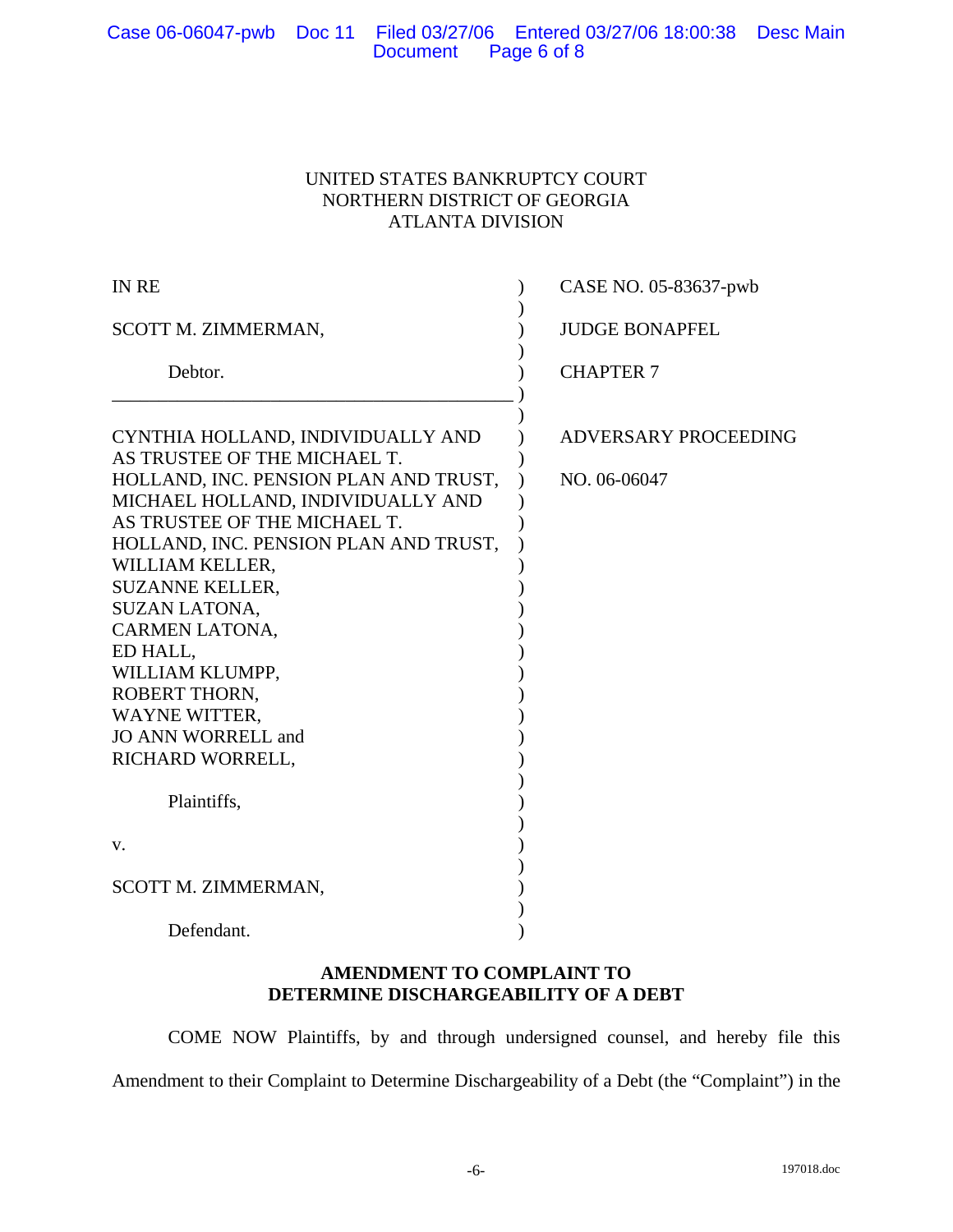case of the above named debtor, Scott M. Zimmerman ("Debtor") and show the Court as follows:

1. Plaintiffs hereby amend the Complaint to amend paragraph 10 so that it will now

read as follows:

10. In recommending that Plaintiffs invest in the Fund, Debtor violated numerous provisions of various federal and state securities statutes and committed, *inter alia*, fraud, misrepresentation and breaches of fiduciary duty. In addition, Debtor willfully and maliciously caused injury to Plaintiffs. Accordingly, the debt that Debtor owes Plaintiffs as a result of Plaintiffs' investment in the Fund is excepted from discharge pursuant to 11 U.S.C. §523(a)(2), (4), (6), and (19).

2. Plaintiffs hereby amend the Complaint to amend the prayer so that it will now read as follows:

**WHEREFORE**, Plaintiffs prays that this Court:

- (a) Determine that the debts arising from and in connection with amounts invested by Plaintiffs in the Fund are nondischargeable debts of Debtor pursuant to 11 U.S.C. §523(a)(2), (4),(6), and (19); and,
- (b) Grant such other and further relief as is just and proper.

3. Any and all other paragraphs in Plaintiffs' Complaint not specifically amended herein shall remain as originally filed.

WHEREFORE, Plaintiffs pray that its Amendment be allowed and for such other and further relief as this Court deems just and proper.

(Signatures Continued on Next Page)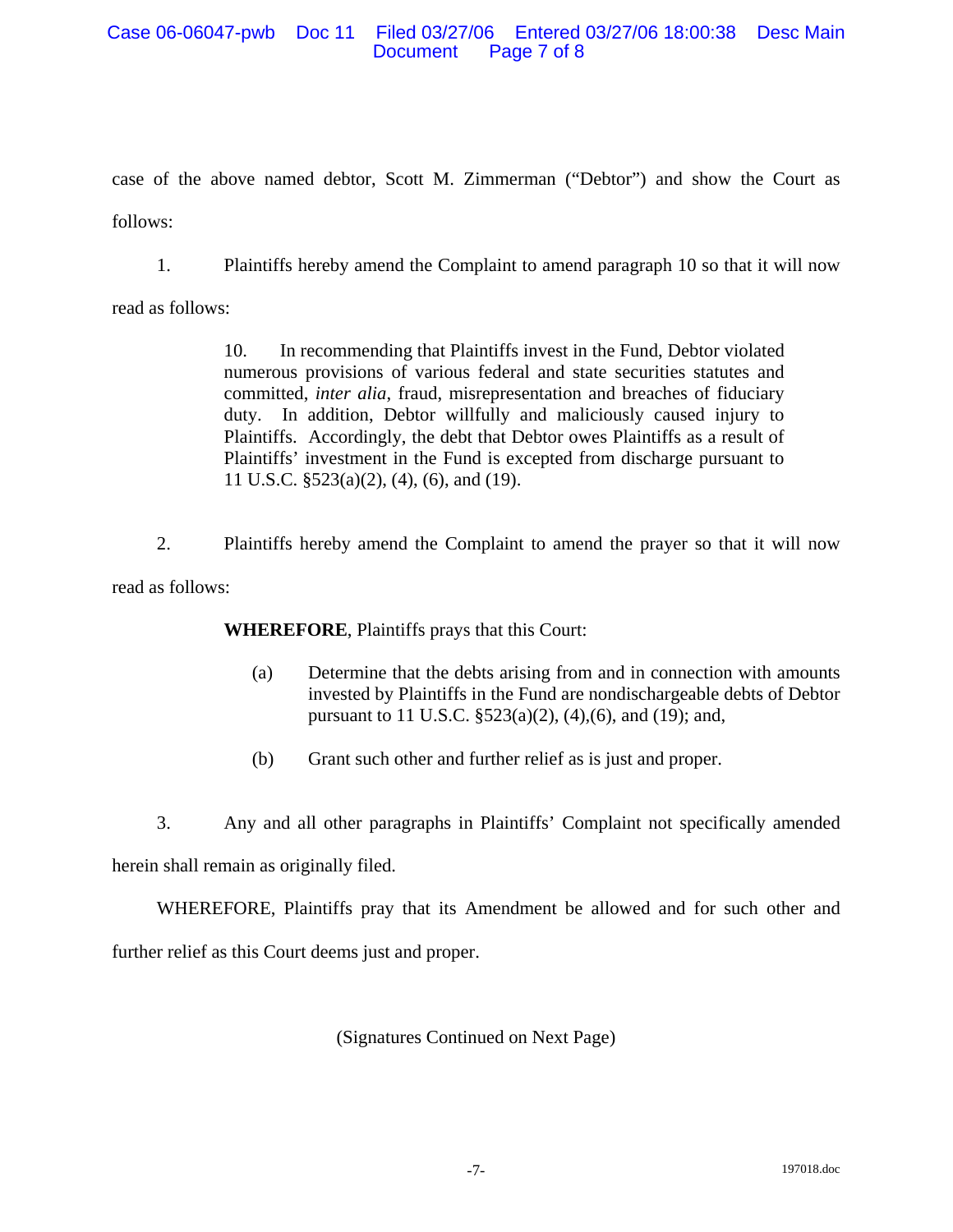# [AMENDMENT TO COMPLAINT TO DETERMINE DISCHARGEABILITY OF A DEBT, Case No. 05-83637 pwb, Adv. Proc. 06-06047]

This 27th day of March, 2006.

# LAMBERTH, CIFELLI, STOKES & STOUT, P.A.

 /s/ Chris D. Phillips James C. Cifelli Georgia Bar No. 125750 Chris D. Phillips Georgia Bar No. 575913 3343 Peachtree Road, NE Suite 550, East Tower Atlanta, Georgia 30326 (404) 262-7373 Fax: (404) 262-9911

and

 Frank A. Lightmas, Jr. LIGHTMAS & DELK Georgia Bar No. 452325 Suite 1150, The Peachtree 1355 Peachtree St., N.E. Atlanta, GA 30309 (404) 876-3335 Fax: (404) 876-3338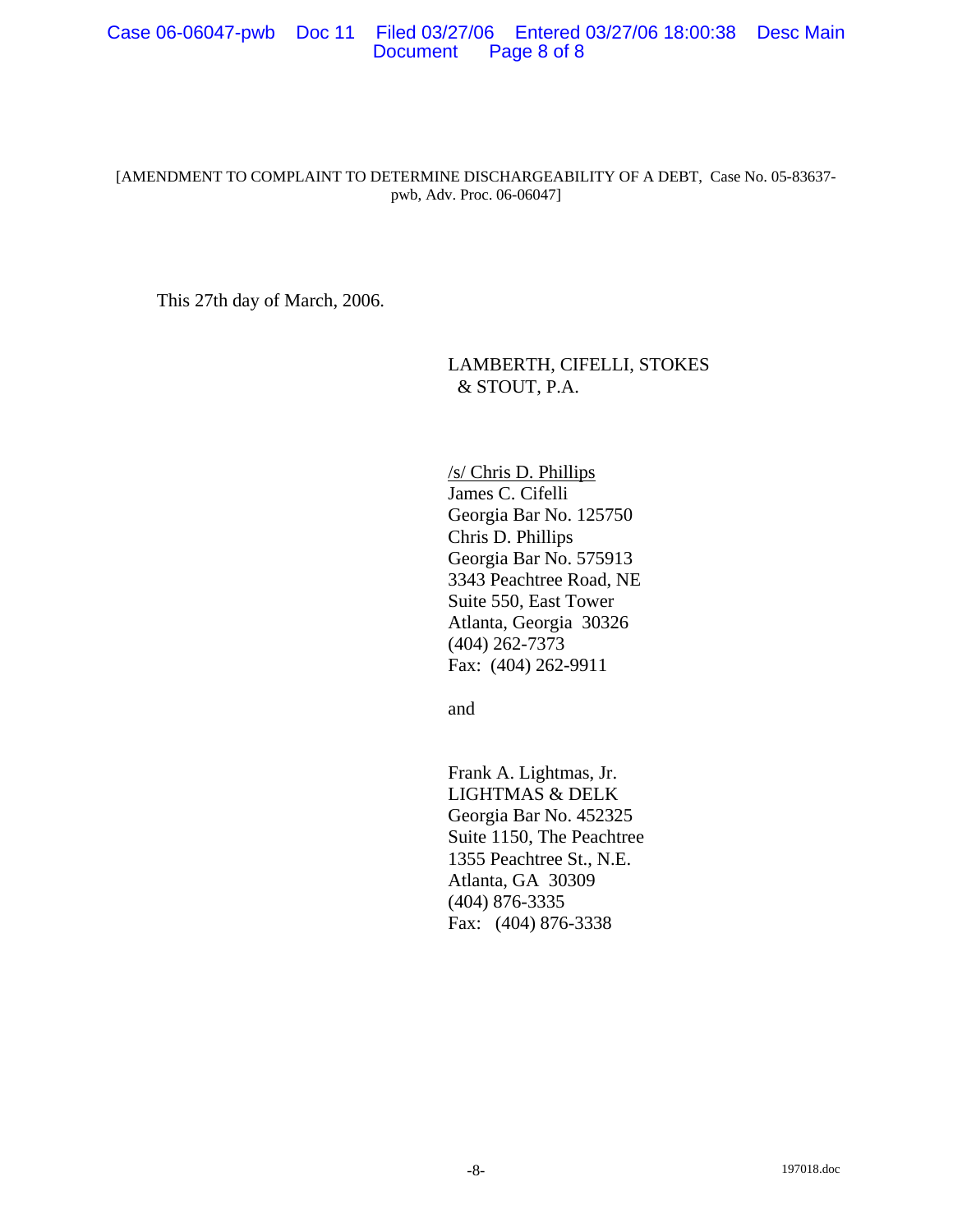Case 06-06047-pwb Doc 26 Filed 03/13/07 Entered 03/13/07 14:57:24 Desc Main<br>Document Page 1 of 4 **ENTERED ON DOCKET**<br>MAR 1 3 2007 Page 1 of 4 UNITED STATES BANKRUPTCY COURT NORTHERN DISTRICT OF GEORGIA **ATLANTA DIVISION IN RE CHAPTER 7** CASE NO. 05-83637-pwb SCOTT M. ZIMMERMAN, Debtor. CYNTHIA HOLLAND, INDIVIDUALLY AND ADVERSARY PROCEEDING AS TRUSTEE OF THE MICHAEL T. HOLLAND, INC. PENSION PLAN AND TRUST, NO. 06-06047 MICHAEL HOLLAND, INDIVIDUALLY AND AS TRUSTEE OF THE MICHAEL T. HOLLAND, INC. PENSION PLAN AND TRUST, WILLIAM KELLER, SUZANNE KELLER, **SUZAN LATONA,** CARMEN LATONA, ED HALL, WILLIAM KLUMPP, ROBERT THORN, WAYNE WITTER, JO ANN WORRELL and RICHARD WORRELL, Plaintiffs, V. SCOTT M. ZIMMERMAN, Defendant.

(今) 高等控制 "说道话

# **CONSENT ORDER EXCEPTING SECURITIES DEBT FROM DISCHARGE**

This adversary proceeding came before the Court on Plaintiff's complaint, filed January 19, 2006, against Scott M. Zimmerman ("Debtor") requesting that the Court determine that obligations arising out of Debtor's dealings with Plaintiffs in connection with their investments in a fund called the Get Long? LP Fund are nondischargeable debts of Debtor pursuant to 11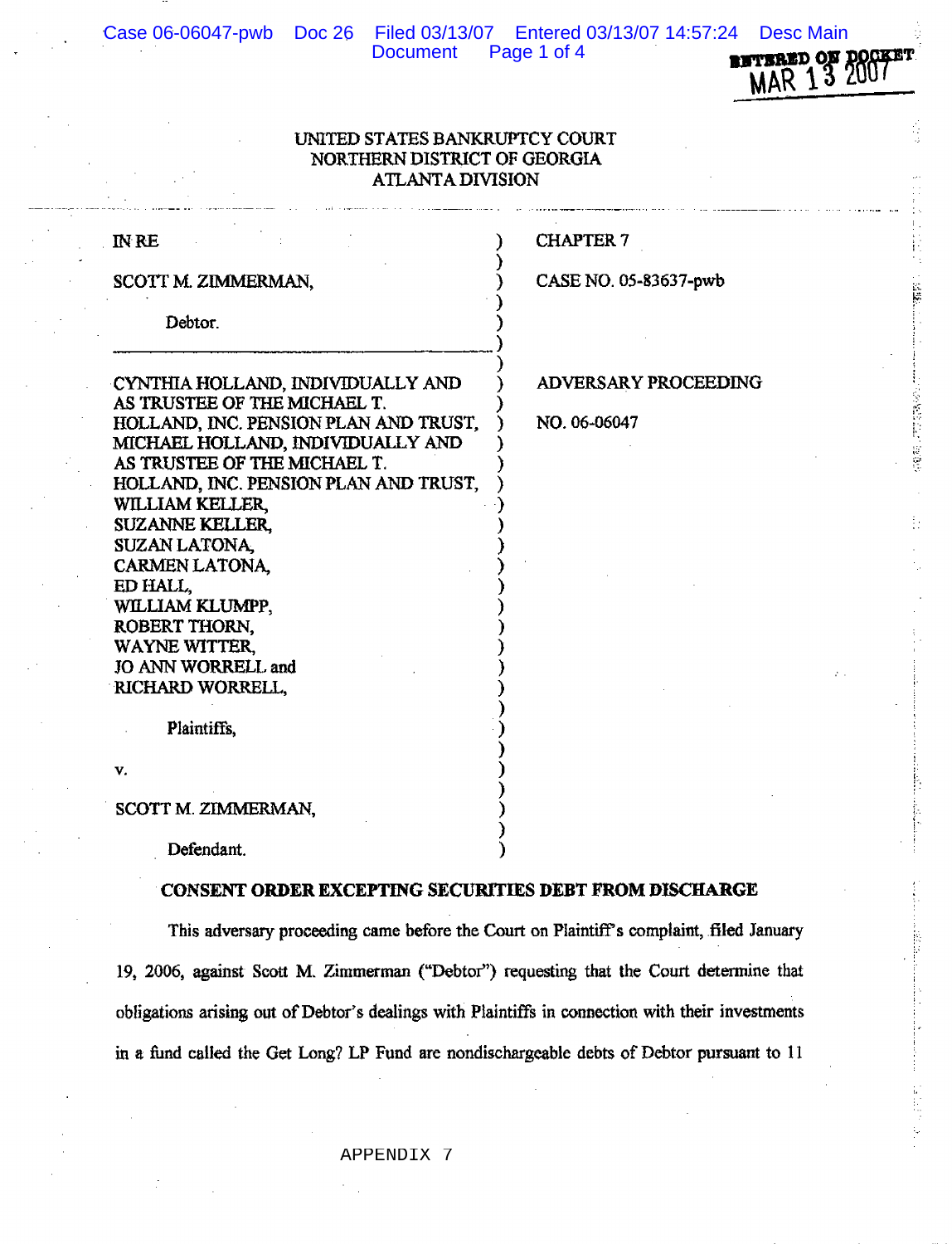U.S.C. § 523(a)(2), (4) and (6). Also on January 19, 2006, Plaintiffs filed a "Motion to Stay Adversary Proceeding and Lift Automatic Stay so that Plaintiffs May Pursue Arbitrations." Prior to filing this adversary proceeding, in July of 2005, Plaintiffs had filed three separate arbitration proceedings before the National Association of Securities Dealers (the "NASD Arbitrations") setting forth claims against Debtor and other named respondents.

On March 27, 2006, Plaintiffs filed a Motion for Leave to Amend Complaint to Determine Dischargeability of Debt, and on April 13, 2006, the Court entered a Consent Order Amending Complaint to Determine Dischargeability of a Debt to Add a Claim Under §  $523(a)(19)$ . On April 19, 2006, the Court entered an order (the "Order") modifying the automatic stay of 11 U.S.C.  $\S$  362(a) to permit the Plaintiffs to proceed with the NASD Arbitrations, and staying this adversary proceeding pending further order of the Court.

First Co

On or about November 1, 2006, Plaintiffs and Debtor signed a "Stipulated Consent Award" which stated that "[a]n award is hereby entered in favor of [Plaintiffs] and against [Debtor] in the amount of \$1 million." See Exhibit "A" to Motion for Consent Order Excepting Securities from Discharge (Doc. No. 25). On or about December 6, 2006, an "Arbitration" Award" was issued by the NASD arbitration panel in accordance with NASD dispute resolution procedure, stating that "an award is hereby entered in favor of [Plaintiffs] in the amount of \$1,000,000." See Exhibit "B" to Motion for Consent Order Excepting Securities from Discharge (Doc. No. 25).

Harch On January  $\chi$ , 2007, Plaintiffs, with the consent of Debtor, filed a Motion for Consent Order Excepting Securities from Discharge (the "Motion"). The Motion stated that, "Plaintiff agrees that the \$1 million debt set forth in the Stipulated Consent Award and Arbitration Award (the "Securities Debt") is a debt for the violation of Federal and State securities laws and is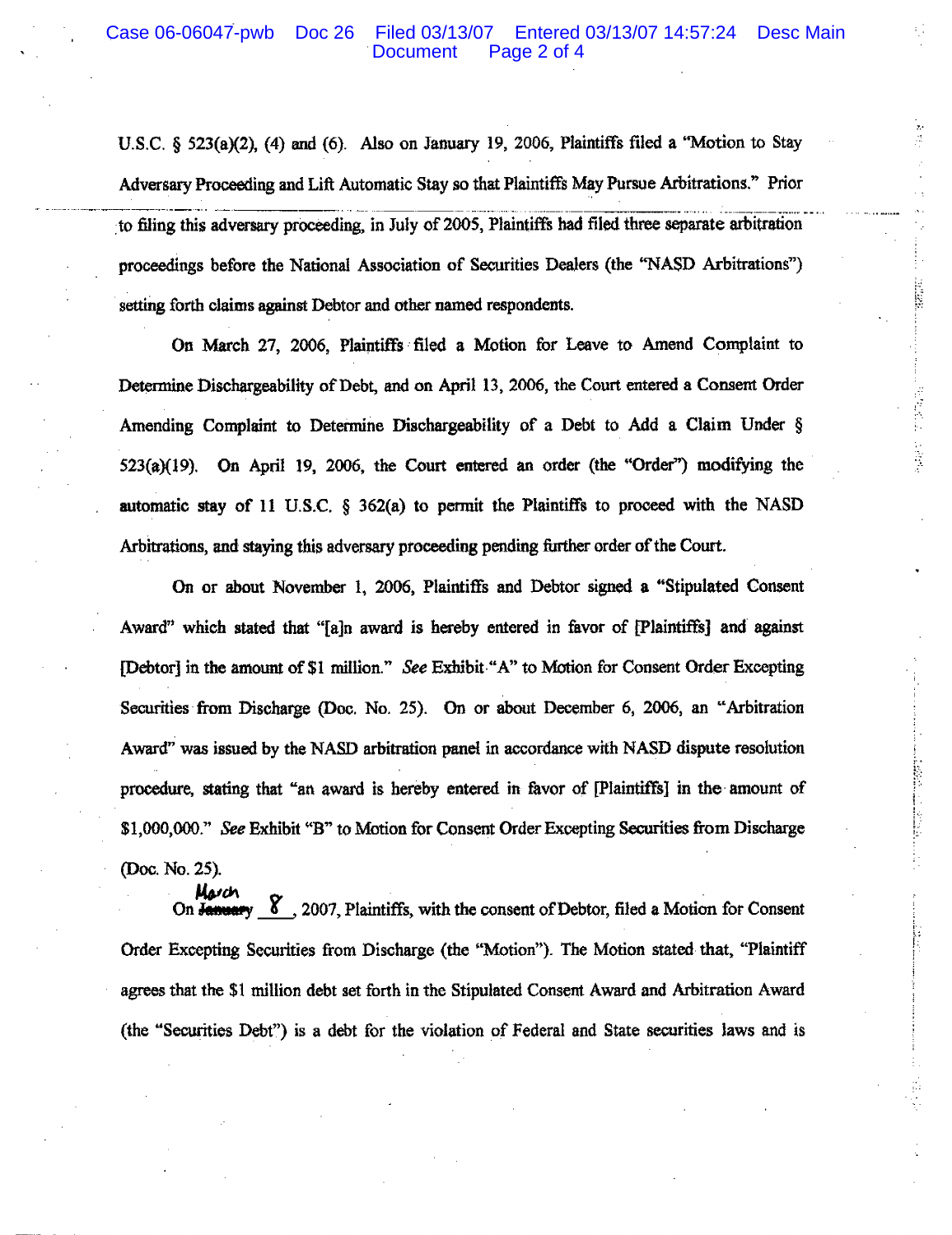Case 06-06047-pwb Doc 26 Filed 03/13/07 Entered 03/13/07 14:57:24 Desc Main Page 3 of 4

nondischargeable pursuant to 11 U.S.C. § 523(a)(2),(4), (6) and (19)." Motion, ¶ 8. Accordingly, it is hereby,

ORDERED and ADJUDGED, that the Securities Debt is nondischargeable pursuant to 11

U.S.C. §  $523(a)(2),(4),(6)$  and (19); and it is further

ORDERED, that Plaintiffs have a nondischargeable debt of \$1,000,000 against Defendant/Debtor Scott M. Zimmerman, consistent with the Stipulated Consent Award and

Arbitration Award described herein.

March IT IS SO ORDERED this <u>August 67 day</u> of Fancary, 2007.

PAUL W. BOXAPFEL Judge, United States Bankruptcy Court

Prepared and Consented to by:

LAMBERTH, CIFELLI, STOKES & STOUT, P.A. Attorneys for Plaintiffs

Bv:

Chris D. Phillips Georgia Bar No. 575913 3343 Peachtree Road N.E.; Suite 550 Atlanta, GA 30326-1009 (404) 262-7373

# Consented to by:

Stephen J. Sasine Attorney for Defendan By:

Stebhen J. Sasine Georgia Bar No. 626850 Suite 275 Lenox Plaza 3384 Peachtree St., NE Atlanta, GA 30326-1106 (404) 869-8929

Consented to by:

Scott M. Zimmerman, an individual Resident of the State of Georgia

#### **Distribution List:**

Chris D. Phillips, Lamberth, Cifelli, Stokes & Stout, P.A., 3343 Peachtree Rd. N.E., Suite 550, Atlanta, GA 30326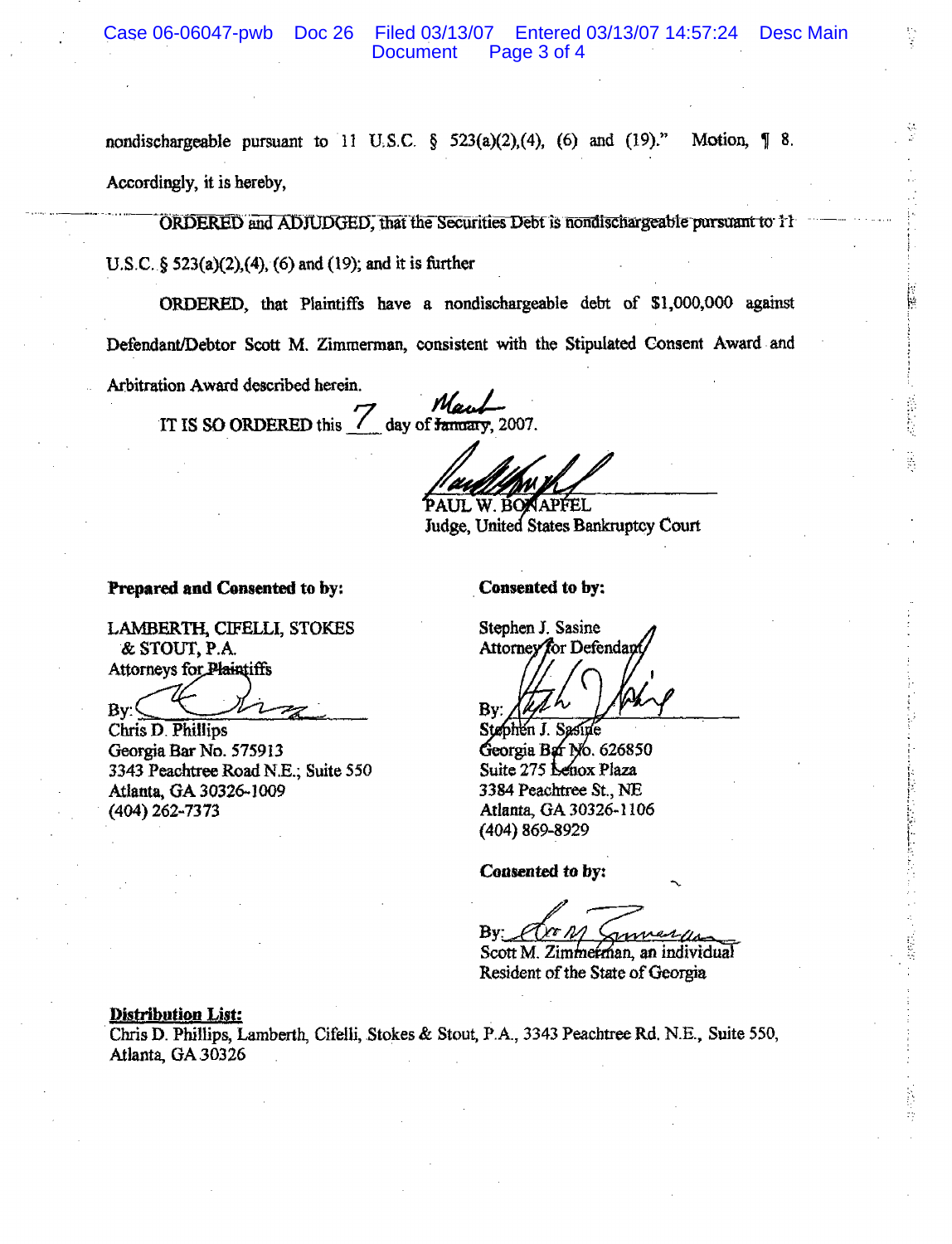Scott M. Zimmerman, 160 Wicksford Glenn, Atlanta, GA 30350

n<br>F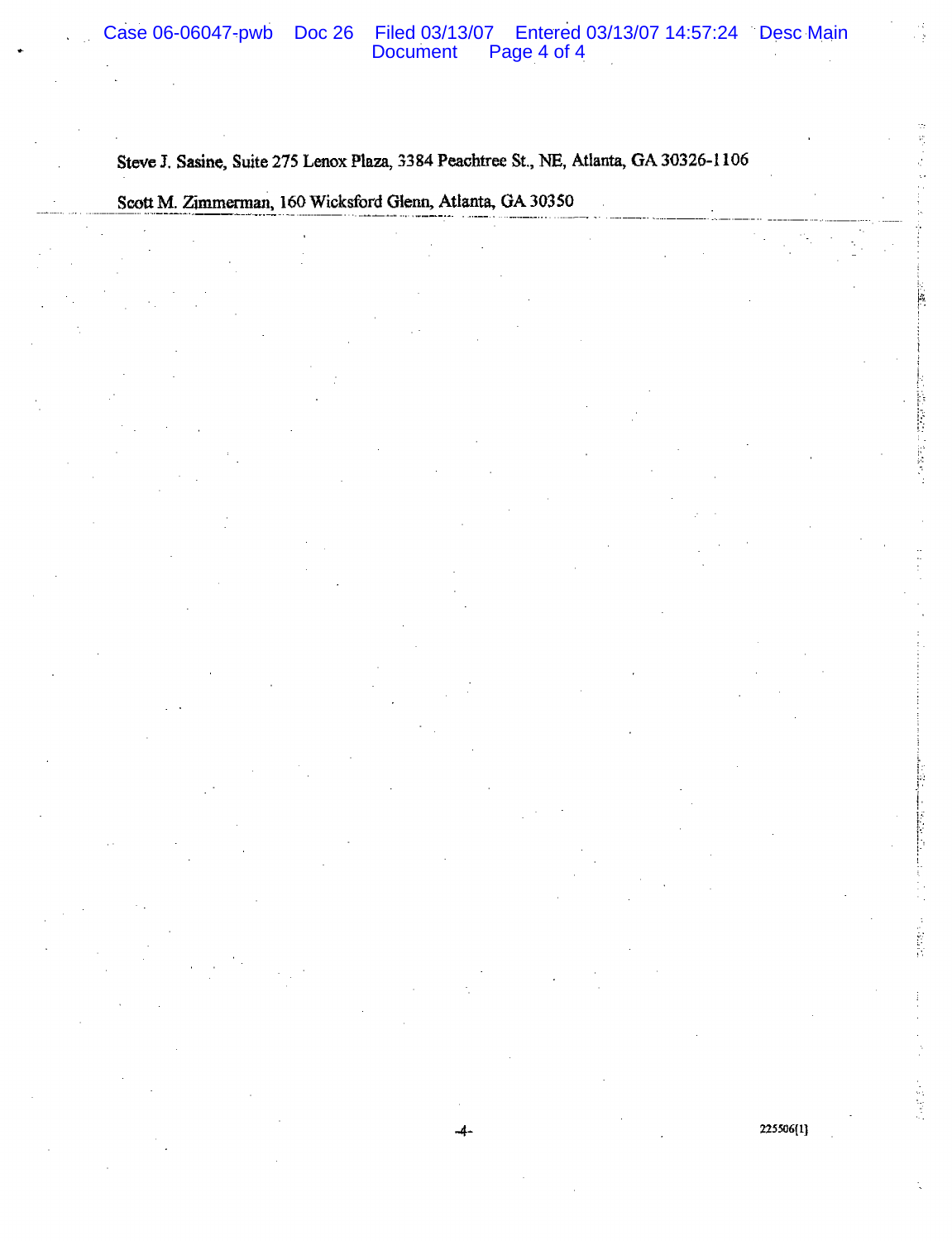# UNITED STATES BANKRUPTCY COURT DISTRICT OF MASSACHUSETTS

 $)$ IGOR POTAPOV and () B.A. MAKDEN CORPORATION, ) ) 05-01601  $\mathbf{v}$ .  $)$ IRINA DUNN, ALAN DAVIDSON ) and ALEXANDER SHERMAN )  $)$ Defendants/Debtors.

\_\_\_\_\_\_\_\_\_\_\_\_\_\_\_\_\_\_\_\_\_\_\_\_\_\_\_\_\_\_)

\_\_\_\_\_\_\_\_\_\_\_\_\_\_\_\_\_\_\_\_\_\_\_\_\_\_\_\_\_\_

 ) Adversary Proceeding No. 05-01076 Plaintiffs/Creditors, Consolidated Proceedings: 05-01600

# **PLAINTIFFS' AMENDED COMPLAINT**

 NOW COME the Plaintiffs/Creditors, Igor Potapov and B.A. Makden Corp. and hereby file their amended complaint to determine the non-dischargeability of a debt owed by the Defendants/Debtors, Irina Dunn, Alan Davidson and Alexander Sherman.

# **PARTIES**

1. Plaintiff, Igor Potapov (hereinafter referred to as "Potapov" or "Plaintiff")

is an individual who has a usual address located in Newton, Middlesex County,

Massachusetts.

2. Plaintiff, B.A. Makden Corporation (hereinafter referred to as "Makden"

or "Plaintiff") is a Massachusetts corporation with a usual address located in

Framingham, Middlesex County, Massachusetts.

 3. Defendant, Irina Dunn (hereinafter referred to as "Dunn" or "Defendant") is an individual who resides in Brookline, Norfolk County, Massachusetts. On or about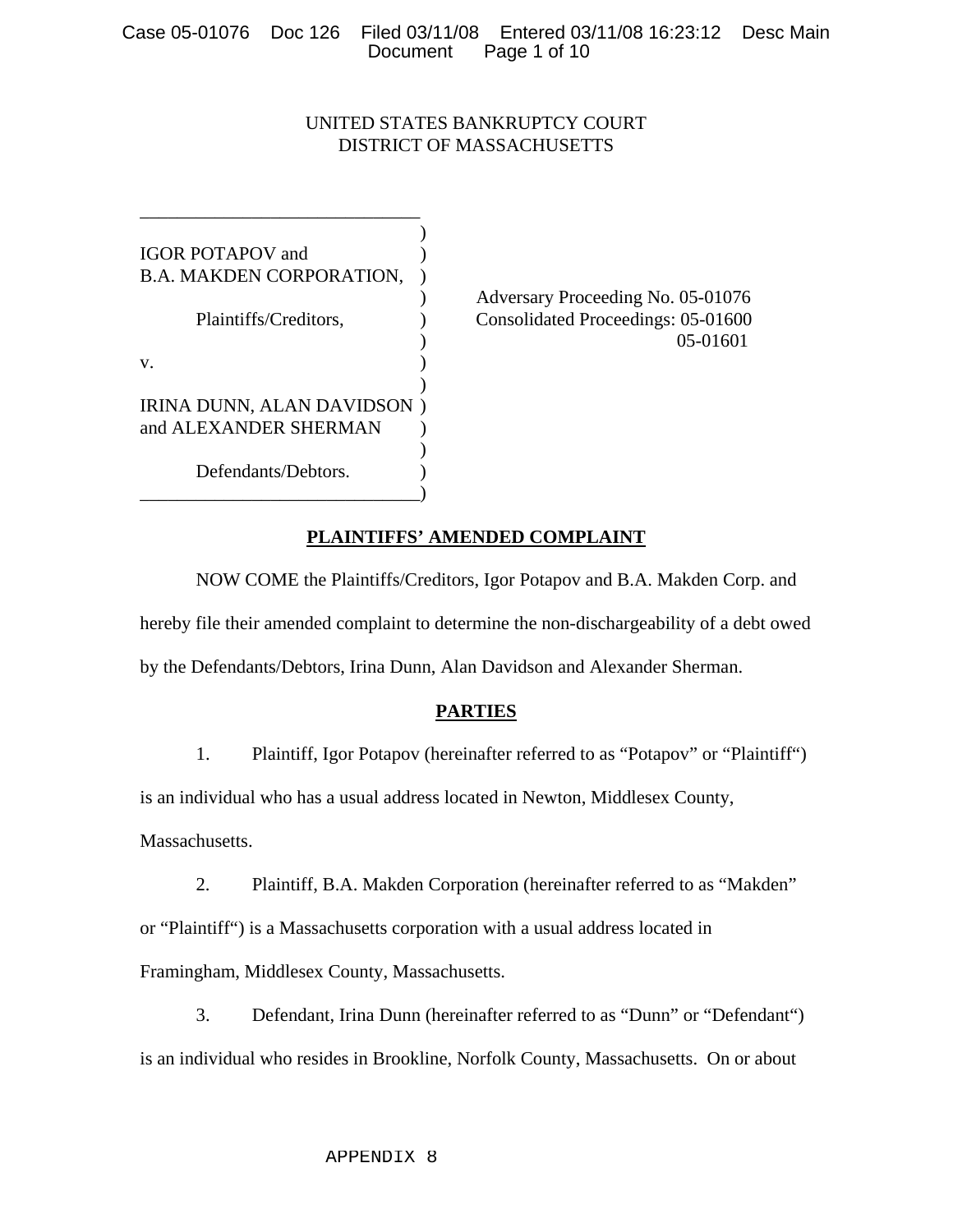# Case 05-01076 Doc 126 Filed 03/11/08 Entered 03/11/08 16:23:12 Desc Main Page 2 of 10

January 14, 2005, Dunn filed a Petition under Chapter 7 of the United States Bankruptcy Code pursuant to 11 U.S.C §101 *et. seq.* 

4. Defendant, Alexander Sherman (hereinafter referred to as "Sherman" or "Defendant") is an individual who resides in Chestnut Hill, Norfolk County,

Massachusetts. On or about October 14, 2005, Sherman filed a Petition under Chapter 7 of the United States Bankruptcy Code pursuant to 11 U.S.C §101 *et. seq.* 

5. Defendant, Alan Davidson (hereinafter referred to as "Davidson" or "Defendant") is an individual who resides in Needham, Norfolk County, Massachusetts. On or about October 14, 2005, Davidson filed a Petition under Chapter 7 of the United States Bankruptcy Code pursuant to 11 U.S.C §101 *et. seq.* 

# **JURISDICTION**

 6. This action is a core proceeding pursuant to 28 U.S.C. §157. This Court has jurisdiction over this proceeding pursuant to 28 U.S.C. §§ 151, 157 and 1334.

# **FACTS**

7. On or about December 10, 2004, the National Association of Securities Dealers (hereinafter the "NASD") issued an arbitration award in a certain securities arbitration matter that had been commenced by Potapov and Makden against the Debtors captioned: Igor Potapov, et al. v. Whitehorne & Co., Ltd., et al. NASD Case No. 01- 04937 (hereinafter the "NASD arbitration").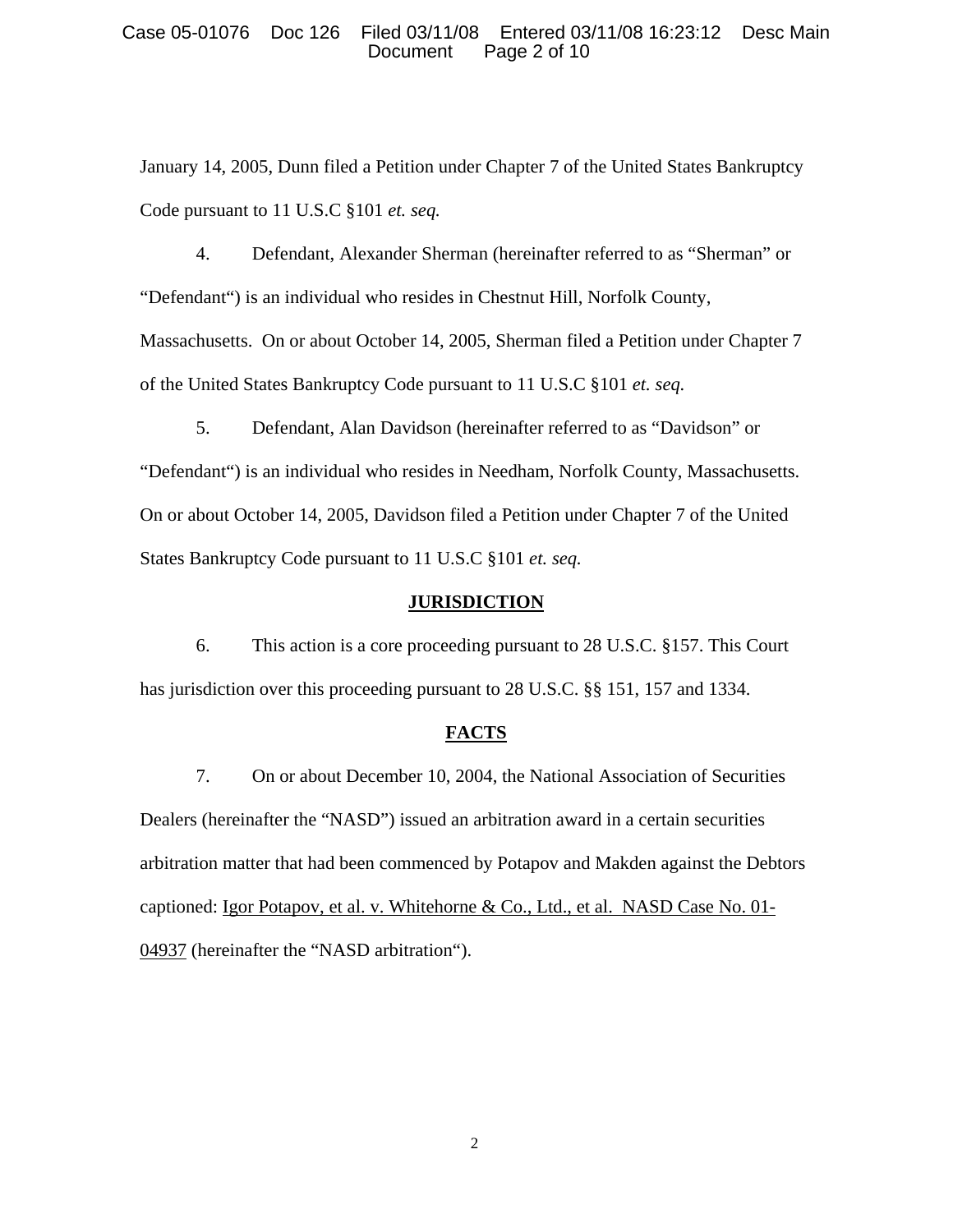# Case 05-01076 Doc 126 Filed 03/11/08 Entered 03/11/08 16:23:12 Desc Main Page 3 of 10

 8. The Defendants, Dunn, Davidson and Sherman were three of the named Respondents in the NASD arbitration filed by the Plaintiffs.

 9. The NASD arbitration award held that Dunn, Davidson and Sherman were jointly and severally liable to Potapov and Makden for damages in the sum of \$983,000.00.

 10. The NASD arbitration arose from certain improper and illegal trading activities which occurred in the Plaintiffs' margin accounts that they held at a broker/dealer firm known as Whitehorne & Co., Ltd. (hereinafter 'Whitehorne") which was located in Newton, Massachusetts.

 11. Dunn, Davidson and Sherman were all partners in Whitehorne and each managed and operated that broker/dealer firm.

 12. Dunn was a licensed broker with Whitehorne and she was a registered representative for the firm from on or about of March 1999 through January of 2000.

 13. Davidson was a licensed securities principal, compliance officer and a licensed broker for the Whitehorne firm from on or about March 1999 through November of 2001.

 14. Sherman was a director, officer and active control person of Whitehorne from on or about March 1999 through November of 2001.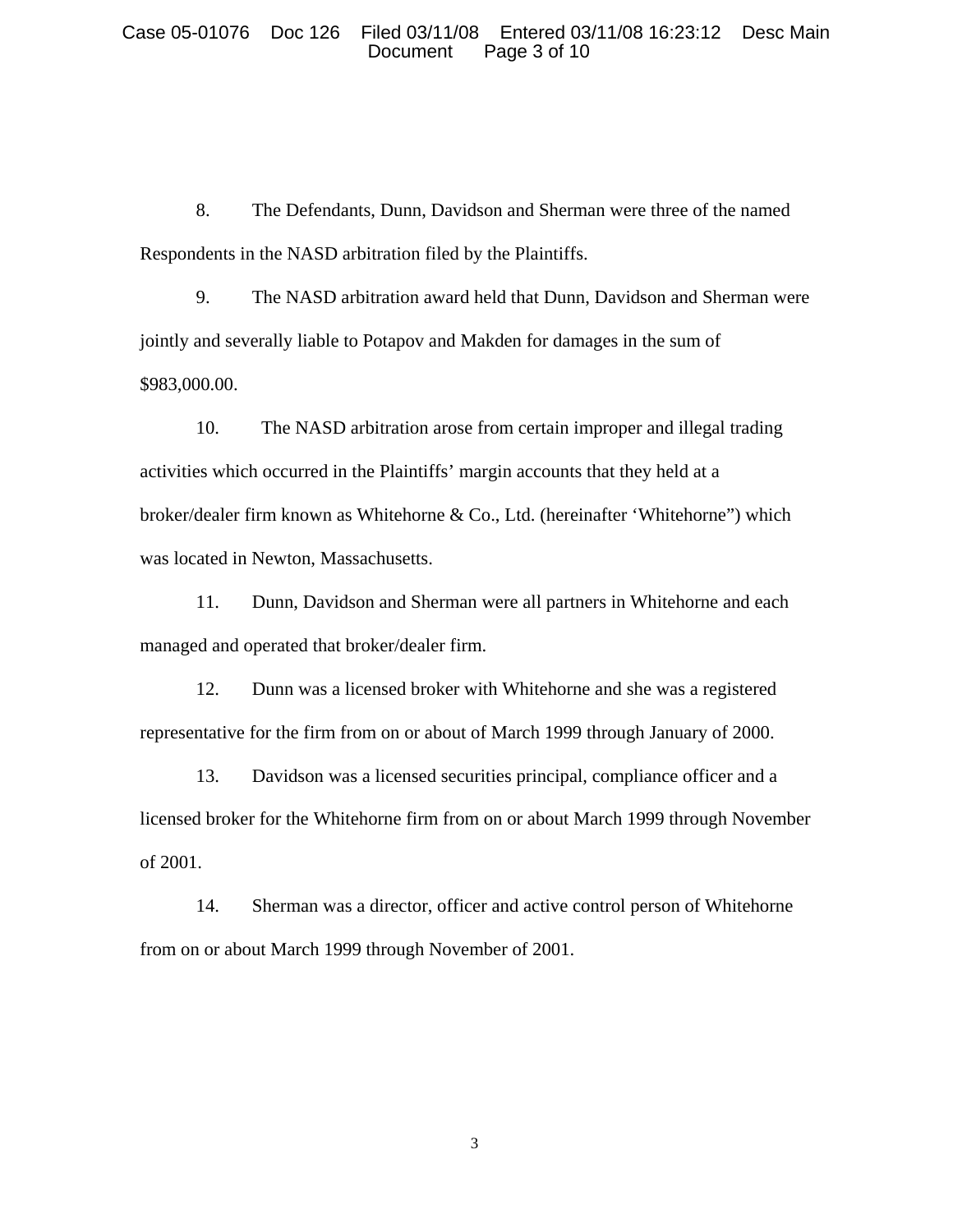# Case 05-01076 Doc 126 Filed 03/11/08 Entered 03/11/08 16:23:12 Desc Main<br>Document Page 4 of 10 Page 4 of 10

 15. Dunn, Davidson and Sherman planned and participated in a scheme to convert and/or misappropriate the Plaintiffs' Whitehorne margin accounts and the funds that they held in their accounts.

 16. From on or about October 15, 1999 through December 1, 1999, the Defendants transferred and/or caused to be transferred certain losing positions from four of their customers' account to the Plaintiffs' accounts in order to cover the positions and pay off the substantial losses which had resulted from those trades.

 17. Dunn, Davidson and Sherman made an agreement and decision to cover and satisfy the substantial deficiencies that had occurred in the accounts known as Coero, Duhon, Anselm and Lender accounts by instructing Whitehorne's clearing broker to transfer and/or rebill those losing positions to the Plaintiffs' accounts which held sufficient funds to cover the losses.

 18. Each Defendant had knowledge and understood that Whitehorne's customers, Coero, Duhon and Anselm would not pay the deficiencies in their accounts, and therefore, Whitehorne's business operations would be shut down and the clearing broker would ultimately look to the Defendants to satisfy the losses.

 19. In order to keep Whitehorne in operation and to avoid substantial personal liability for the customers' deficiencies, the Defendants agreed to transfer and/or caused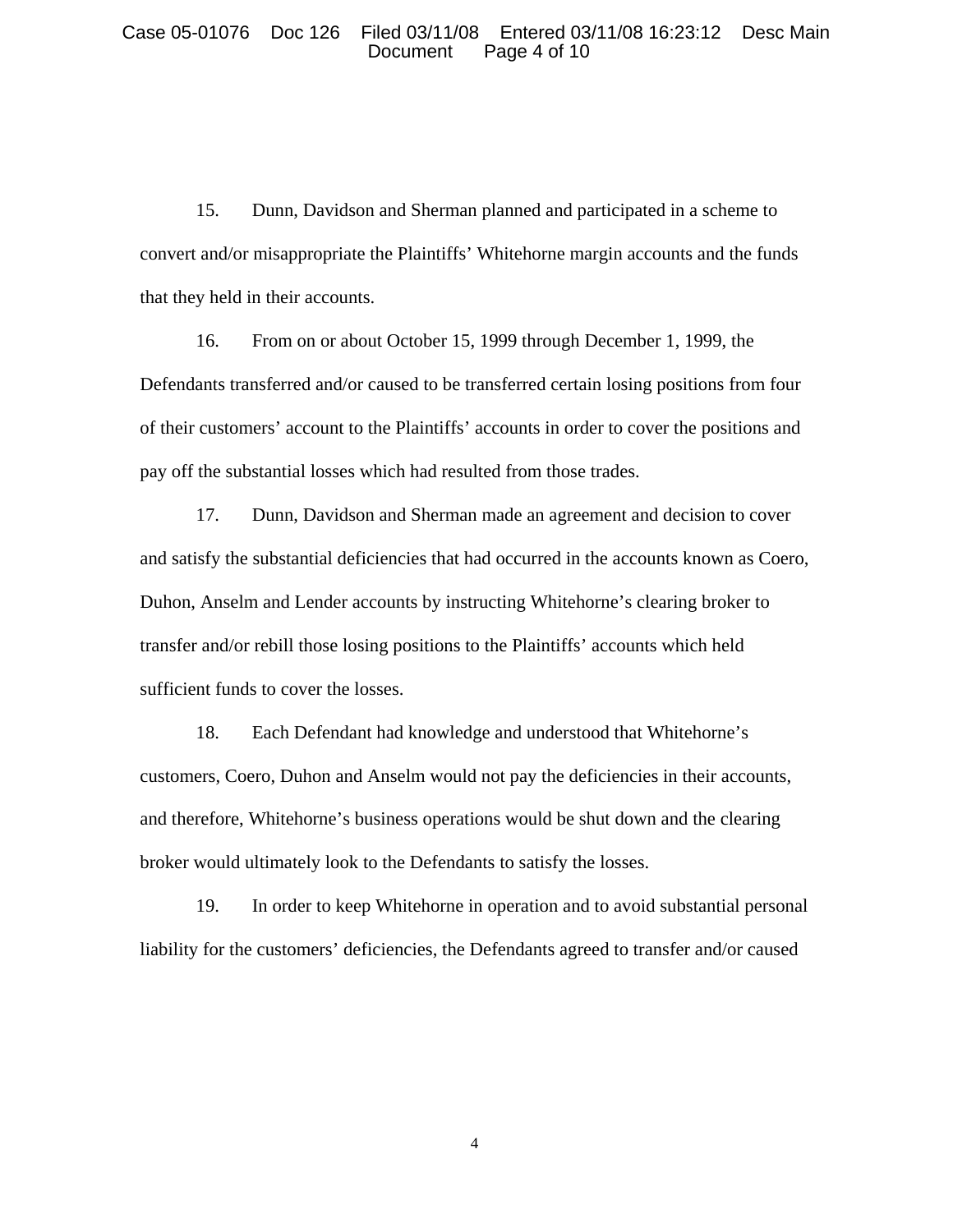# Case 05-01076 Doc 126 Filed 03/11/08 Entered 03/11/08 16:23:12 Desc Main Page 5 of 10

to be transferred certain open and uncovered option positions from the Coero, Duhon, Anselm and Lender accounts to the Plaintiffs' margin accounts which were used to satisfy the deficiencies.

 20. The transfer of the positions into the Plaintiffs' accounts resulted in losses of approximately \$983,000.00 which the Plaintiffs incurred.

 21. Potapov and Makden had no knowledge of the improper trading activities which occurred in their accounts until mid December of 1999, after the positions had already been transferred and booked and the losses had accrued on their accounts.

 22. The Plaintiffs commenced the NASD arbitration against Dunn, Sherman and Davidson on or about September 10, 2001. Whitehorne and the clearing broker named Fiserv Securities, Inc. were also named as respondents in the arbitration.

 23. The NASD held a hearing on merits over eleven days in Boston, Massachusetts which concluded on October 25, 2004.

 24. The Defendants' actions and conduct with respect to the illegal and improper trading activities in the Plaintiffs' accounts which they participated in and benefited from, constituted embezzlement, larceny, conversion, misappropriation, fraud and/or deceit,

 25. Each Defendant participated in the NASD arbitration and each was represented by counsel.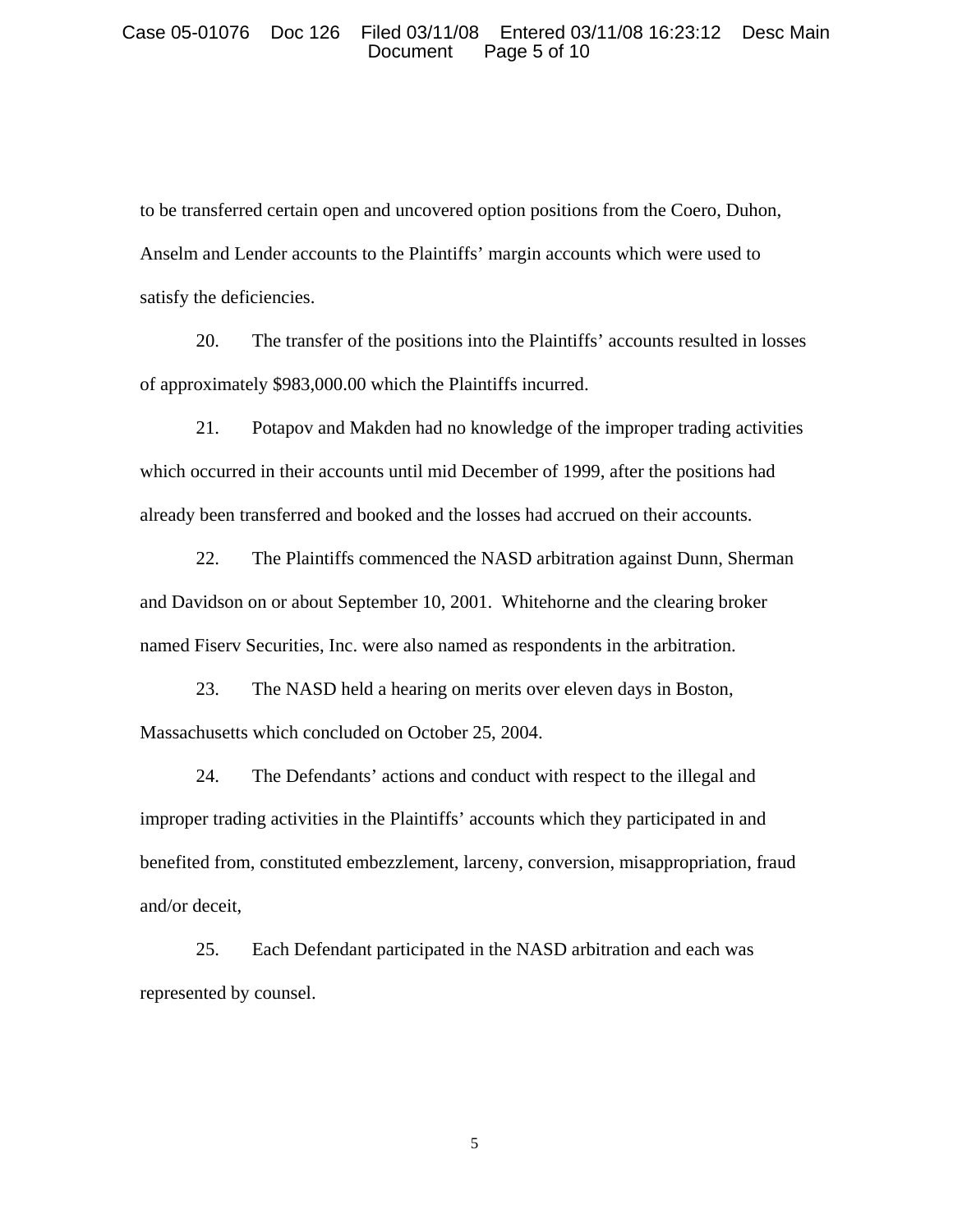# Case 05-01076 Doc 126 Filed 03/11/08 Entered 03/11/08 16:23:12 Desc Main Page 6 of 10

 26. One hundred and forty seven exhibits were introduced into evidence in the arbitration proceeding and the NASD panel heard testimony from thirteen witnesses.

 27. Pursuant to the Memorandum and Order of the United States District Court (Saris, J) dated February 27, 2007 that was issued in this matter, it has been established as "Law of the Case" that an unlawful conversion of the Plaintiffs' margin accounts had occurred and which is now a binding determination with respect to that claim in this adversary proceeding.

 28. Pursuant to the Memorandum and Order of the United States District Court (Saris, J) dated February 27, 2007 that was issued in this matter, it has been established as "Law of the Case" that there was no authorization by the Plaintiffs for the transfers of the securities and positions into the Plaintiffs' margin accounts which resulted in \$983,000.00 in losses and which is now a binding determination with respect to that issue and defense which was proffered by the Defendants in this adversary proceeding.

# COUNT I  $(\$523(a)(4))$

 29. The Plaintiffs repeat and incorporate paragraphs 1-28 as if fully stated herein.

 30. Dunn, Davidson and Sherman participated in and committed an intentional and deliberate conversion, misappropriation, embezzlement and/or larceny of the Plaintiffs' margin accounts and/or of the funds that the Plaintiffs held in said accounts.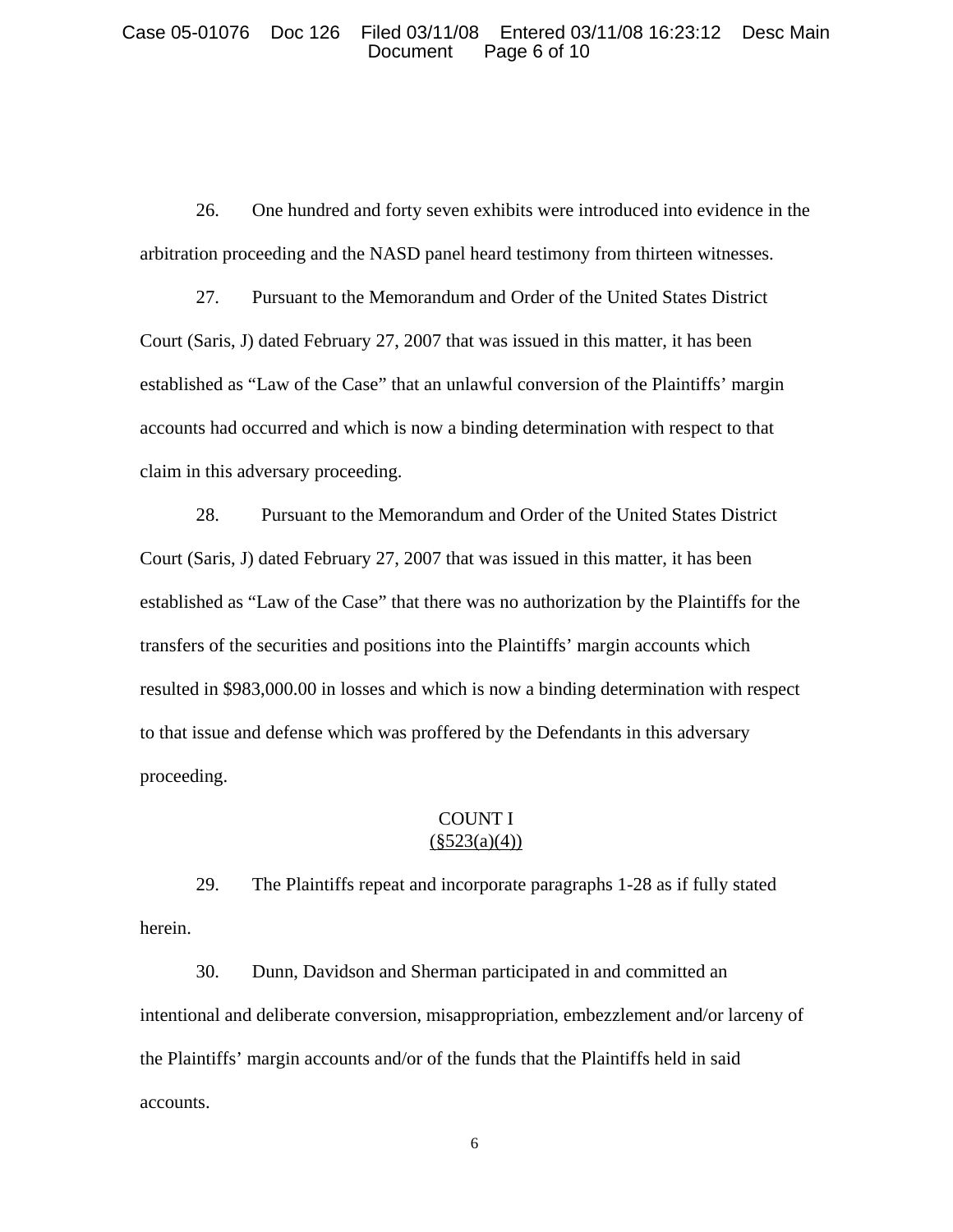31. Each Defendant benefited from the conversion, misappropriation, embezzlement and/or larceny which was perpetrated with respect to the Plaintiffs' Whitehorne accounts.

 32. The NASD award which arose from the Defendants' actions and conduct as aforesaid, constitutes a non-dischargeable debt under 11 U.S.C. §523(a)(4) which provides that a debt is excepted from discharge when it arises from "fraud or defalcation while acting in a fiduciary capacity, embezzlement or larceny."

33. The NASD award is a non-dischargeable debt under  $\S 523(a)(4)$  as to each Defendant individually and as to all of the Defendants jointly and severally.

# COUNT II  $(\frac{6}{523(a)(6)})$

 34. The Plaintiffs repeat and incorporate paragraphs 1-28 as if fully stated herein.

 35. Dunn, Davidson and Sherman actions and conduct as aforesaid, constitutes a willful, intentional and malicious injury to the Plaintiffs and/or their property.

 36. Each Defendant benefited from the willful, intentional and malicious injury to the Plaintiffs and/or their property.

 37. The NASD award which arose from the Defendants' actions and conduct as aforesaid, constitutes a non-dischargeable debt under 11 U.S.C. §523(a)(6) which provides that a debt is excepted from discharge when it arises from a "willful and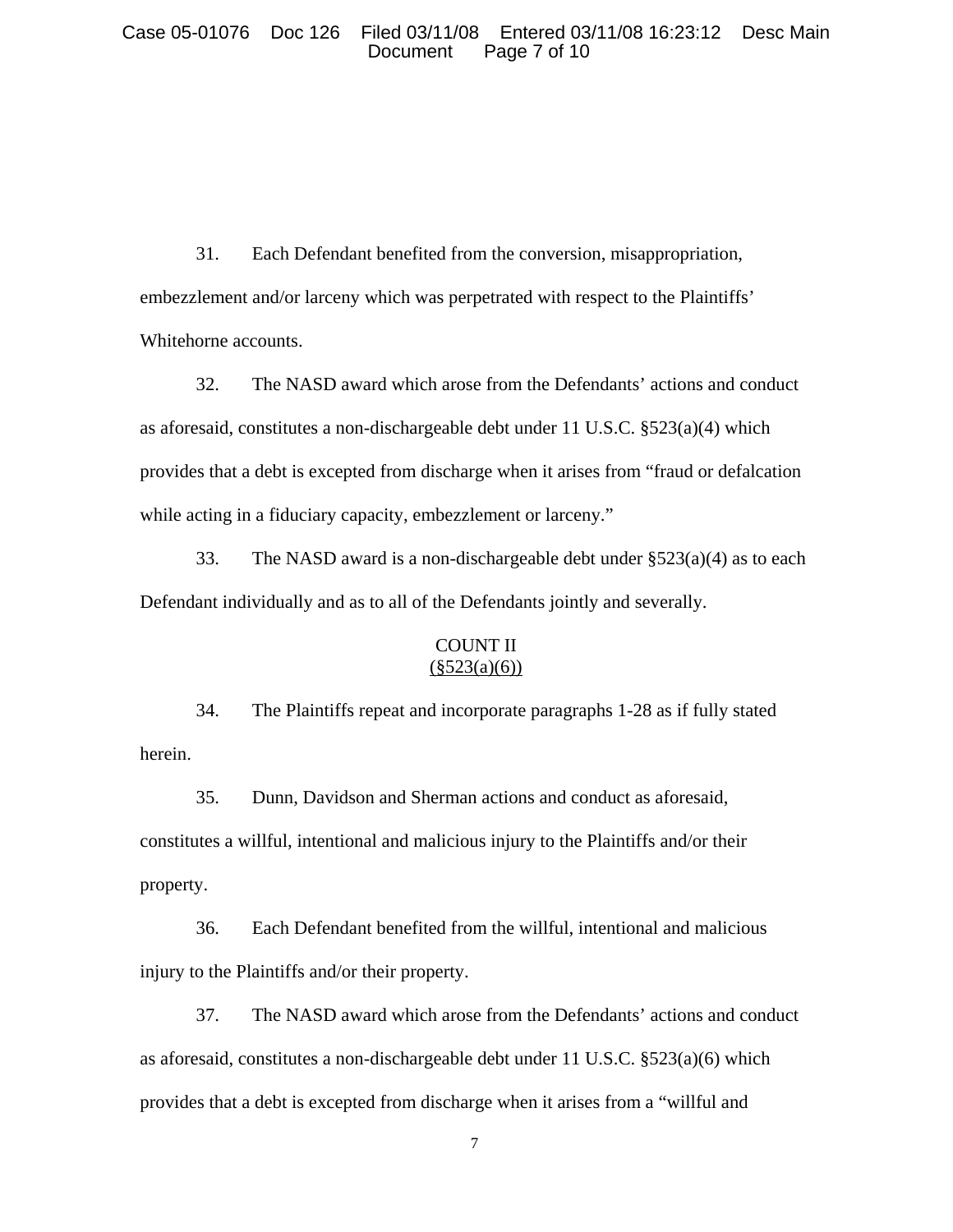Case 05-01076 Doc 126 Filed 03/11/08 Entered 03/11/08 16:23:12 Desc Main<br>Document Page 8 of 10 Page 8 of 10

malicious injury by the debtor to another entity or to the property of another entity."

38. The NASD award is a non-dischargeable debt under  $\S$ 523(a)(6) as to each Defendant individually and as to all of the Defendants jointly and severally.

# COUNT III  $(\S 523(a)(19))$

 39. The Plaintiffs repeat and incorporate paragraphs 1-28 as if fully stated herein.

 40. The NASD award issued against the Defendants, jointly and severally, constituted violations of Federal and/or State securities laws, rules and/or regulations.

- 41. The Defendants' actions and/or conduct with respect to their agreement and scheme to illegally transfer and/or rebill customer losses into the Plaintiffs' accounts, were in violation of the following securities laws, rules and/or regulations:
	- a. Rule  $10(b)(5)$  of the Securities Exchange Act of 1934, 15 U.S.C §78 $j(b)$ ;
	- b. §20 of the Securities Exchange Act of 1934, 15 U.S.C. §78t(a);
	- c. NASD Conduct Rules 2120 and IM-2310-2; and
	- d. Massachusetts General Laws, ch. 110A §101.

 42. The NASD Award issued against the Defendants, jointly and severally, also arose from the Defendants' conduct and actions as set forth herein and which constituted common law fraud, deceit or manipulation in connection with the purchase or sale of any security.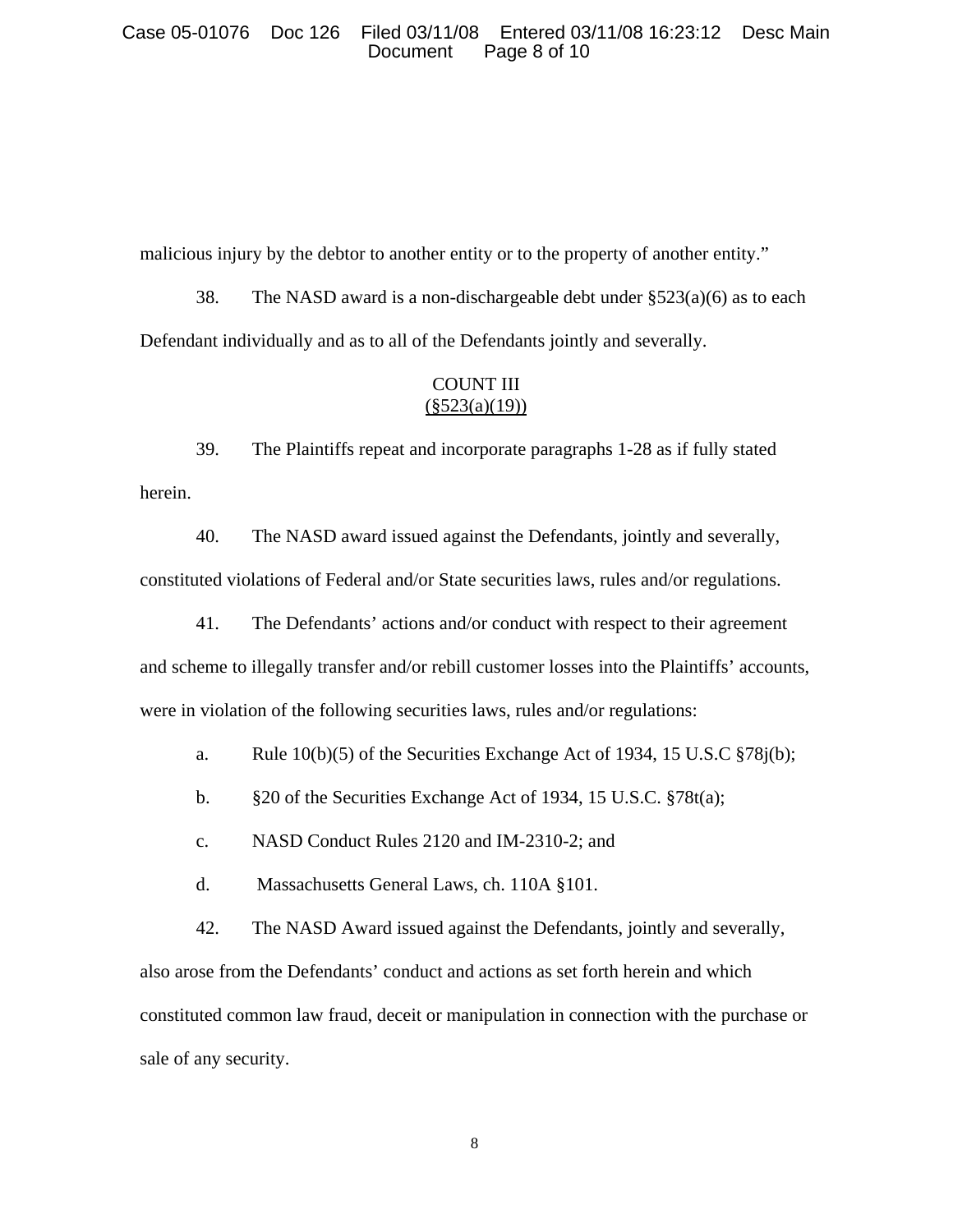# Case 05-01076 Doc 126 Filed 03/11/08 Entered 03/11/08 16:23:12 Desc Main<br>Document Page 9 of 10 Page 9 of 10

 43. The NASD Award held by the Plaintiffs and issued against the Defendants, jointly and severally, constitutes a judgment, order, decree or administrative order in accordance with 11 U.S.C.  $\S 523(a(19)(B)(i), (iii)$ .

44. The NASD award is a non-dischargeable debt under  $\S 523(a)(19)$  as to each Defendant individually and as to all of the Defendants jointly and severally.

 WHEREFORE, Plaintiffs, Igor Potapov and B.A. Makden Corporation request judgment against Defendant, Dunn, Davidson and Sherman as follows:

 a. that the Court rule and determine that the debt owed to the Plaintiffs in connection with the NASD arbitration award in the amount of \$983,000.00 is nondischargeable as to each Defendant individually under 11 U.S.C.  $\S 523(a)(6)$  and/or  $§523(a)(4)$  and/or  $§523(a)(19)$ ;

 b. that the Court rule and determine that the debt owed to the Plaintiffs in connection with the NASD arbitration award in the amount of \$983,000.00 is nondischargeable as to the Defendants jointly and severally under 11 U.S.C.  $\S 523(a)(6)$ and/or  $\S 523(a)(4)$  and/or  $\S 523(a)(19)$ ;

 c. that the Court determine and enter an order that the Defendants' debt to the Plaintiffs is in the sum of \$983,000.00 and is non-dischargeable;

e. that the Court award interest on said judgment and costs; and

.

f. for such other and further relief that the Court deems just and proper.